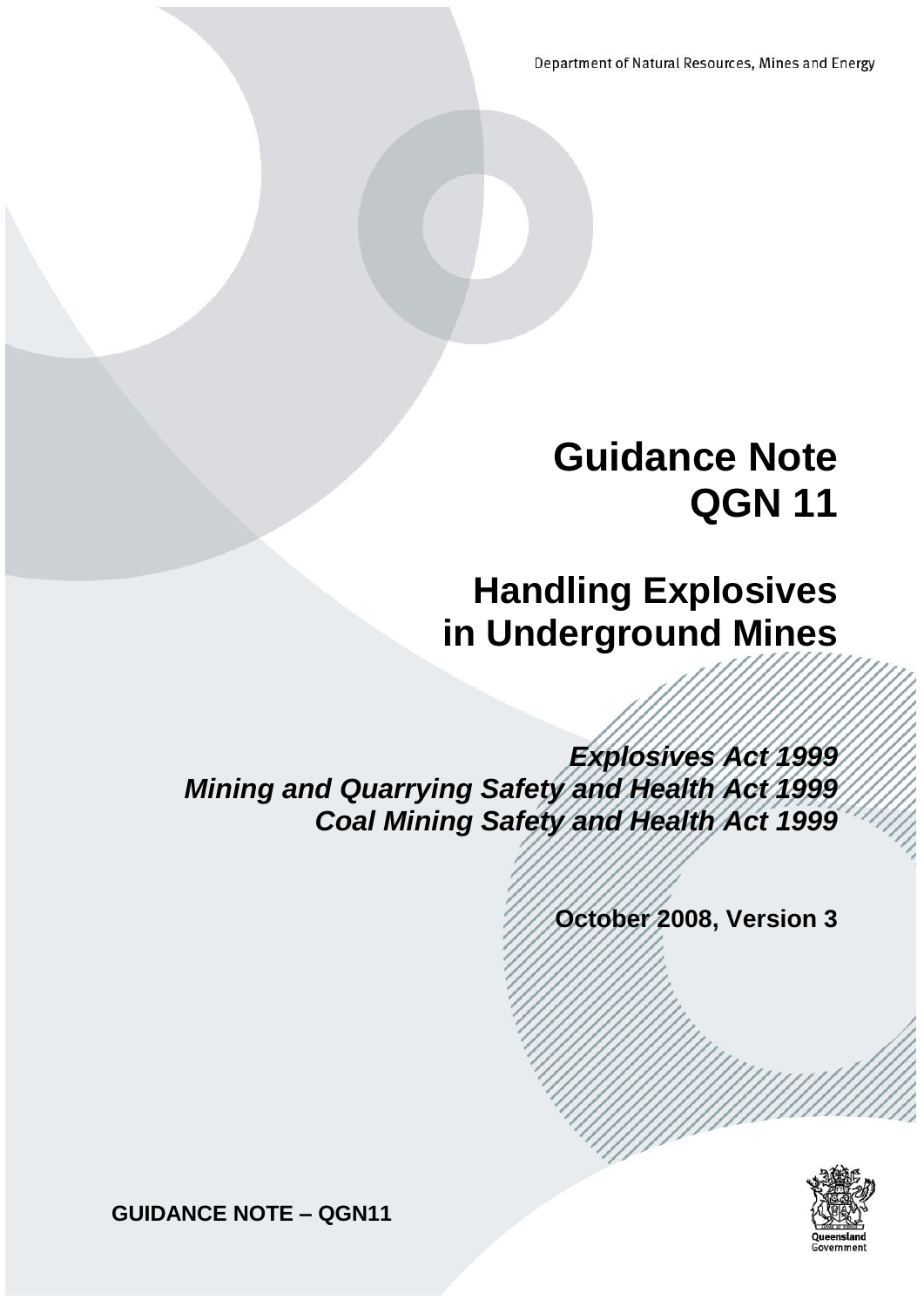# **Handling Explosives In Underground Mines**

This Guidance Note has been issued by Safety and Health of the Department of Natural Resources and Mines.

This Guidance Note is not a Guideline as defined in the *Mining and Quarrying Safety and Health Act 1999 and* the *Coal Mining Safety and Health Act 1999*. In some circumstances, compliance with this Guidance Note may not be sufficient to ensure compliance with the requirements in the legislation.

Guidance Notes may be updated from time to time. To ensure you have the latest version, either check the Department of Mines and Energy website or contact your local inspector of mines.

| <b>North Region</b>   | <b>North Region</b>   | <b>North Region</b> |
|-----------------------|-----------------------|---------------------|
| PO Box 1752           | PO Box 334            | PO Box 210          |
| Townsville Qld 4810   | Mount Isa Qld 4825    | Atherton Qld 4883   |
| (07) 4760 7404        | (07) 4747 2158        | (07) 4095 7023      |
| Fax (07) 4760 7400    | Fax (07) 4743 7165    | Fax (07) 4091 2844  |
|                       |                       |                     |
| <b>Central Region</b> | <b>Central Region</b> | <b>South Region</b> |
| PO Box 1801           | PO Box 548            | PO Box 1475         |
| Mackay Qld 4740       | Rockhampton Qld 4700  | Coorparoo Qld 4151  |
| (07) 4953 0860        | $(07)$ 4938 4187      | (07) 3238 3722      |
| Fax (07) 4953 2761    | Fax (07) 4938 4331    | Fax (07) 3405 5346  |
|                       |                       |                     |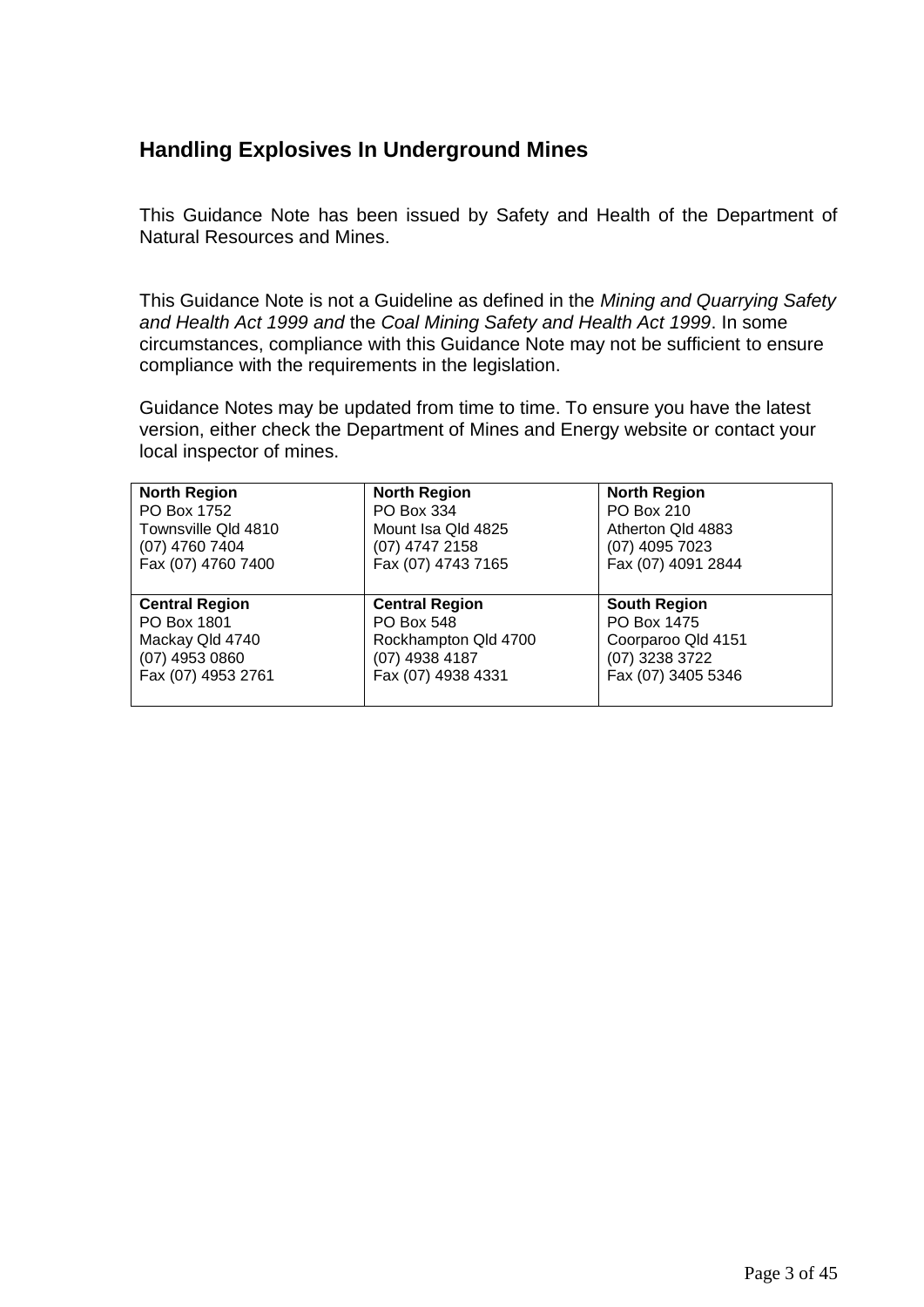#### **FOREWORD**

#### **QGN11 - HANDLING EXPLOSIVES IN UNDERGROUND MINES**

The Queensland mining and quarrying industries are Australia's largest users of commercial explosives at approximately 500 000 tonnes each year. Explosives have been the primary method of breaking and loosening rocks since the introduction of black powder. Today's wide range of commercial explosives are safer to use but still represent a major hazard due to the enormous amount of energy that can be rapidly converted into gases at high temperature and pressure.

This document, *Guidance Note for Handling of Explosives in Underground Mines*, covers an important aspect of safety and health in the mining industries. We have entered a new era with heightened international terrorist activity necessitating changes to our approach to explosive use. This component of our industry has been subject to extensive change to ensure appropriate standards exist for the safe handling and use of explosives. We have seen crucial changes to explosives in the way of increased security requirements for storage, transport and use.

These changes have been implemented to restrict explosives and explosives activities in the community to those authorised by the Chief Inspector of Explosives and of acceptable safety. Furthermore, it provides best practices as well as management and control of hazards associated with explosives. Many of these innovations bring advantages to the operator and worker alike, in the way of improved operating procedures and blast results.

This document was prepared to assist mines and quarries in identifying the hazards and implementing the necessary controls to ensure the safety and health of all persons involved in the processes of storage, use and transport of explosives, and provide information on the methods available to achieve an acceptable level of risk. Mines in Queensland should use this Guidance Note in conjunction with the relevant legislation dealing with explosives:

- *Mining and Quarrying Safety and Health Act 1999* or
- *Coal Mining Safety and Health Act 1999*, and the
- *Explosives Act 1999*

Kamichan

**Peter Minahan Bob Sheridan** 

Mandan

**Chief Inspector of Mines Chief Inspector of Explosives**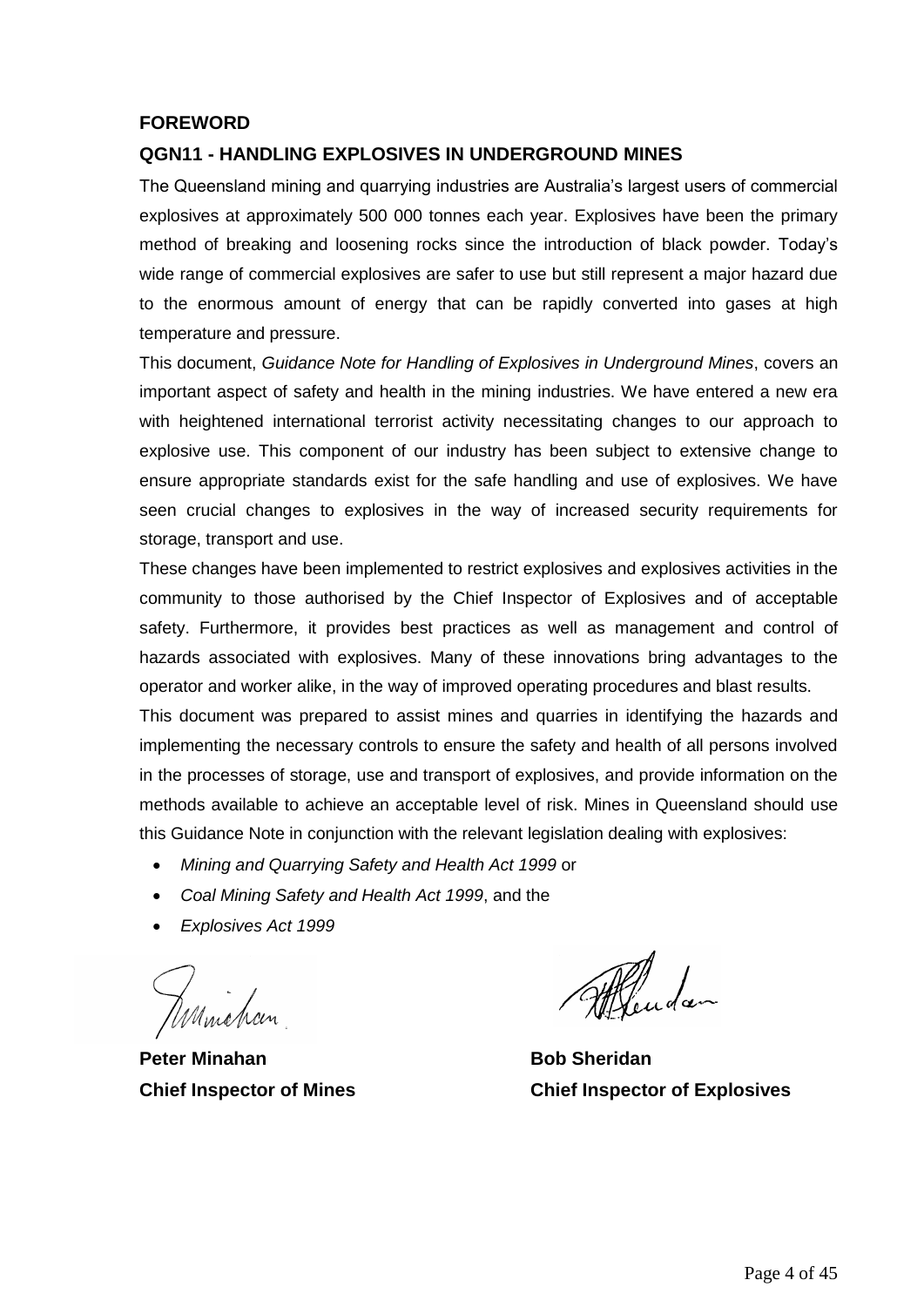# <span id="page-3-0"></span>**1 PURPOSE AND SCOPE**

This Guidance Note QGN11 is provided to assist competent persons in the safe and secure storage, use and transport of explosives by within the Queensland underground mining industry. The note provides information to be considered during the risk management process to assist in determining acceptable underground blasting practices. The information contained within is not merely limited to use in conducting job safety analyses but can be used when implementing safe operating procedures and safety and health management systems. The risk management process should be conducted with persons experienced and with content knowledge of explosives and risk assessment procedures. The risk management process should be conducted with persons experienced and with content knowledge of explosives and familiar with Australian Standards:

> AS 2187. Explosives- Storage and use, and AS/NZS 4360. Risk management

The principles stated in this document are intended as general guidance for the assistance of underground mining operations using explosives. Underground mining operations should consider their site circumstances and rely upon their own training and experience when assessing safety standards and risk management procedures.

This Guidance Note is aimed to promote consistency of best practice in safety and health in the mining industry. In addition the document provides information and reference for the identification, assessment and control of hazards associated with explosives storage, transport and use.

The State of Queensland and its agents will not be held liable for any loss or damage whatsoever (including liability for negligence and consequential losses) suffered by any person acting in reliance or purported reliance upon this Guidance Note.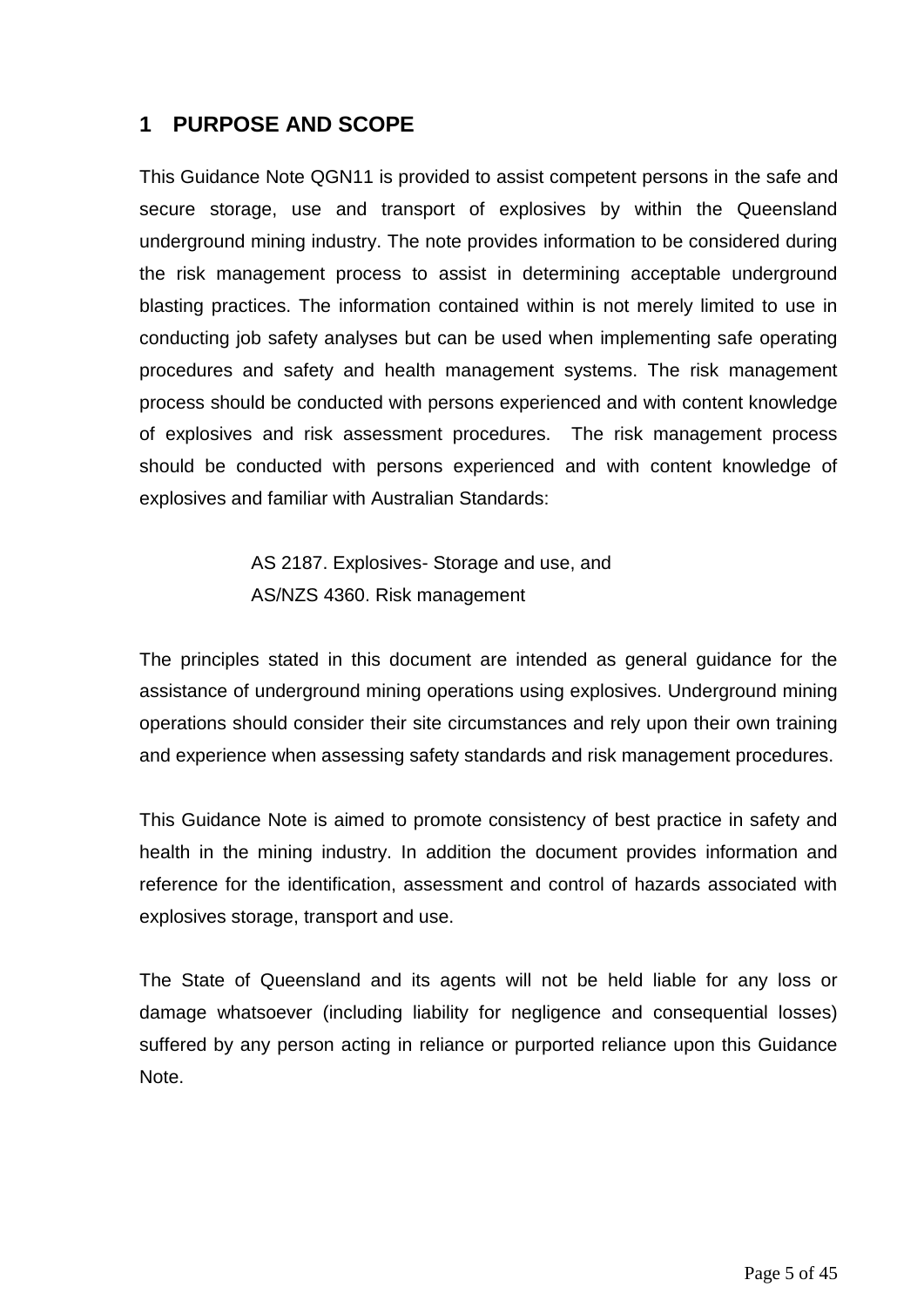# **Table of Contents**

| 1              |                |  |
|----------------|----------------|--|
| $\overline{2}$ |                |  |
|                | 2.1            |  |
|                | 2.1.1          |  |
|                | 2.1.2          |  |
|                | 2.1.3          |  |
|                | 2.1.4          |  |
|                | 2.1.5          |  |
|                | 2.1.6          |  |
|                | 2.1.7          |  |
|                | 2.1.8<br>2.1.9 |  |
|                | 2.1.10         |  |
|                | 2.1.11         |  |
|                | 2.1.12         |  |
|                | 2.1.13         |  |
|                | 2.2            |  |
|                | 2.2.1          |  |
|                | 2.2.2          |  |
|                | 2.3            |  |
|                | 2.3.1<br>2.3.2 |  |
|                | 2.3.3          |  |
|                | 2.4            |  |
| 3              |                |  |
|                |                |  |
|                | 3.1            |  |
|                | 3.2            |  |
| 4              |                |  |
|                | 4.1            |  |
|                | 4.1.1          |  |
|                | 4.1.2          |  |
|                | 4.1.3          |  |
| 5              |                |  |
|                | 5.1            |  |
|                |                |  |
|                | 5.2            |  |
|                | 5.2.1          |  |
|                | 5.2.2          |  |
|                | 5.2.3          |  |
|                | 5.2.4          |  |
|                | 5.2.5          |  |
|                | 5.3<br>5.3.1   |  |
|                | 5.3.2          |  |
|                | 5.3.3          |  |
|                | 5.3.4          |  |
| 6              |                |  |
|                |                |  |
|                | 6.1            |  |
|                | 6.2<br>6.3     |  |
|                | 6.4            |  |
|                | 6.5            |  |
|                | 6.6            |  |
|                | 6.7            |  |
|                | 6.8            |  |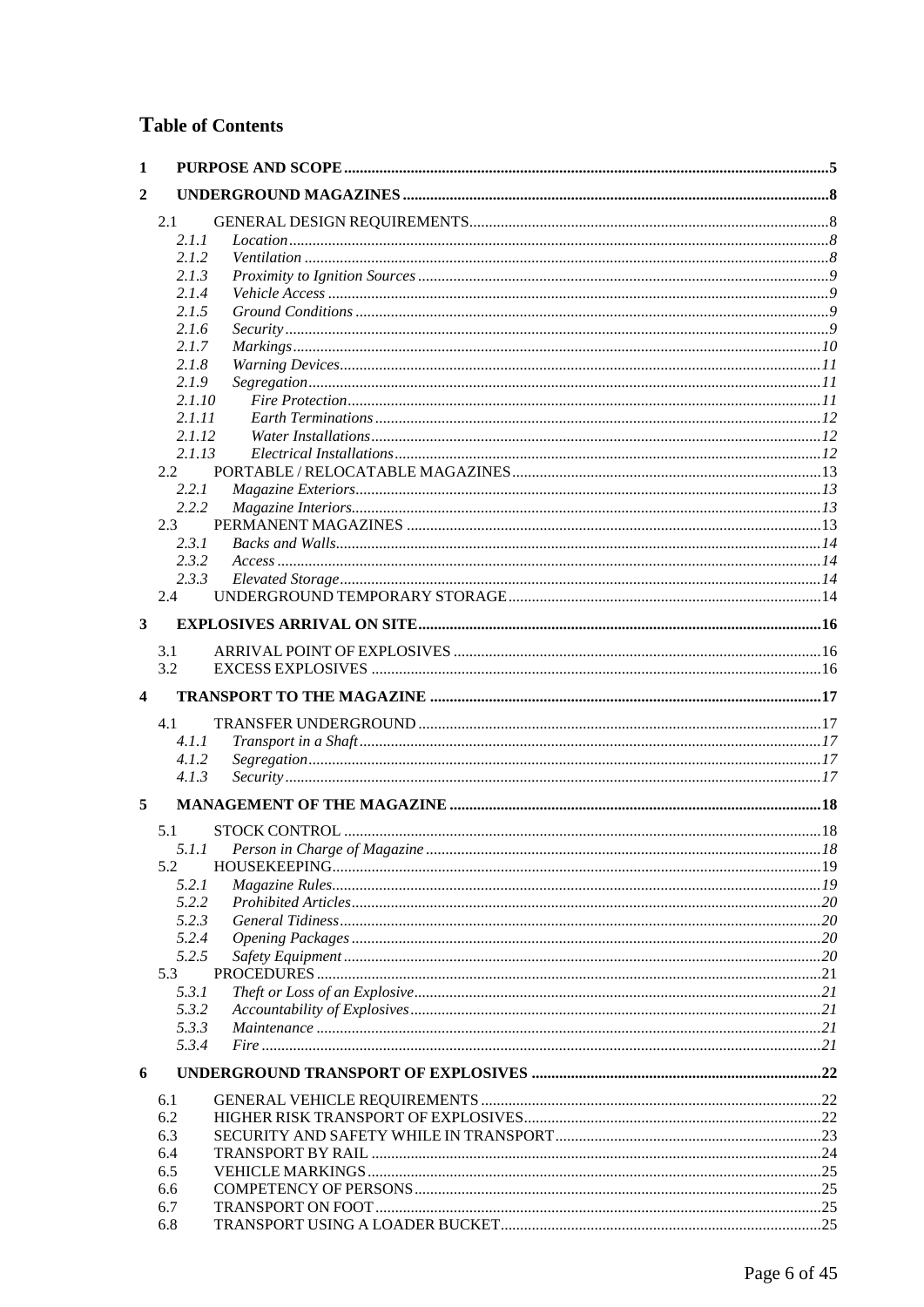|   | 6.9          |  |
|---|--------------|--|
|   | 6.9.1        |  |
|   | 6.9.2        |  |
|   | 6.10         |  |
|   | 6.10.1       |  |
|   | 6.10.2       |  |
| 7 |              |  |
| 8 |              |  |
|   | 8.1          |  |
|   | 8.1.1        |  |
|   | 8.1.2        |  |
|   | 8.1.3        |  |
|   | 8.1.4        |  |
|   | 8.2          |  |
|   | 8.2.1        |  |
|   | 8.2.2        |  |
|   | 8.2.3        |  |
|   | 8.2.4        |  |
|   | 8.2.5        |  |
|   | 8.2.6        |  |
|   | 8.2.7        |  |
|   | 8.3<br>8.3.1 |  |
|   | 8.3.2        |  |
|   | 8.3.3        |  |
|   | 8.3.4        |  |
|   | 8.4          |  |
|   | 8.4.1        |  |
|   | 8.4.2        |  |
|   | 8.4.3        |  |
|   | 8.4.4        |  |
|   | 8.5          |  |
|   | 8.5.1        |  |
|   | 8.6          |  |
|   | 8.6.1        |  |
|   | 8.6.2        |  |
| 9 |              |  |
|   | 9.1          |  |
|   | 9.2          |  |
|   | 9.2.1        |  |
|   | 9.2.2        |  |
|   | 9.2.3        |  |
|   | 9.3          |  |
|   | 9.3.1        |  |
|   | 9.4          |  |
|   | 9.5          |  |
|   | 10           |  |
|   | 10.1         |  |
|   | 10.2         |  |
|   | 10.2.1       |  |
|   | 10.2.2       |  |
|   | 11           |  |
|   |              |  |
|   | 11.1         |  |
|   | 11.2         |  |
|   | 12           |  |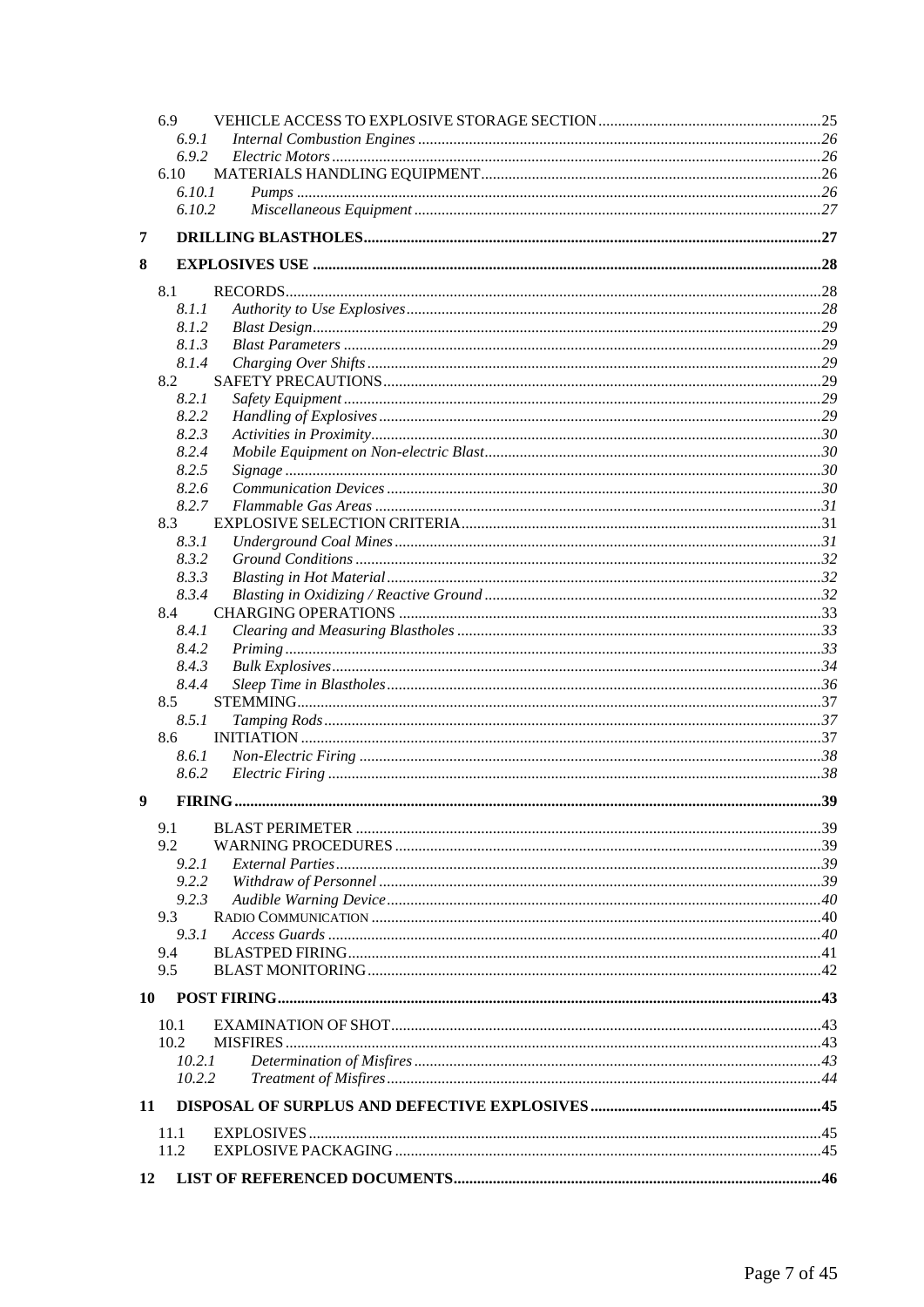# <span id="page-6-0"></span>**2 UNDERGROUND MAGAZINES**

#### <span id="page-6-1"></span>**2.1 GENERAL DESIGN REQUIREMENTS**

## <span id="page-6-2"></span>**2.1.1 Location**

When siting an underground magazine the risk management process can be carried out at the planning and design stage to identify a suitable location. The magazine should be located an acceptable distance from major service installations so the possible effects of an explosion will not adversely impact upon winders, electrical substations, pump stations, ventilation equipment or other important infrastructure (AS 2187.1). Risk acceptability should be evaluated based on the quantity of explosives stored in the magazine and the direct distance through rock and along openings. The more explosives stored the greater the distance needs to be to limit the consequences of an accidental explosion.

#### <span id="page-6-3"></span>**2.1.2 Ventilation**

The magazine should ideally be located so that it exhausts directly into a return airway. This is to ensure that in the event of an explosion fumes travel away from where persons are working and escape routes. Where a direct connection to a return airway is not possible then auxiliary ventilation should be used in the magazine and turned on at all times. Auxiliary ventilation duct access into the magazine requires adequate security (e.g. fixed bars) to prevent unauthorised access to the magazine area.

Ventilation flow should be planned to provide for air movement of between 0.3 and 0.7 m/s, and with sufficient quantity to ensure fumes from any diesel engine in the magazine are diluted to an acceptable concentration. This should ensure that inside the magazine there is no accumulation of dangerous vapours or a build up of excessive heat.

Be aware that explosives need to be kept within the prescribed temperature storage range outlined by the explosives manufacturer. Explosives and initiators are at risk of burning or exploding at elevated temperatures as initiation sensitivity increases with temperature. Physical properties (firmness, plasticity, etc) may also change, and storage life/sleep time may also be reduced, with temperatures changes.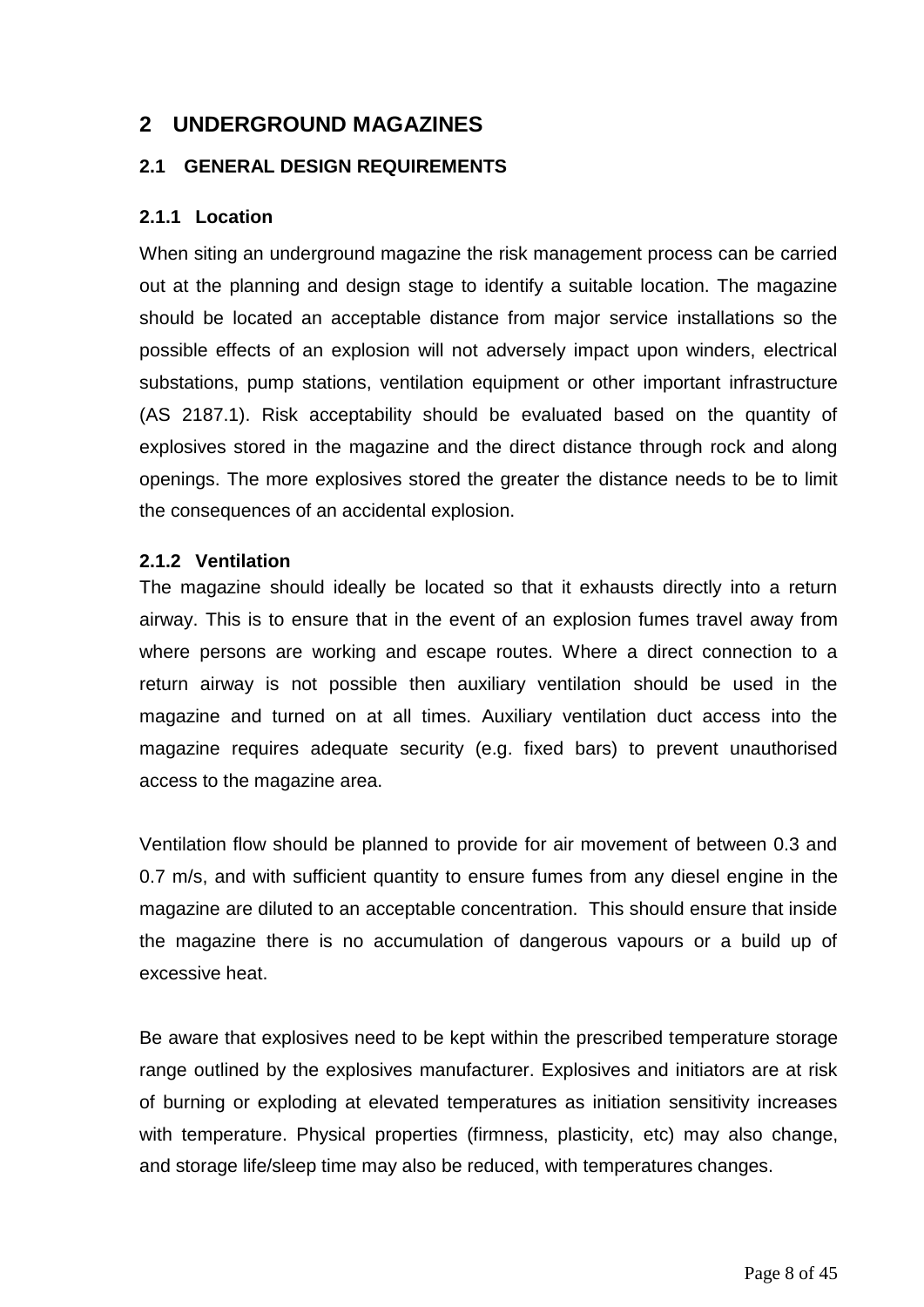# <span id="page-7-0"></span>**2.1.3 Proximity to Ignition Sources**

When siting the magazine, consideration should be given to its proximity to likely ignition sources. These could include fuel sources such as refuelling depots, lubricant bays, oxy-acetylene equipment, rubbish or mineral matter. Location of magazines in high sulphide areas is to be considered in the risk analysis due to the hazard of a sulphide dust explosion. The magazine should be located a suitable distance from blasting conducted in sulphide areas to ensure in the event of an explosion the flame front does not propagate to the magazine area. An underground magazine should be a safe distance from accesses and main travel ways.

#### <span id="page-7-1"></span>**2.1.4 Vehicle Access**

When designing the location of an underground magazine consideration should be given to hazards that may arise from proximity to vehicular access routes and roadways used on site. This includes the number of access routes to the magazine and the types of vehicles and the frequency of their proximity (AS 2187.1).

## <span id="page-7-2"></span>**2.1.5 Ground Conditions**

When designing the location of an underground magazine consideration should be given to the known in-situ ground conditions. Certain explosives can initiate through impact or friction caused by rock falls or ground control or reinforcements failures. The magazine should be sited in a region of competent rock to ensure possible damage caused by rock bolt failure, rock bursts and seismic activity is significantly reduced. The types of installations of ground support or reinforcement used needs to be properly engineered to minimise the risks involved.

#### <span id="page-7-3"></span>**2.1.6 Security**

#### 2.1.6.1 Remote Security

To enhance the security of an underground magazine consideration can be given to incorporating either a camera or alarm system with the required door and locking devices specified in this Guidance Note. All alarm, camera fittings and installations inside the magazine area are required to comply with AS 3000 for electrical equipment in hazardous locations (refer to Section 1.9.2.2).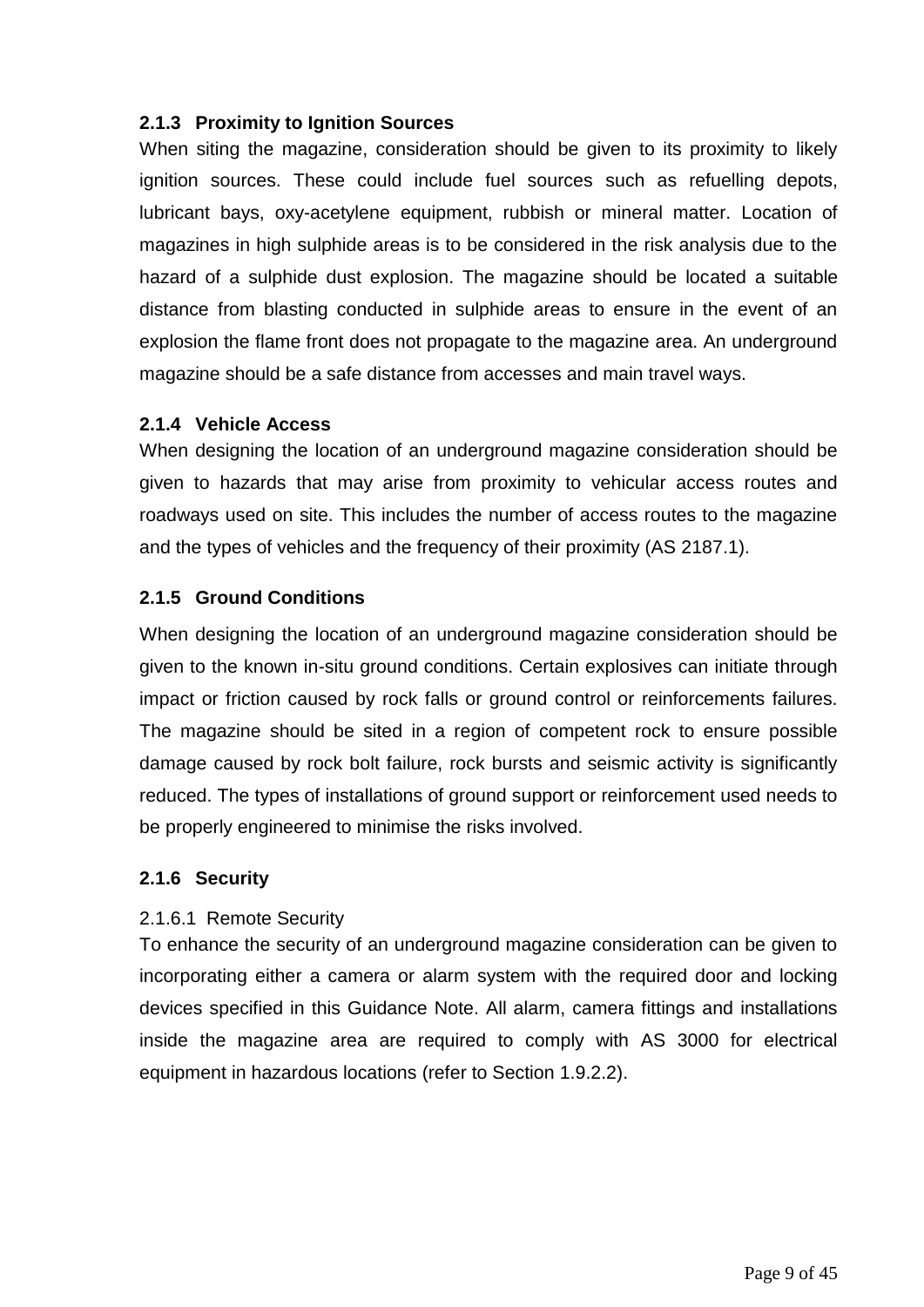#### 2.1.6.2 Magazine Doors

The security requirements for underground magazines should be in accordance with AS 2187.1, or a system of at least equivalent safety and security. The doors of the magazine need to open outwards without causing an obstruction and be fitted with a restraining device so that accidental closing does not subject the explosives to jamming, pinching or impact.

#### 2.1.6.3 Locking Devices

Locking devices for all magazine types are required to be in accordance with AS 2187.1, or with a system of at least equivalent security. As specified in AS 2187 the door or lid of every magazine is required be fitted with a six level 'safe lock'. Where a padlock is used it shall have a hardened shackle and pad constructed to provide a high level of resistance to fracture and rupture. It shall also have a key system known as a 'restricted system' if the padlock is of the pin-tumbler type. Where the padlock is of the lever type, there shall be a minimum of five levers.

#### 2.1.6.4 Door Hinges

It is important that the integrity of the door hinges and hinge lugs match the integrity of the lock provided. In the past illegal access to explosives has been gained through using a hacksaw blade on the hinges of the magazine. To prevent such access to the hinges the construction of the hinge lugs on the door should be in accordance with requirements in Australian Standard 2188. The integrity of the weld used to join the hinge lug to the door is also to be of a satisfactory standard to prevent the lug from detaching from the magazine, in the event of a forced entry. The strength of these welds should be monitored at each inspection or audit. Any non-compliance found during an audit or an inspection should be fixed as soon as practicable.

#### <span id="page-8-0"></span>**2.1.7 Markings**

The magazine is to be marked at the entrance with either the word 'EXPLOSIVE' or 'DETONATOR', as appropriate. In addition an explosive hazard class diamond is required on the magazine door. A clearly defined 'NO SMOKING' or 'NAKED FLAMES' sign should be positioned at the entrance of the magazine to warn persons entering the magazine.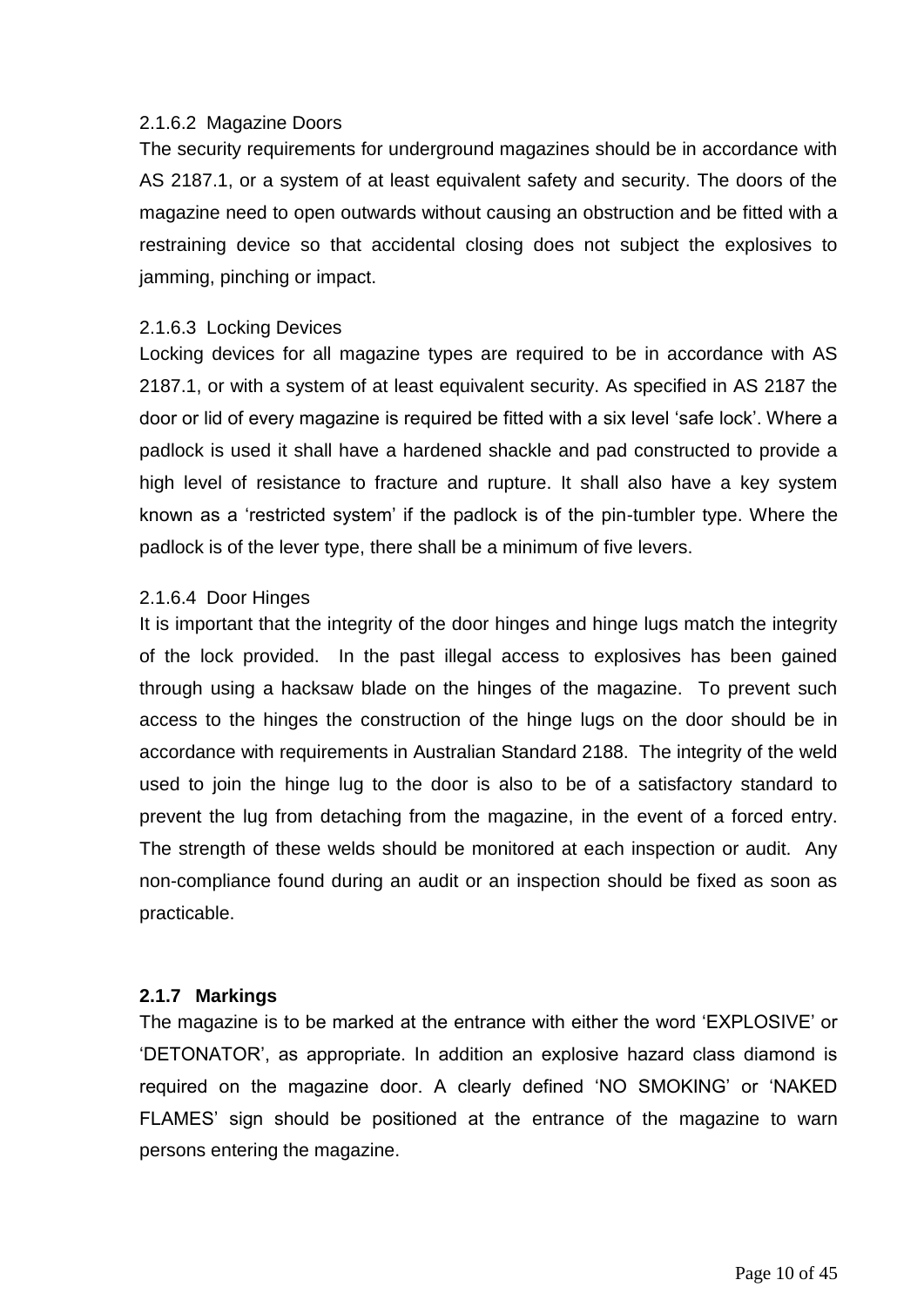

**Figure 1: Signs to be marked: No Smoking sign, Explosive hazard class diamond, and Explosives sign.**

## <span id="page-9-0"></span>**2.1.8 Warning Devices**

Persons should clearly be able to identify the location of an underground magazine. A flashing light or other warning device should be placed near each magazine. Employees should easily recognise the warning device used, and the warning devices should not be apparent when explosives are not present.

# <span id="page-9-1"></span>**2.1.9 Segregation**

Storage sites for the explosive magazine and detonator magazine shall be located as to reduce to acceptable levels the risk of sympathetic detonation between the different storages. The separation distances specified in AS 2187.1 are based on international testing and need to be observed as a minimum, however this minimum distance can be increased to further reduce the risk.

Where separation of detonators and explosives is not possible they need to be contained a safe distance, in a separate compartment defined by separating walls that are not in line of sight (AS 2187.1).

# <span id="page-9-2"></span>**2.1.10 Fire Protection**

For an underground magazine a fire fighting system that is either remotely or automatically operated is required. A sprinkler type system should be used where a diesel-powered vehicle can enter the magazine. It needs to have pipelines and control valves that are fire resistant and should be of a type recommended by the manufacturer for the type of explosives used (AS 2187.1). The system should be clearly identifiable, for example, paint pipes red and clearly mark control valves.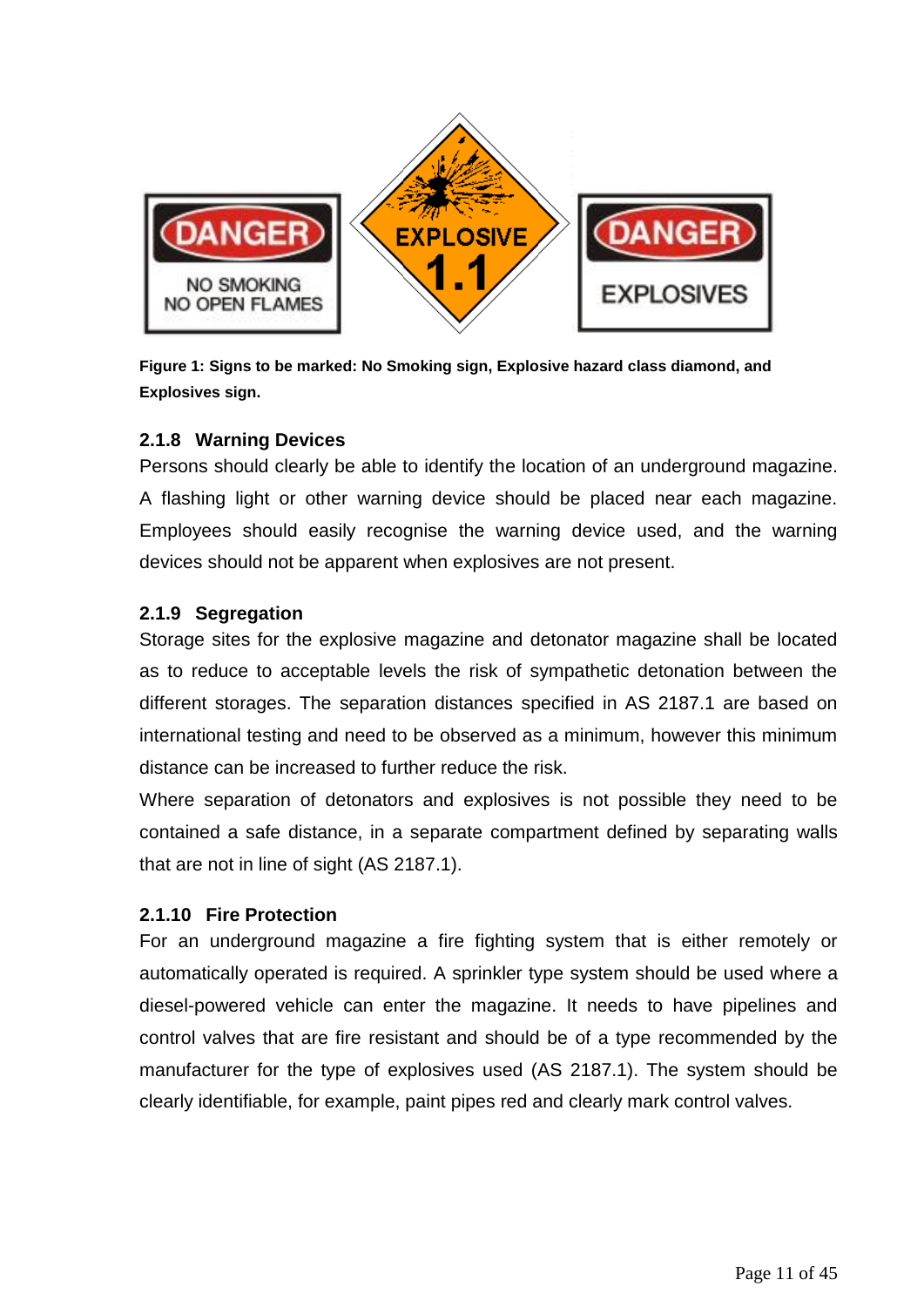For a temporary storage area a fire extinguisher should be available in the vicinity of the magazine. Selection of suitable fire extinguishers and hydrants is dependent on the hazards present within the magazine area, for example electrical fires, liquid fires. This should be placed in the fresh airside of the magazine.

# <span id="page-10-0"></span>**2.1.11 Earth Terminations**

All exposed metal structures such as pipes, rails and doors that are inside or part of the magazine should be earthed to control undesirable extraneous electricity.

# <span id="page-10-1"></span>**2.1.12 Water Installations**

If water is required within the vicinity of the magazine, the installation needs to be set up to prevent water coming into contact with the explosives and ensure that the water does not cause erosion or degradation to the access or foundations of the magazine. If necessary, provide for drainage and a sump.

# <span id="page-10-2"></span>**2.1.13 Electrical Installations**

# 2.1.13.1 Lighting

Electrical fittings inside the magazine should be avoided, however if no alternative option is available, wiring should be suitable for electrical equipment in hazardous areas (AS 3000). Explosion protection for electrical equipment should be provided according to the classification of the hazardous area. However, the use of electricity in magazines is referenced in AS 2187 where it states:

"**2.1.4 Lighting**. Electrical fittings and wiring shall comply with AS 3000 for electrical equipment in hazardous locations and satisfy the requirements of the Hazardous Zone Classification".

Other Australian standards applicable to underground explosive magazines are:

- AS 2380, and
- AS 2381

A list of explosion-protection techniques and their applicable standards can be found in ESC-1 'Electrical Installations and Equipment in Hazardous Areas at Explosives Manufacturing Facilities and Storage Areas.' Alternatively, lighting can be located outside the magazine and arranged to shine into the magazine.

# 2.1.13.2 Electrical Equipment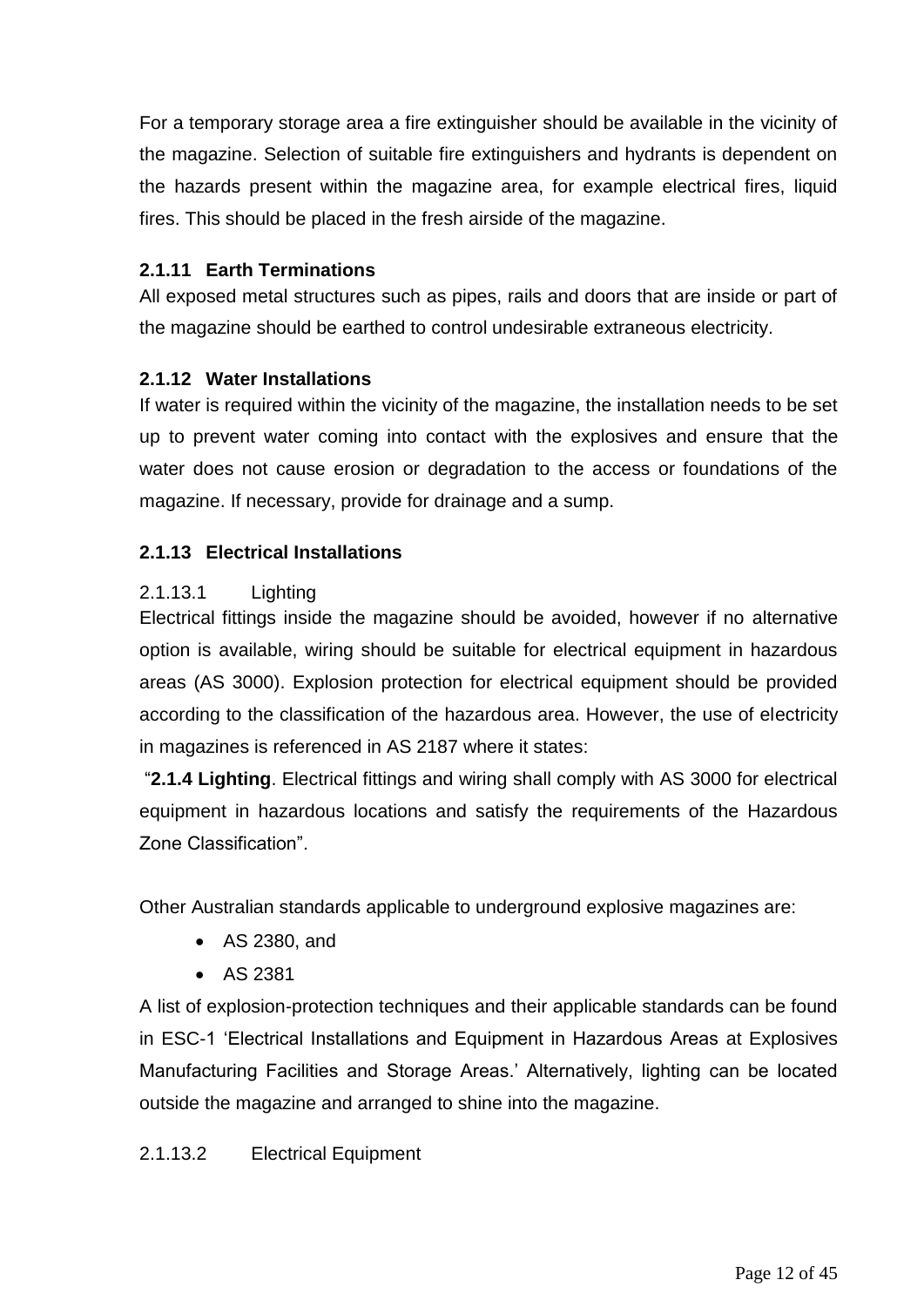Electrical equipment and installations, like pumps or explosive mixers should be avoided if possible, due to the inherent risks associated with their presence. Electrical arcing of equipment can result in an accidental ignition of explosive or an explosive atmosphere. If electrical wiring is necessary inside the magazine, all electrical installations should be suitable for operation in hazardous areas (AS 3000). Professional advice should be sought before installing electrical equipment in magazine areas.

# <span id="page-11-0"></span>**2.2 PORTABLE / RELOCATABLE MAGAZINES**

All portable and relocatable magazines, including converted freight containers, used underground have to be constructed in accordance with specifications given in AS 2187.1, or with a system of at least equivalent safety and security determined by risk management process.

## <span id="page-11-1"></span>**2.2.1 Magazine Exteriors**

Persons and machinery approaching the magazine need to be able to clearly distinguish and identify that it is a magazine. Portable and relocatable magazines should be painted white to improve light reflection and be protected against corrosion to prevent structural damage (AS 2187.1).

#### <span id="page-11-2"></span>**2.2.2 Magazine Interiors**

Certain explosives are susceptible to initiation from friction and sparks caused by metal installations. Where exposed metal is present in the interior of the magazine an inner lining should be utilised. The inner lining should be free of iron or steel and be of close jointed construction (AS 2187.1).

#### <span id="page-11-3"></span>**2.3 PERMANENT MAGAZINES**

Fixed or permanent (non-relocatable) magazines located underground are to be constructed in accordance with specifications given in AS 2187.1, or with a system of at least equivalent safety and security determined by risk management process.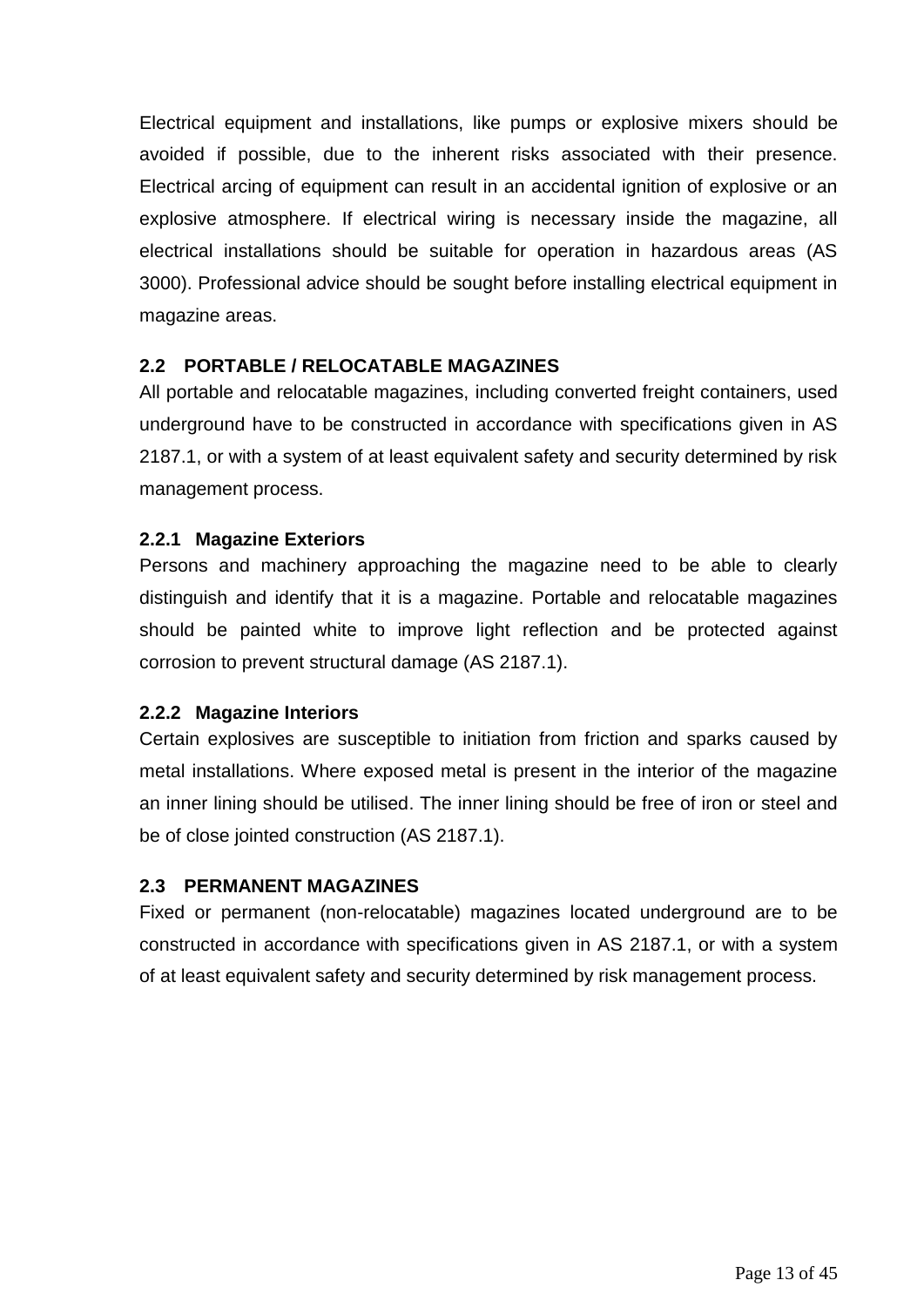## <span id="page-12-0"></span>**2.3.1 Backs and Walls**

The backs and walls of the magazine should be in a condition as to prevent a rock fall from impacting an explosive. The backs and walls should be free from loose or protruding rocks or alternatively, meshed and bottled to secure from possible rock falls. The magazine area should be kept free from water and as necessary be sealed to prevent water seepage. All intersecting boreholes have to be sealed off and any butts washed and cleaned to ensure they are free of residual explosives. The interior and surrounds should be preferably painted white and always kept clean (AS 2187.1).

## <span id="page-12-1"></span>**2.3.2 Access**

The access should be inclined or similar to provide adequate drainage to prevent deterioration of the access roadway and prevent water entering into the magazine. Vehicles should have to make at least one 90-degree turn to access a magazine to minimise hazards of an out of control vehicle. For rail access, a suitable derailer or equivalent should be adjacent to the magazine to prevent entry of a run away locomotive.

#### <span id="page-12-2"></span>**2.3.3 Elevated Storage**

Where vehicles have access to the magazine the explosives should be stored in elevated bays to prevent an out of control vehicle or a reversing vehicle coming into contact with the explosives. Where detonators are stored in the same magazine as bulk explosives, a suitable safety distance needs to be provided as well as barriers or elevated storage bays to prevent access to the detonator area by a powered vehicle.

# <span id="page-12-3"></span>**2.4 UNDERGROUND TEMPORARY STORAGE**

The location of underground temporary storage (working party magazines) should be carefully and strategically selected using a risk management process that considers the following potential hazards (this list is not totally inclusive):

 To effectively control the temporary storage area it should be located as near as practicable to where the explosives are to be used.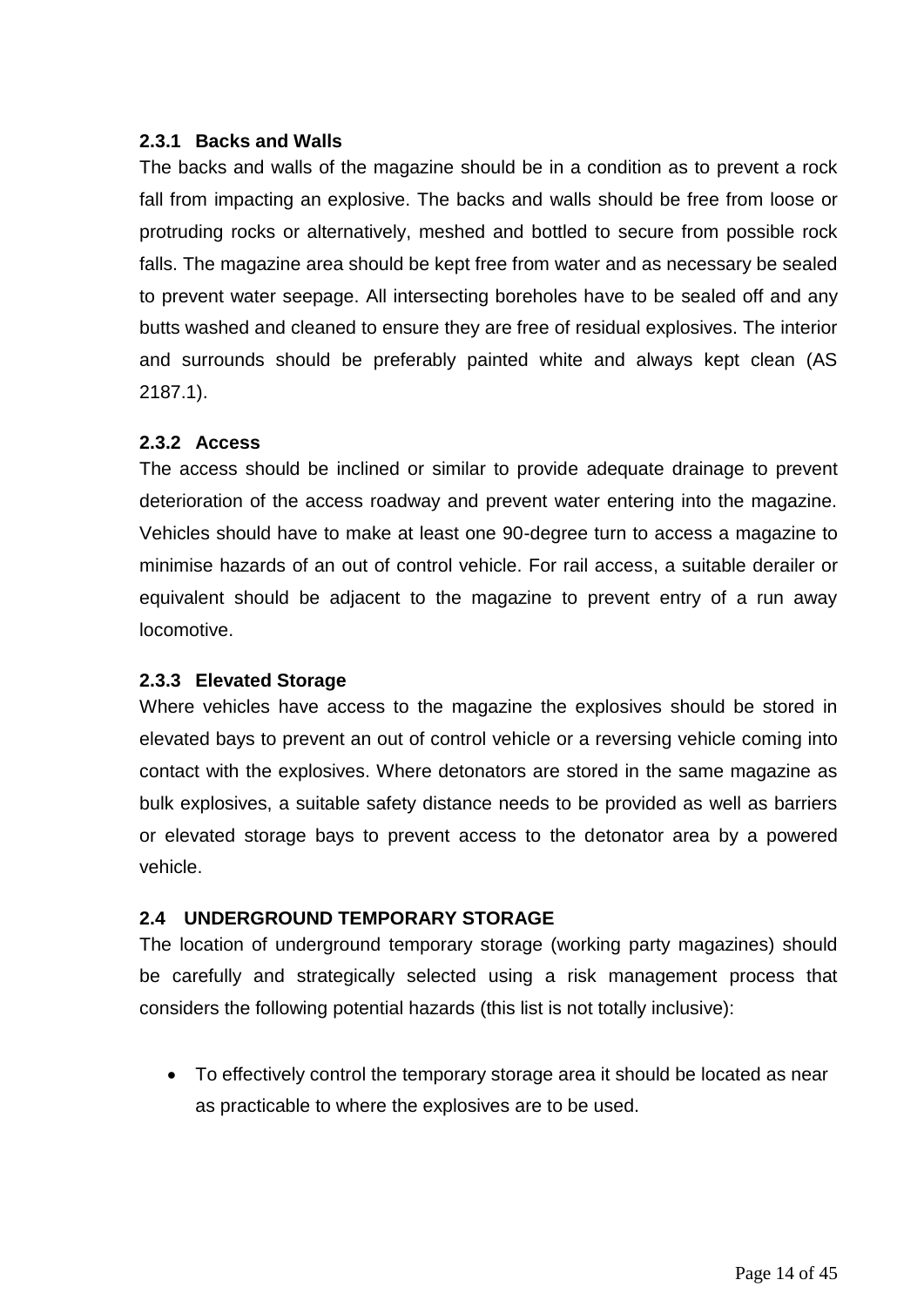- To warn others of the presence of explosives the containers in which the explosives are stored and the surrounding area should be adequately signed. Where mobile equipment is in the vicinity a warning device such as a flashing light can be used. Warning devices should not be apparent when explosives are not present.
- The larger the quantity of explosives stored the greater the consequences of an unplanned ignition. Explosives in the storage area should be kept to a minimum quantity, preferably not exceeding two days requirements and not exceeding the quantity needed for the designated operations.
- Explosives need to be suitably protected to guard against an unplanned ignition caused by friction, impact, shock or heat. Containers in which explosives are stored should be constructed to protect against these hazards and regularly cleaned of residual explosives.
- Detonators in the storage area are stored in locked containers to guard against theft and adequately segregated from other explosives to reduce the risk of sympathetic detonation.
- Floor of the temporary storage is elevated above roadway level and the storage level established to prevent water deterioration and so that a runaway or reversing vehicle is unlikely to contact the explosives.
- Plan to ensure that all explosives are removed from the storage area and the storage area closed when blasting operations for which the explosives were stored cease.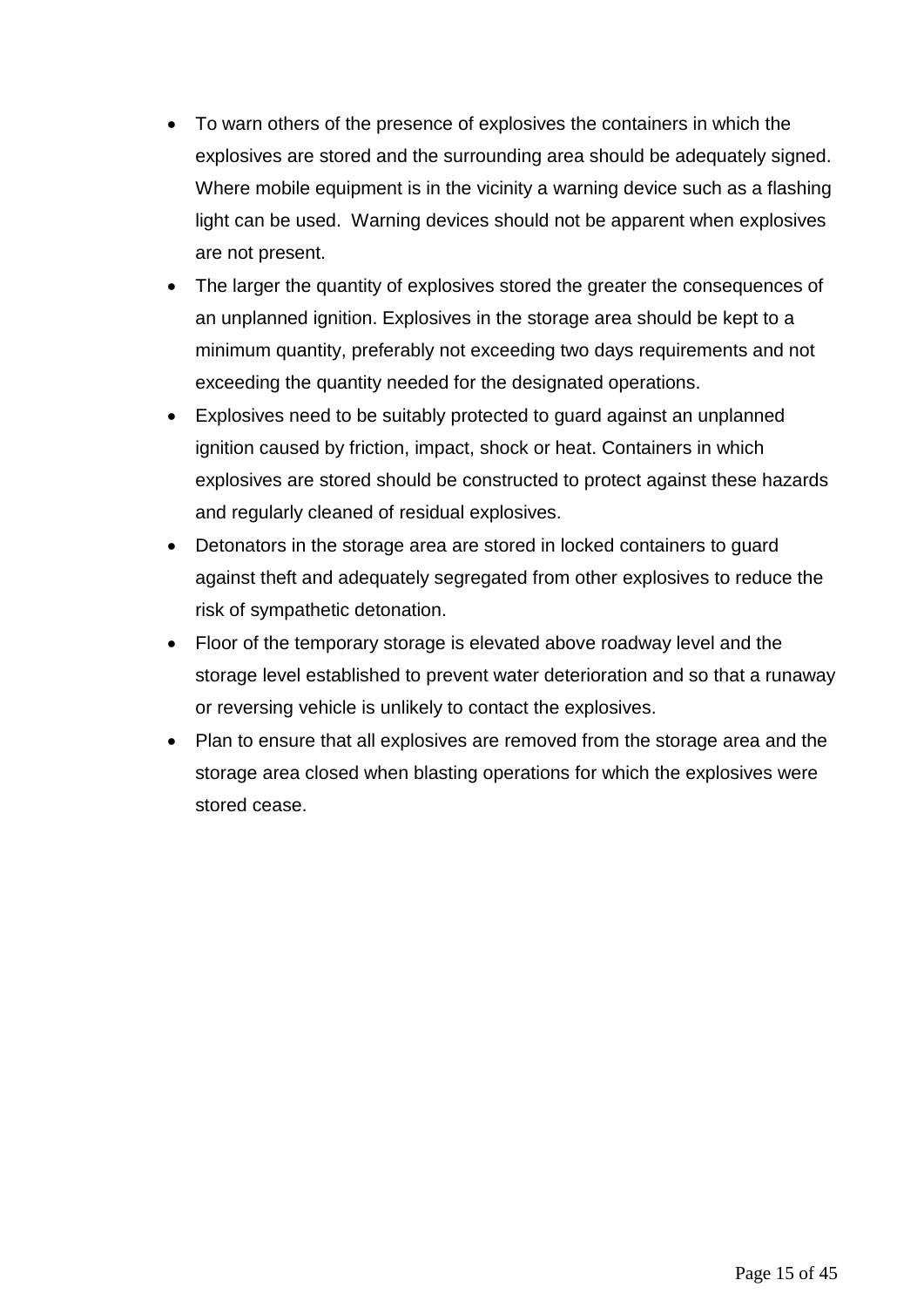# <span id="page-14-0"></span>**3 EXPLOSIVES ARRIVAL ON SITE**

# <span id="page-14-1"></span>**3.1 ARRIVAL POINT OF EXPLOSIVES**

A risk assessment is to be carried out to identify hazards that may arise with the arrival of an explosives vehicle onsite. Explosives vehicles should arrive on site in a location that ensures the magnitude of the hazard and nature of the consequences are reduced to an acceptable level. Safe allocated stopping areas are required to reduce the vehicles proximity to populated areas, ignition sources and staff working areas. The requirements for the transport of explosives by road and rail can be attained from the Australian Explosives Code 2000.

# <span id="page-14-2"></span>**3.2 EXCESS EXPLOSIVES**

The carrier bringing explosives to the site may have explosives onboard that are to be delivered to other mine sites. These excess explosives represent an additional hazard and the site senior executive is responsible for the additional risk. Best practice is for an exact record of all explosives in the consignment to be provided to the site senior executive before entry to the mine site is authorised.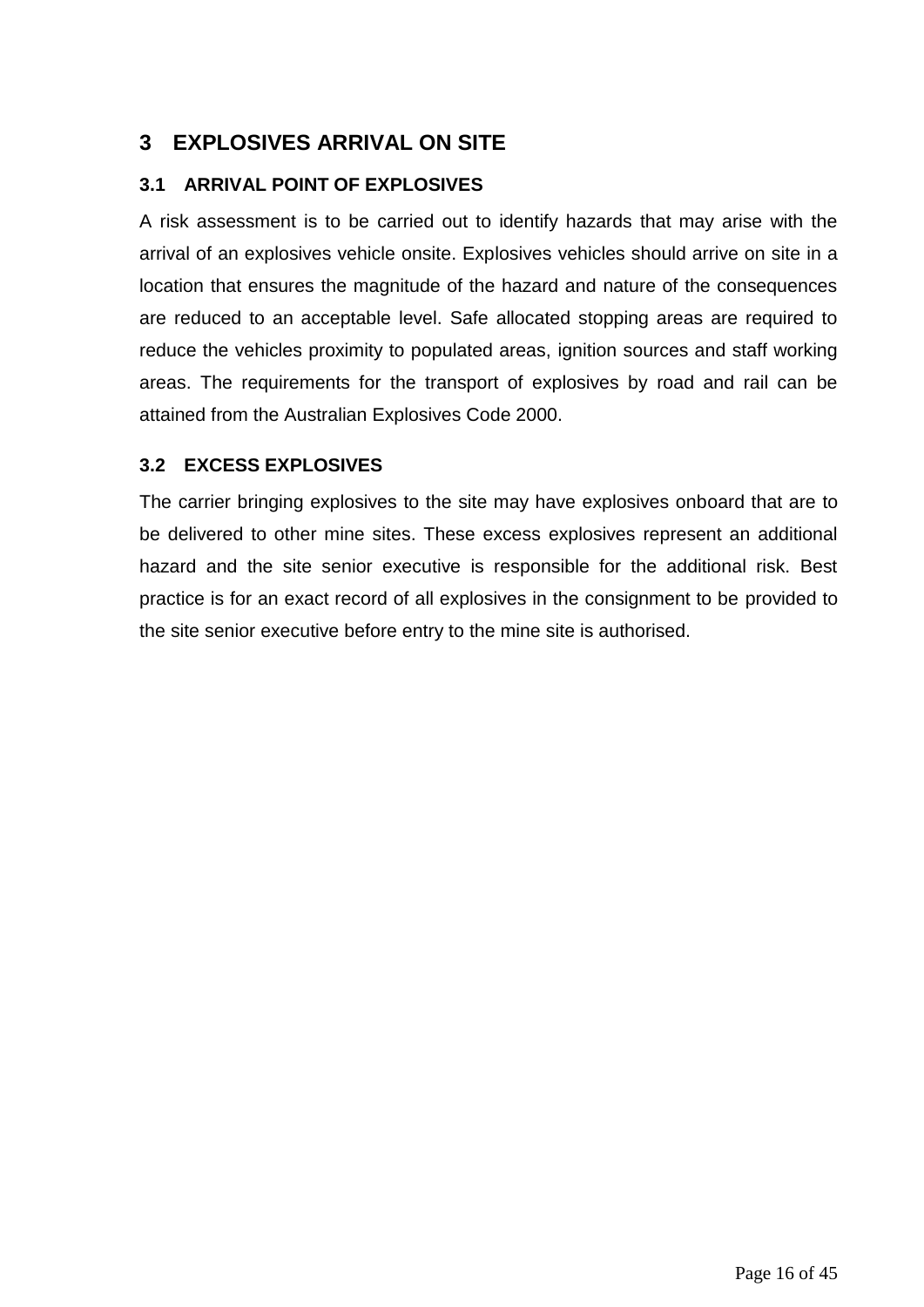# <span id="page-15-0"></span>**4 TRANSPORT TO THE MAGAZINE**

# <span id="page-15-1"></span>**4.1 TRANSFER UNDERGROUND**

Where possible regularly utilised travel ways such as service shafts or declines should be avoided for the transfer of explosives from the surface to the underground. If the only means of access is a decline or service shaft then the explosives should be transferred at a time as to avoid employees and materials. All employees should be made aware either through appropriate signage or using a selected radio channel to broadcast that explosives are to be transferred to the underground storage section.

# <span id="page-15-2"></span>**4.1.1 Transport in a Shaft**

The site senior executive should ensure that there is a standard work instruction where a mine uses a shaft to lower explosive underground. The following general precautions should be taken to ensure the safety and security of explosives during transport in a shaft:

- Ensure that the shaft and cage are in sound mechanical condition and repair
- Ensure that explosives travel without other equipment and persons.
- Ensure that explosives are secured to prevent pinching, impact or friction.
- Maintain segregation and transport large quantities of detonators separate to detonator sensitive explosives.
- Ensure that a competent person controls the transit of the explosive
- Explosives should be transferred to the shaft and underground storage in an efficient manner to minimise explosives storage in inappropriate places.

# <span id="page-15-3"></span>**4.1.2 Segregation**

Transfer of detonators and explosives underground should be completed separately as to reduce to acceptable levels the risk of communication of explosion. If transferred together the materials handling equipment should be suited for the transport of explosives (refer to Section 5).

# <span id="page-15-4"></span>**4.1.3 Security**

The explosives should be promptly transferred to the magazine and not temporarily stored or delivered to other sections of the mine. The person in charge of the transfer of the explosives should ensure that explosives are not left unattended or left on rail carriages or vehicles unless suitably secured.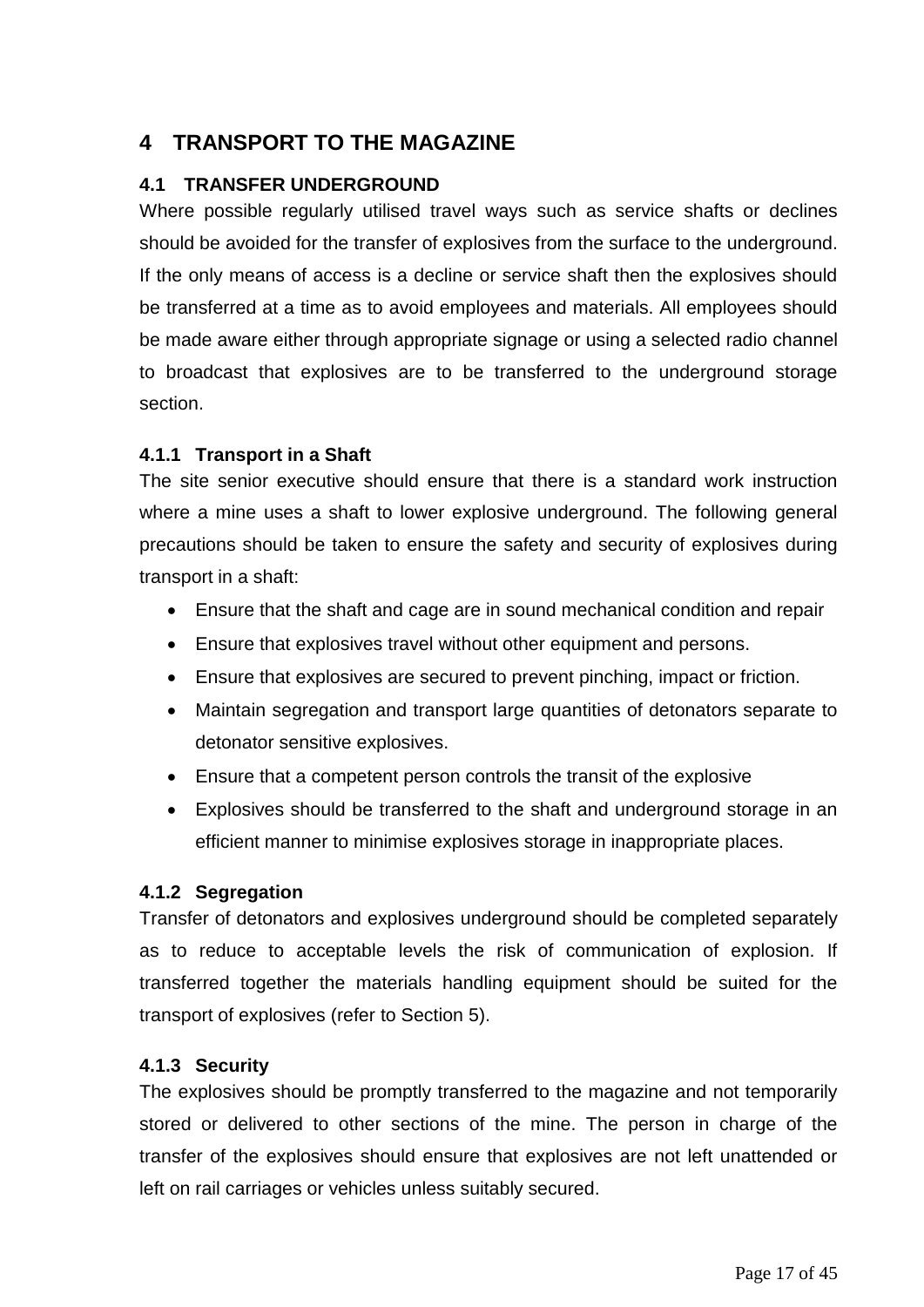# <span id="page-16-0"></span>**5 MANAGEMENT OF THE MAGAZINE**

## <span id="page-16-1"></span>**5.1 STOCK CONTROL**

#### <span id="page-16-2"></span>**5.1.1 Person in Charge of Magazine**

A person in charge of the magazine has to demonstrate competency and be assessed in the storage and handling of explosives before being appointed. The duties of the person appointed to be in charge of a magazine are given in AS 2187.1 and include the following.

#### 5.1.1.1 Access to Magazine

The person appointed in charge of the magazine is obligated to ensure that only authorised persons have access to the magazine. The person needs to ensure that the magazine is secured at all times and the magazine key is in the care of an authorised person or locked in a secure location (AS 2187.1).

#### 5.1.1.2 Explosive Limits

The person appointed in charge of the magazine has to ensure that the explosives stock levels in the magazine are within the licensing limits. For determining the quantity of explosives that can be held within a specific magazine refer to AS 2187.1. Best practice is for a record of the licence to store to be kept at the magazine location. This will ensure that all authorised personnel with access to the magazine are aware of the explosive capacity of the magazine.

#### 5.1.1.3 Stacking Packages

The person appointed in charge of the magazine is obligated to check that packaging for the explosives to be stored in the magazine is of such construction strength and character that it cannot break or open accidentally. Stacking heights are not to exceed those recommended by the explosives manufacturer.

If the person in charge of the magazine is not satisfied with the condition of packaging supplied there is no obligation to store the product in the magazine.

To ensure adequate ventilation, an air gap is to be maintained between the explosives and the magazine walls and ceilings. (AS 2187.1)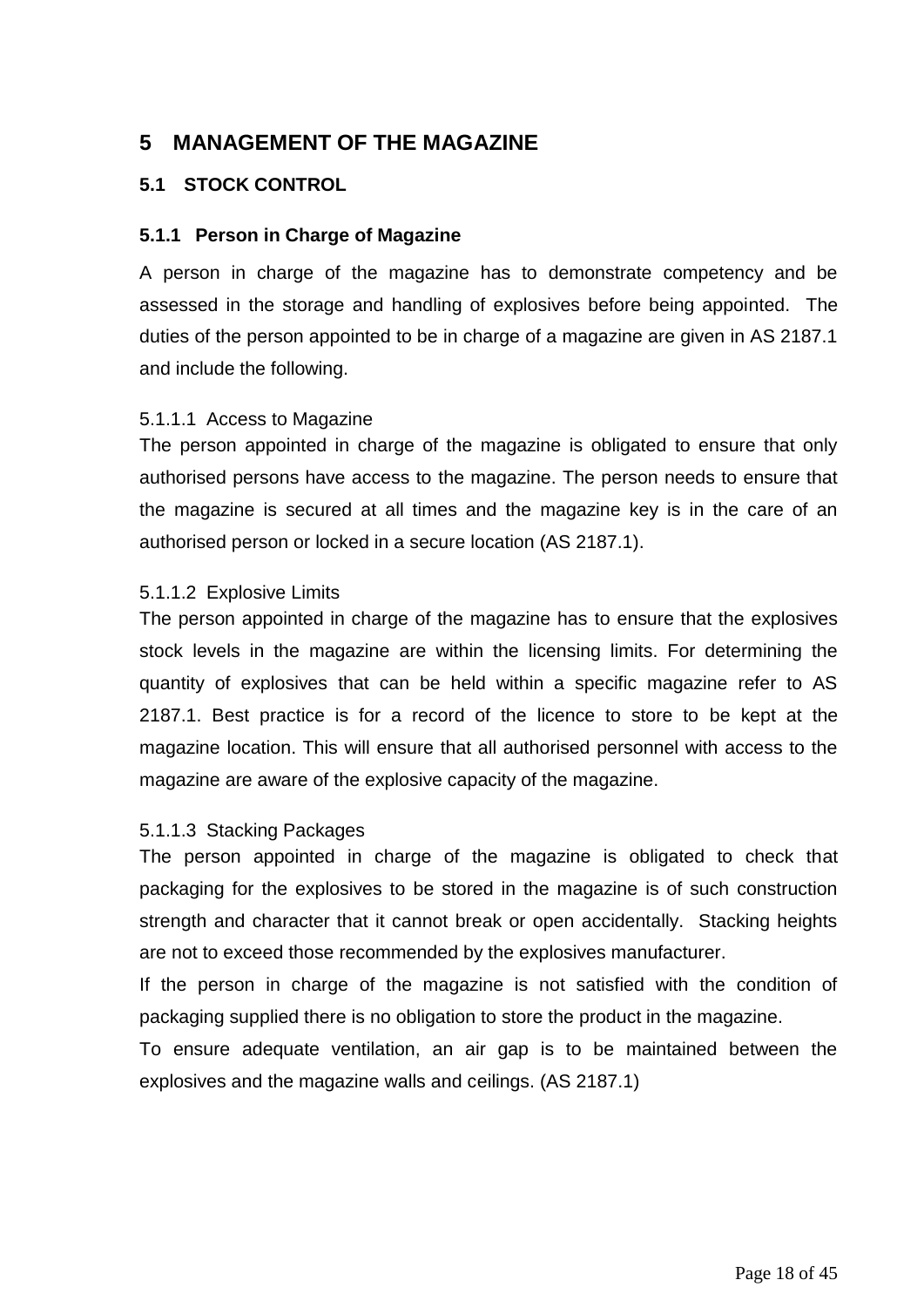## 5.1.1.4 Rotation of Stock

The person appointed in charge of the magazine will ensure that the explosives stock is rotated on a regular basis and that the explosives are within the expiration dates indicated by the manufacturer. Explosives that are more than one year old should not be used without first contacting the explosives manufacturer (source: Orica Explosives).

# 5.1.1.5 Record Keeping

The person appointed in charge of the magazine is required to keep a record of incoming and outgoing stocks. These records need to be kept for a period of not less than five years (AS 2187.1). The record is to include a balance of all explosives stored at the magazine. Every attempt has to be made to account for individual explosive items that are distributed collectively. Best practice is for a second record of the explosive stock levels to be kept in a separate location. An audit and inspection of the magazine, its contents and surrounds needs to be conducted and recorded frequently, preferably monthly and usually not more than every three months.

# 5.1.1.6 Record of Underground Storages

The site senior executive needs to ensure an up-to-date record of the number and location of underground magazines and temporary storage is kept at the mine and made available to an inspector at the inspector's request.

#### <span id="page-17-0"></span>**5.2 HOUSEKEEPING**

#### <span id="page-17-1"></span>**5.2.1 Magazine Rules**

Magazine rules for the operation of the magazine are to be displayed inside the magazine in a prominent position (AS 2187.1 – Appendix J). These rules should include explosives quantities and segregation requirements for correct storage, security procedures, housekeeping rules and whom to contact for maintenance work approval.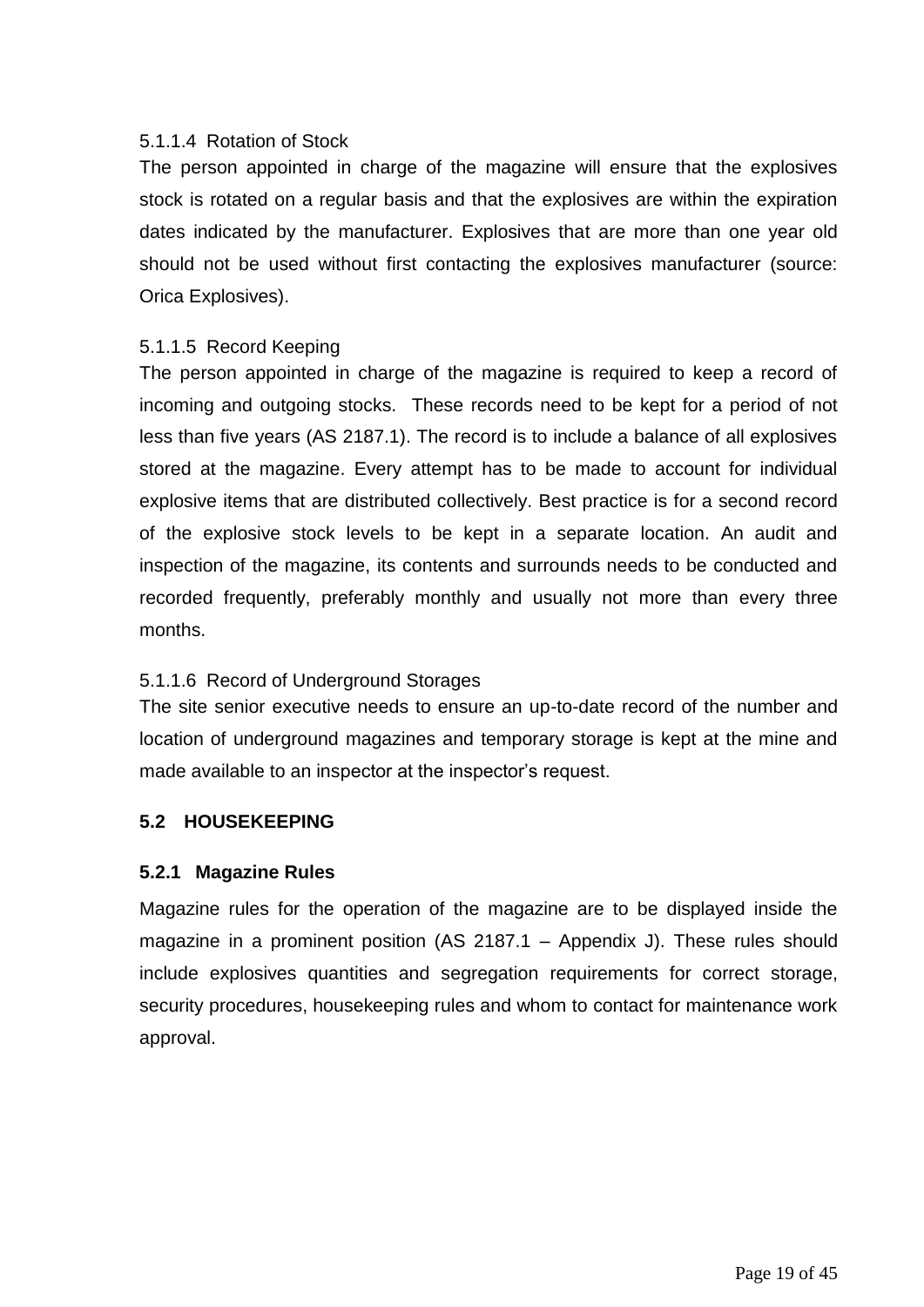# <span id="page-18-0"></span>**5.2.2 Prohibited Articles**

Articles that are likely to cause fire or explosion such as cigarettes, matches, radio transmitters, mobile phones or rubbish of any description shall not be taken into the magazine (AS 2187.1). A receptacle should be provided at the magazine entrance for discarding of such items before entering the magazine.

# <span id="page-18-1"></span>**5.2.3 General Tidiness**

The floor of the magazine should be kept clean of dirt, empty packaging and explosives. Floor mats, dustpans and brooms should be provided in the magazine to clean up. Spillages of explosives should be cleaned up and properly disposed of immediately (AS 2187.1). It is the responsibility of the magazine keeper to maintain the magazine in exact condition.

Rubbish bins, waste packaging and other refuge should not be stored inside magazines.

# <span id="page-18-2"></span>**5.2.4 Opening Packages**

Free flowing or friction/impact sensitive explosives should not be opened or left in the magazine in a condition that could instigate premature ignition. Only suitable tools appropriate for the opening of explosives shall be used to open packages (AS 2187.1). Explosives such as detonating cord and primers are sensitive and packages should be open using non-metallic objects.

# <span id="page-18-3"></span>**5.2.5 Safety Equipment**

Where appropriate safety equipment should be provided for all persons entering the magazine. This may include personal protective equipment such as anti-static footwear, fire retarding clothing, eye protection and gloves. Appropriate personal protective equipment signs should be displayed at the magazine entrance.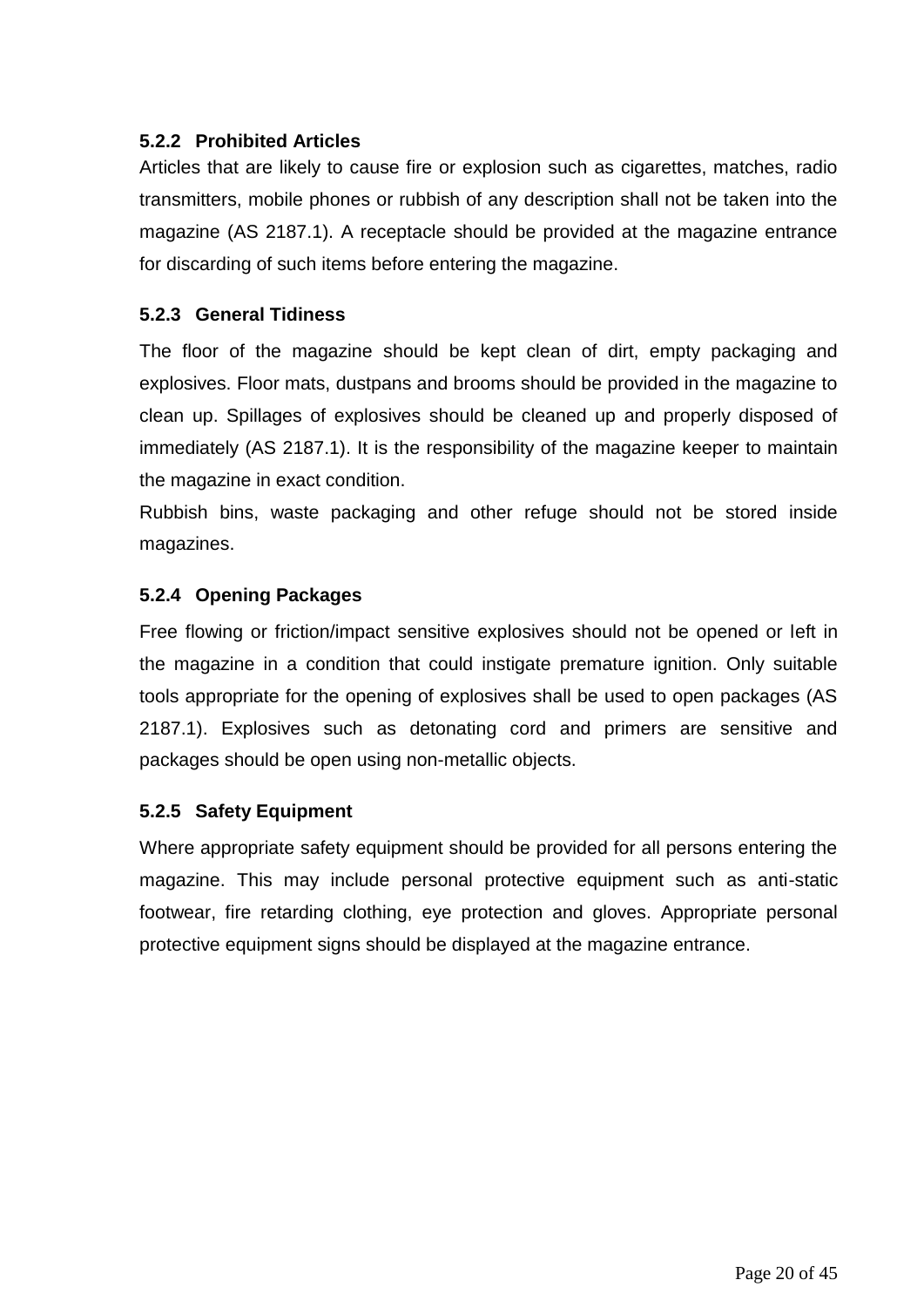# <span id="page-19-0"></span>**5.3 PROCEDURES**

#### <span id="page-19-1"></span>**5.3.1 Theft or Loss of an Explosive**

A system or written procedure is required to manage the situation following any attempted forced entry, theft or unaccountable shortage of an explosive (AS 2187.1). On detecting a theft or loss of an explosive, the authority holder, who is the persons licensed to use or store explosives, is required to immediately give the Chief Inspector of Explosives written notice of the loss (*s55 Explosives Act 1999).* The site senior executive then needs to further notify an inspector of mines and the police *(s195 Mining and Quarrying Safety and Health Act 1999* and *s198 Coal Mining Safety and Health Act 1999)*

## <span id="page-19-2"></span>**5.3.2 Accountability of Explosives**

Sections 79 and 79A of the *Mining and Quarrying Safety and Health Regulation 2001* detail the regulatory requirements for dealing with the theft or loss of explosives and for personal accountabilities.

Every person who has immediate custody or control of any explosives, or a mine, has an obligation to account for and accurately detail what happens to the explosive when it leaves that person's custody or control.

#### <span id="page-19-3"></span>**5.3.3 Maintenance**

A system or written procedure should be in place to maintain the magazine installations. Any maintenance work is to be authorised in writing by the person appointed in charge of the magazine. Where any activity that is likely to generate heat is to be undertaken inside or on the outside of a magazine the contents of the magazine are to be emptied and cleaned (AS 2187.1). For hot work, a permit is required be attained to work, and a fire watch needs to be conducted that extends at least one hour after the completion of the maintenance.

#### <span id="page-19-4"></span>**5.3.4 Fire**

An appropriate fire emergency procedure should be in place to deal with fire at or near the magazine. It should address evacuation of all personnel to a safe location and securing access to the magazine. The person in charge of the magazine in conjunction with the mine's rescue team should develop an emergency procedure.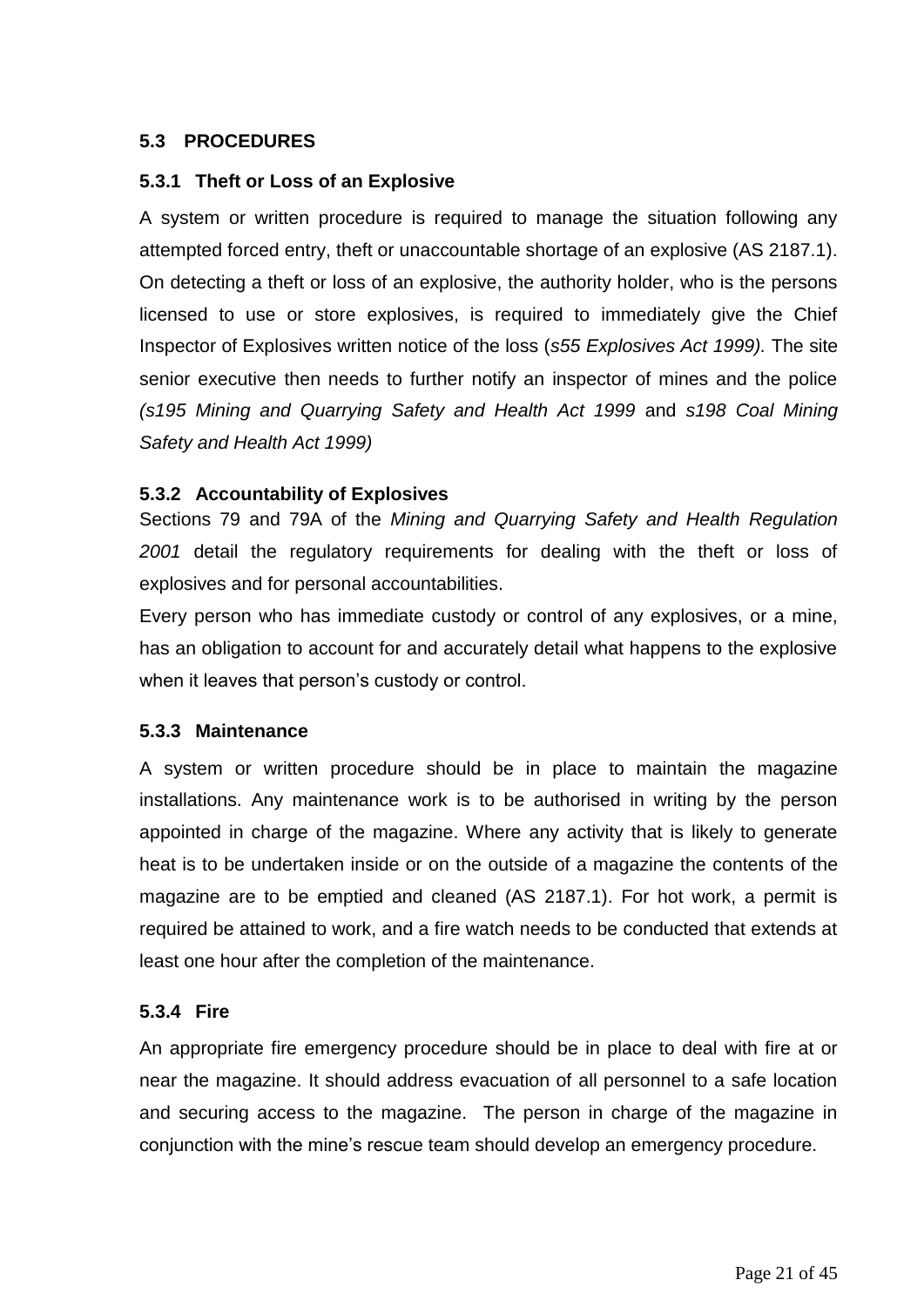In case of a magazine fire, if the explosive is not burning, carefully remove as much of the explosive as possible. However, if the explosive is burning, evacuate. the area and do not attempt to fight the fire.

# <span id="page-20-0"></span>**6 UNDERGROUND TRANSPORT OF EXPLOSIVES**

# <span id="page-20-1"></span>**6.1 GENERAL VEHICLE REQUIREMENTS**

For the safe and secure transport of explosives underground all vehicles should adhere to the following general requirements:

- be in sound mechanical condition and repair.
- be powered by diesel fuel.
- provide adequate segregation of detonators from other explosives.
- all explosives to be transported in a safe and secure manner either in securely attached containers or other fit for purpose means.
- where packaged explosives may be in contact with interior surfaces , the surfaces should be kept in a clean condition and free from any projections that are likely to cause damage.
- before vehicles are serviced they need to be thoroughly cleaned, and inspected by a person who has the necessary competence and also be certified to be free of explosive residues.

# <span id="page-20-2"></span>**6.2 HIGHER RISK TRANSPORT OF EXPLOSIVES**

The degree of risk and subsequent requirements for vehicles carrying explosives underground should be managed based on the types and quantities of explosives carried and the suitability and condition of the vehicle. Where large quantities of explosives are transported together there exists the possibility of sympathetic detonation. For the safe and secure transport of explosives, the vehicles used can reduce the risk associated with the function by implementing the following controls:

# **Hazard- Fuel Fire**

 Use a diesel engine vehicle with diesel fuel that meets AS 3570: Automotive Diesel Fuel.

#### Hazard – Electrical fault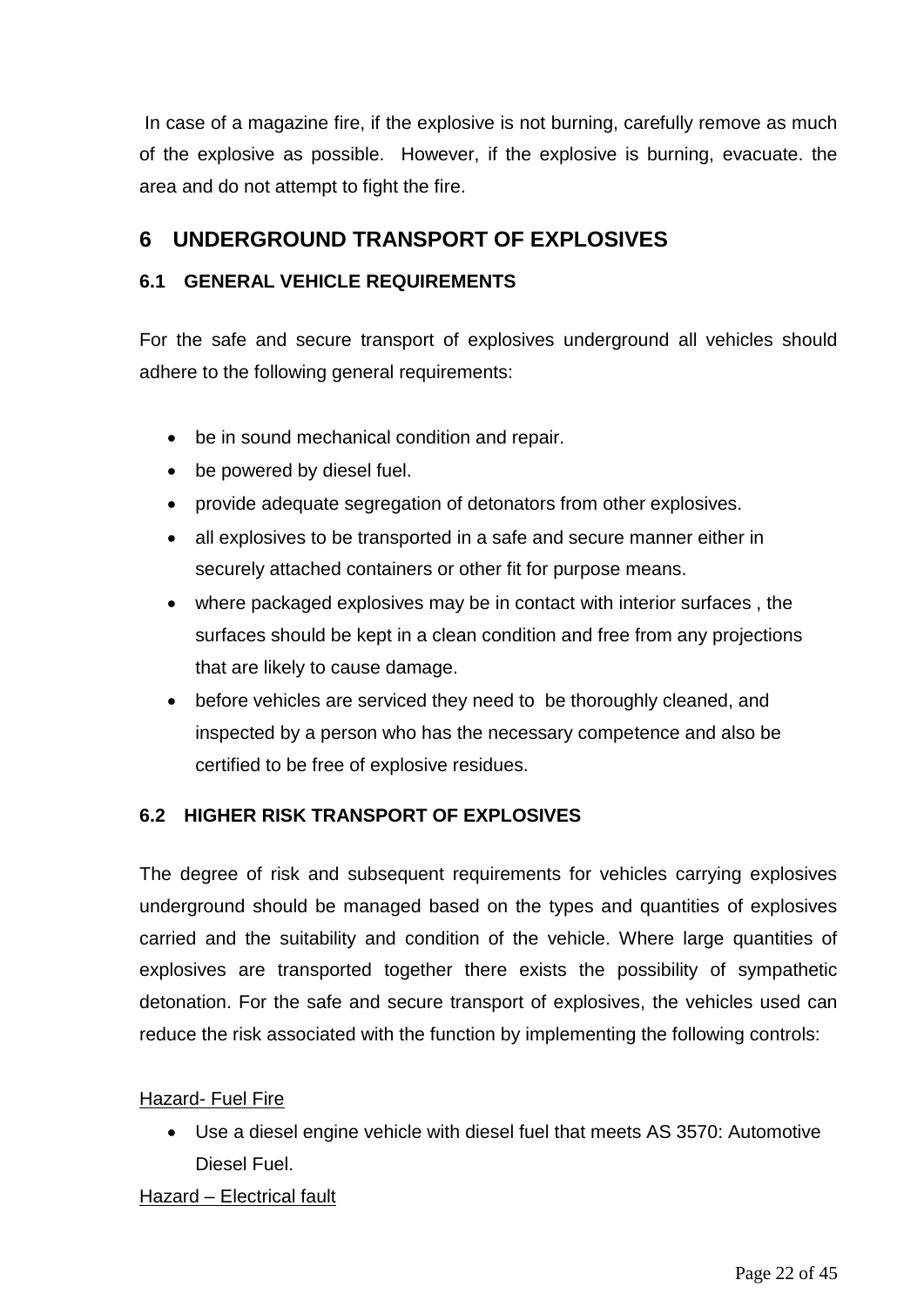Have electrical wiring protected with conduit and also have a battery isolation switch located in an accessible position.

# Hazard – Exhaust flames/sparks

 The vehicle should be fitted with a spark arrestor in accordance with AS 1019. Hazard – Stray radio current

 Electrical detonators should not be transported close to a radio transmitter in a vehicle unless the radio is turned off or the radio wattage is sufficiently below the required initiation power. This is to prevent blasting circuit being energized by the electric field produced by radio transmitters.

# Hazard – Vehicle fire

• The vehicle should be fitted with a dry-powder fire extinguisher with a rating not less than 40 B(E), as specified in AS 1850. Alternatively, or in addition, an automatically operated AFFF (Aqueous Film Forming Foam) system can be utilised, for a fire under the bonnet. Fire extinguishers are to fight a fire on the vehicle. However, in the event of the explosive on fire do not attempt to extinguish the fire, retreat a safe distance from the vehicle.

# <span id="page-21-0"></span>**6.3 SECURITY AND SAFETY WHILE IN TRANSPORT**

The following general precautions should be taken to ensure the security and safety of explosives during transport:

- Before leaving the magazine, the vehicle operator needs to ensure that all explosives are securely stowed and the quantity and type of explosives recorded.
- Explosives should be kept in their original boxes where possible to facilitate ready identification and containment.
- The transport route between the magazine and shot area should be preplanned and all relevant mine personnel notified.
- No smoking or naked flames allowed within the vicinity of the vehicle. If any ignition sources are required they should be carried in a sealed container in an appropriate section of the vehicle.
- If the vehicle is unavoidably left unattended (e.g. emergency), it should be parked in an appropriate area with all receptacles and the vehicle locked.
- All vehicles should be parked facing into the walls of the drive to avoid the hazard of a runaway vehicle.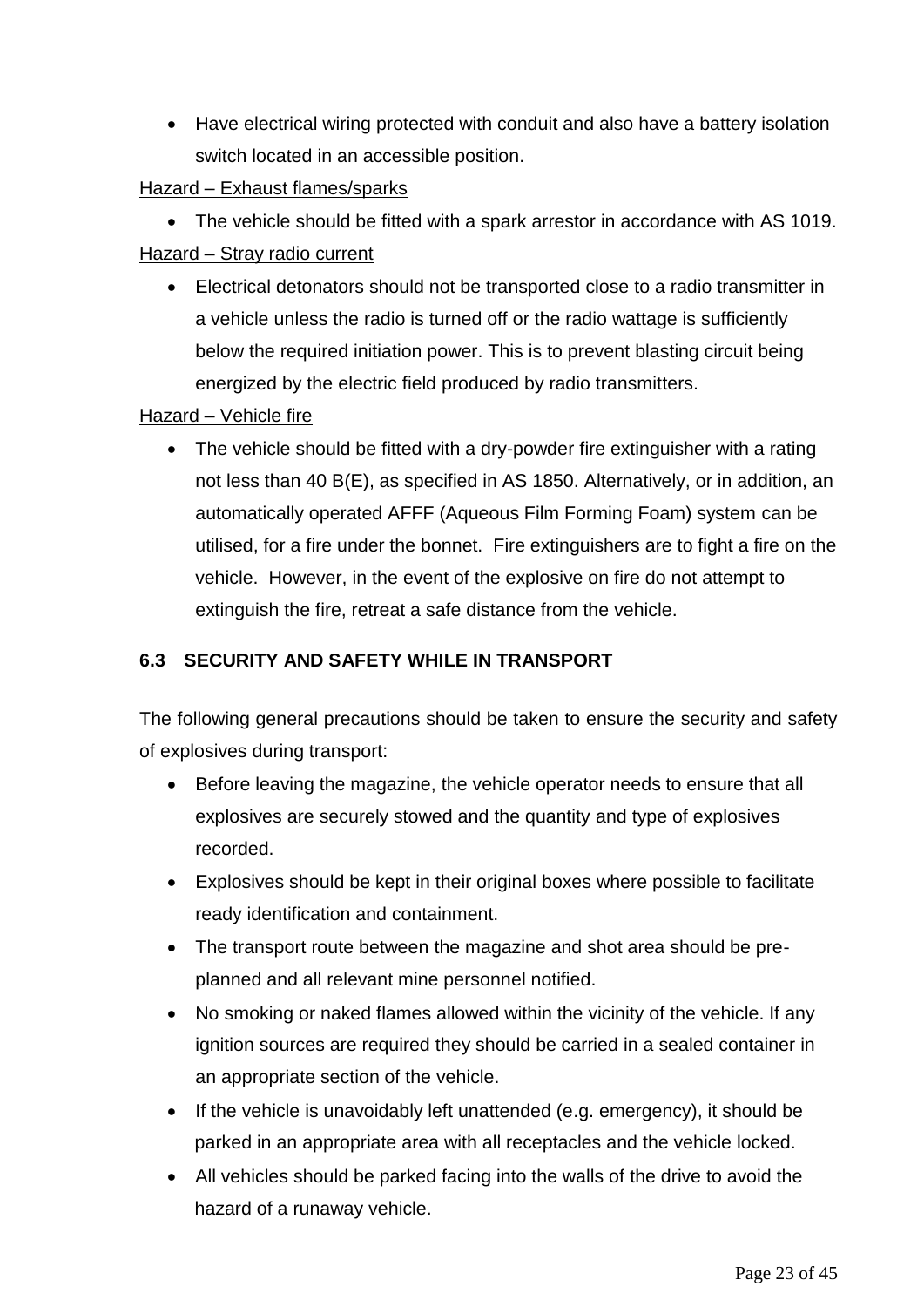# <span id="page-22-0"></span>**6.4 TRANSPORT BY RAIL**

The site senior executive needs to ensure that there is a standard work instruction where rail is used for the transport of explosives underground. The following general precautions should be taken to ensure the safety and security of explosives during transport by rail:

- Rail cars should have specially designed receptacles to protect sensitive explosives from pinching, impact and friction.
- Segregation between detonators and bulk explosives as well as initiating systems should be maintained.
- Ensure that explosives are not exposed to extraneous electricity from batteries or overhead trolley wires.
- Transport large quantities of explosives on a separate rake from other material.
- Utilise splashguards to ensure that sparks from wheels or brakes cannot cause ignition.



**Figure 2: Charge car with kettles clearly labelled and blue flashing light mounted on drivers cabin**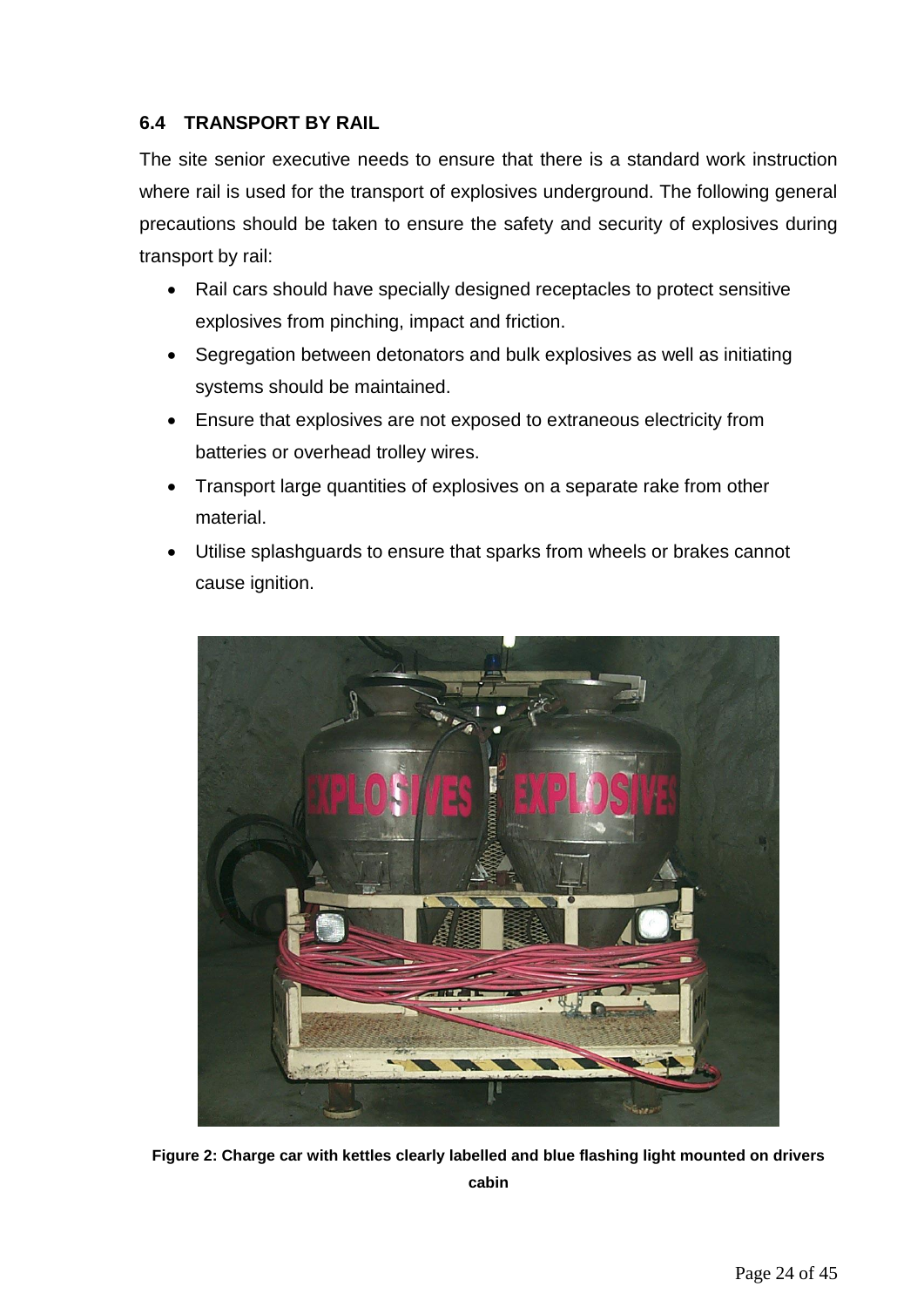## <span id="page-23-0"></span>**6.5 VEHICLE MARKINGS**

Vehicles that are used to carry explosives need to be easily identifiable. This includes being fitted with appropriate signs. Additionally, vehicles carrying explosives at mine sites are to be easily identified other than by signs, for example a flashing light of a distinctive colour is required, and this enables, in the underground environment, to show that explosives are being transported on the vehicle.

Similarly, when vehicles are not carrying explosives the warning signage or light needs to be inconspicuous, or have signage indicating the vehicle is explosive free.

## <span id="page-23-1"></span>**6.6 COMPETENCY OF PERSONS**

Every person required to transport explosives should be authorised. The *Mining and Quarrying Safety and Health Regulation 2001* require that such persons be authorised in writing by the site senior executive.

# <span id="page-23-2"></span>**6.7 TRANSPORT ON FOOT**

Where explosives are transported on foot protective carry containers are to be provided. These can be fabricated from metal, wood, canvas or other material that offers some protection to the contents. Ordinary carry bags do not provide adequate protection to detonators and should not be used. The containers need to be labelled clearly and segregation of detonators from high explosives maintained.

#### <span id="page-23-3"></span>**6.8 TRANSPORT USING A LOADER BUCKET**

The transport of explosives using a loader bucket should be limited to bulk explosives only and when it is not practicable to use any other means. The site senior executive is required to ensure that there is a standard work instruction for the transport of explosives using loader buckets. This procedure should include the following precautions:

- A method of securing the explosives and preventing explosives falling out of the loader bucket.
- An outline of the circumstances when a loader bucket may be used for the transport of explosives.
- A method to ensure that no residual explosives remain on the loader after it is finished transporting.

#### <span id="page-23-4"></span>**6.9 VEHICLE ACCESS TO EXPLOSIVE STORAGE SECTION**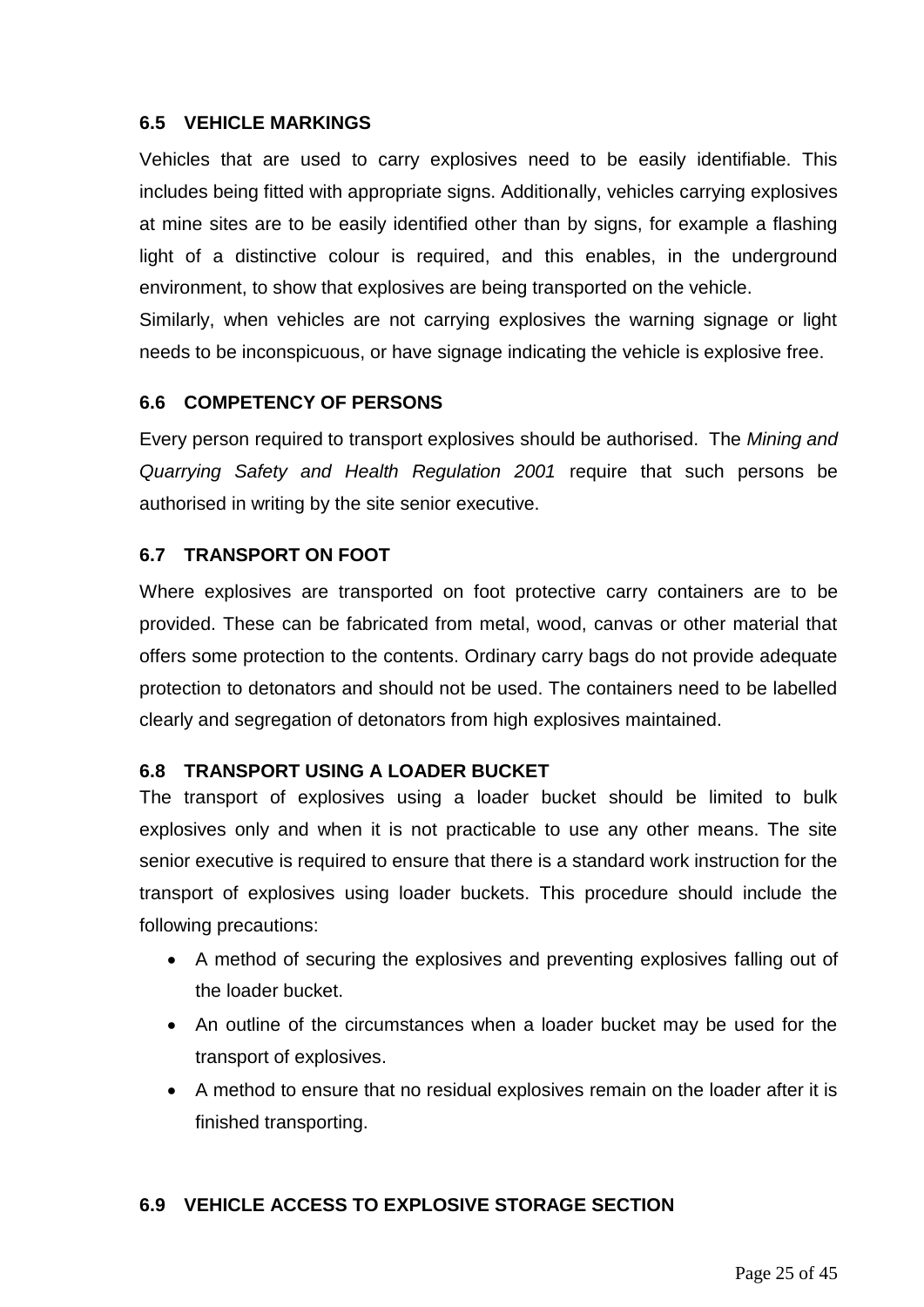Where vehicles have access to the explosives storage section of the magazine (e.g. forklifts, charge vehicles), they need to have the necessary modifications for operation within the vicinity of an explosive area. The following requirements are specified in AS 2187.1 and are applicable to all powered vehicles:

- The vehicle shall not be started inside the explosive storage section of the magazine.
- The vehicle shall not be stored in the explosive storage section of the magazine.
- The vehicle shall not be refuelled, maintained or left running unattended within the vicinity of the magazine.

# <span id="page-24-0"></span>**6.9.1 Internal Combustion Engines**

If an internal combustion engine powers the vehicle that accesses the explosive storage section is required to be equipped with suitable safety modifications for operation within an explosive area (AS 2187.1). The vehicle should be designed to protect the explosives against accidental ignition from heat, friction, pressure, incompatible materials, sparks and extraneous electricity. These hazards can be controlled as outlined in Sections 5.1 and 5.2 of this Guidance Note.

#### <span id="page-24-1"></span>**6.9.2 Electric Motors**

Every electric engine that powers a vehicle that accesses the explosive storage section is required by AS 1915, to be designed to the specifications for electrical equipment used in explosive atmospheres. This requirement is to protect the explosives against accidental ignition from heat, friction, pressure, incompatible materials, sparks and extraneous electricity. These hazards can be controlled as outlined in Sections 5.1 and 5.2 of this Guidance Note.

#### <span id="page-24-2"></span>**6.10 MATERIALS HANDLING EQUIPMENT**

#### <span id="page-24-3"></span>**6.10.1 Pumps**

Where pumps are used for the transfer of bulk explosives there is a potential risk of an explosion initiated from heat, friction, sparks or electricity. The pump being fabricated from non-ferrous and non-combustible materials and electrical wiring being conducted can largely control these hazards. Further guidance for the requirements of pumps in explosive areas can be attained from AS 2187.1.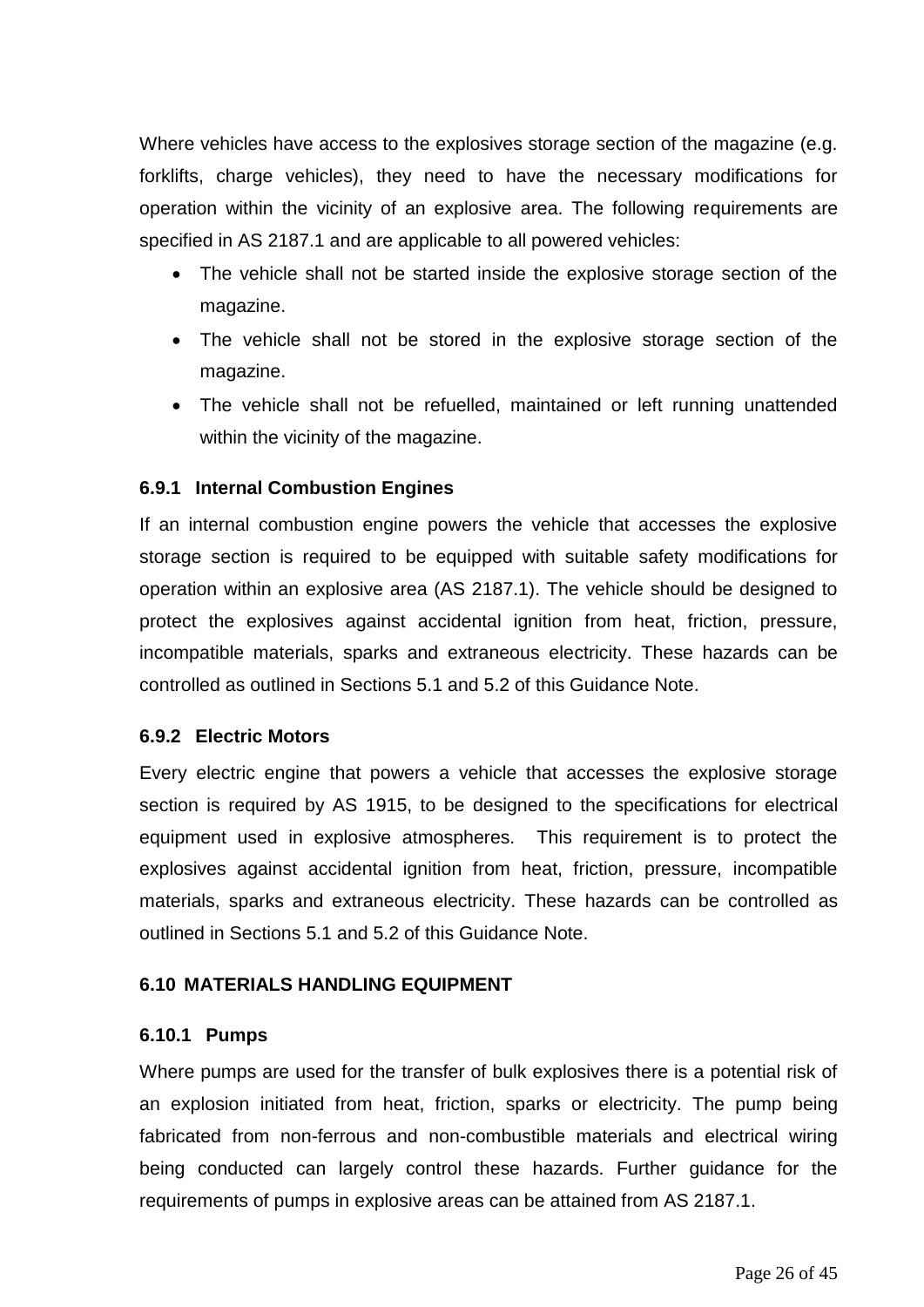# <span id="page-25-0"></span>**6.10.2 Miscellaneous Equipment**

Where miscellaneous equipment such as pallet trucks, trolleys or lifting appliances is used in the magazine there is a potential risk of an explosion initiated from heat or sparks. The equipment should be fabricated from non-ferrous and non-combustible materials and suitable for use within an explosive environment. Further guidance of miscellaneous equipment in explosive areas can be attained from AS 2187.1.

# <span id="page-25-1"></span>**7 DRILLING BLASTHOLES**

The main explosives risks associated with the drilling of blastholes are residual explosives from previous blast being initiated and poorly drilled holes creating an unsafe situation during firing. Blast geometry and design is imperative to create safe discharges and blast results required for mine operating parameters. Blasthole diameter, angle and length are required to be adequately designed for the selected drill pattern.. The following standards and procedures should be in place to ensure holes are drilled safely and create a safe discharge:

- The drilling site is prepared and drill holes marked out prior to drilling.
- Drilling is not carried out on any face or bench until it has been examined for misfires and suitably treated (refer to Section 9 of this Guidance Note for the treatment of misfires).
- The driller is provided with a drill design specifying hole and collar lengths, direction and any expected geotechnical conditions.
- The driller records any unusual events during the drilling, for example cavities, soft rock, or an inability to drill designated holes.
- When positioning the drill rig to drill holes along the edge of the bench or stope the drill rig should be positioned so that the operator has a clear view of the edge at all times and is protected from falling.
- Whilst drilling near the bench or stope edge the drill rig should be orientated so as to reduce the risk of the drill rig toppling.
- Whilst drilling is in progress, explosives being transported or stored in the area should be kept at a safe distance from the drilling activity.
- Drilling is not carried out in a hole where any part of it is considered within an unacceptable distance from a hole containing explosives.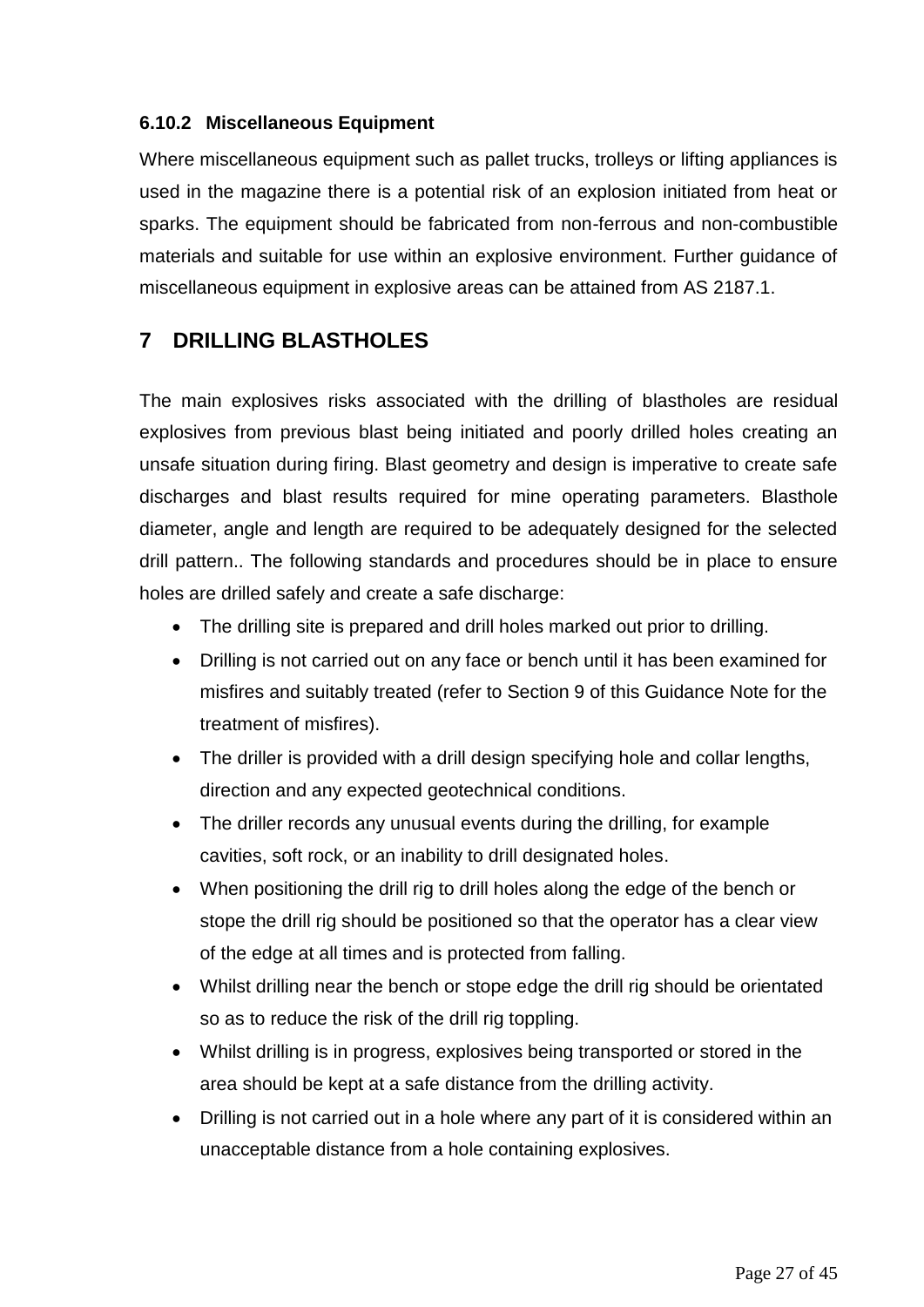**Note:** If it is essential to drill in, or relatively close to, an old hole or butt, it should be carried out only with remote-controlled drilling equipment (AS 2187.2). The operator and all personnel need to be withdrawn a safe distance from the old hole or butt.

# <span id="page-26-0"></span>**8 EXPLOSIVES USE**

#### <span id="page-26-1"></span>**8.1 RECORDS**

## <span id="page-26-2"></span>**8.1.1 Authority to Use Explosives**

In the "Foreword" to AS 2187.2 it states "it is a fundamental requirement that persons are competent and authorized by their employer to handle and use explosives. Competence, with respect to handling and use of explosives, is recognized through compliance with relevant legislation and by having documentation confirming one or both of the following:

- 1. Current and valid shot firing ticket or licence applicable in the relevant State or Territory.
- 2. Currency with relevant competencies or qualification, attained through a national training package (i.e., endorsed by Australian National Training Authority or the Department of Education, Science and Training).

Employers of persons who handle and use explosives also have responsibilities with regard to the safe and secure management of explosives by ensuring that systems are in place through legislation and their management plan (if required) to provide a safe place of work. From a security viewpoint, the presence and security of explosives on a worksite is the ultimate responsibility of the employer."

# 8.1.1.1 Mining and Quarrying

Under section 64 of the *Mining and Quarrying Safety and Health Regulation 2001*, the appointment should be authorised by the site senior executive and recorded in the mine record. Note that a person is considered competent if:

1. That person holds a shotfirers license under the *Explosives Act 1999* that is applicable to the mine's operations; or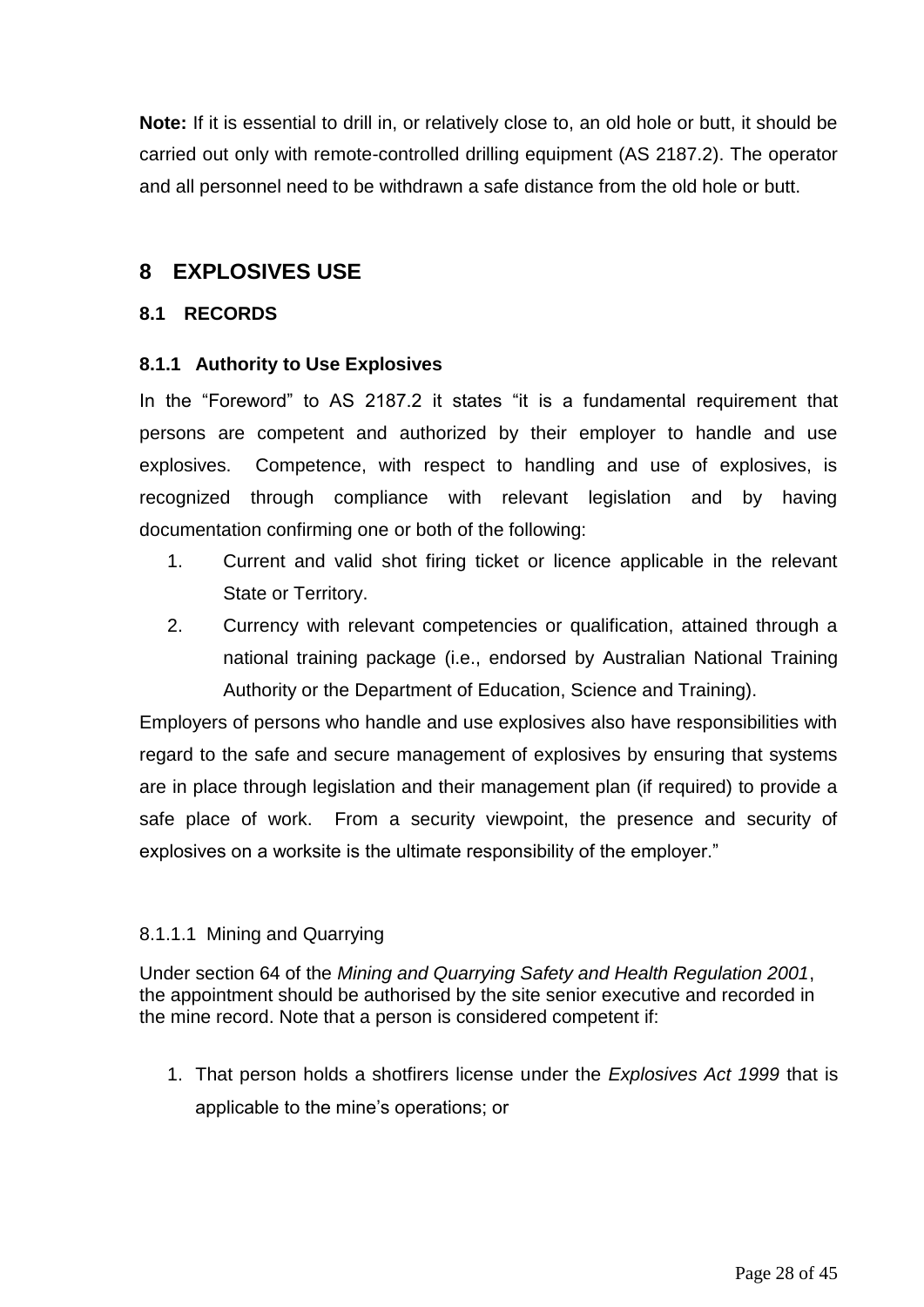2. The authorising person is satisfied the person has the competency accepted by the Advisory Council as qualifying the person to carry out the handling activity or has satisfactorily completed a competency based training program for carrying out the handling activity and is competent to carry it out.

## <span id="page-27-0"></span>**8.1.2 Blast Design**

Blasts should be planned and designed, by a person qualified or deemed competent to ensure required blast results. A suitable blast design should be provided to the shot firer or produced by the shot firer before charging. The blast timing should be designed to ensure a suitable explosive weight per delay to minimise vibration and fly and produce the required blast results.

## <span id="page-27-1"></span>**8.1.3 Blast Parameters**

Blasting records including all key parameters such as hole specification, burden and spacing, quantities of explosives used, tie-in pattern and number of delays should be documented in a manner consistent with AS 2187.2.

## <span id="page-27-2"></span>**8.1.4 Charging Over Shifts**

Where charging is conducted over several shifts, there needs to be a written procedure in place for communication between shifts. This should include communicating from one shift to another, information about charging and blasted locations, holes loaded and any unique hazards or unusual circumstances associated with the shot.

There are many recorded incidents of persons driving both heavy equipment and other vehicles over unattended charged blastholes, both on surface and underground. There are many ways to control this hazard, but an exclusion barricade with signposting is usually effective.

# <span id="page-27-3"></span>**8.2 SAFETY PRECAUTIONS**

#### <span id="page-27-4"></span>**8.2.1 Safety Equipment**

As required safety equipment is to be utilised whilst using explosives. This may include personal protective equipment such as fire retarding clothing, gloves, goggles and anti-static footwear.

#### <span id="page-27-5"></span>**8.2.2 Handling of Explosives**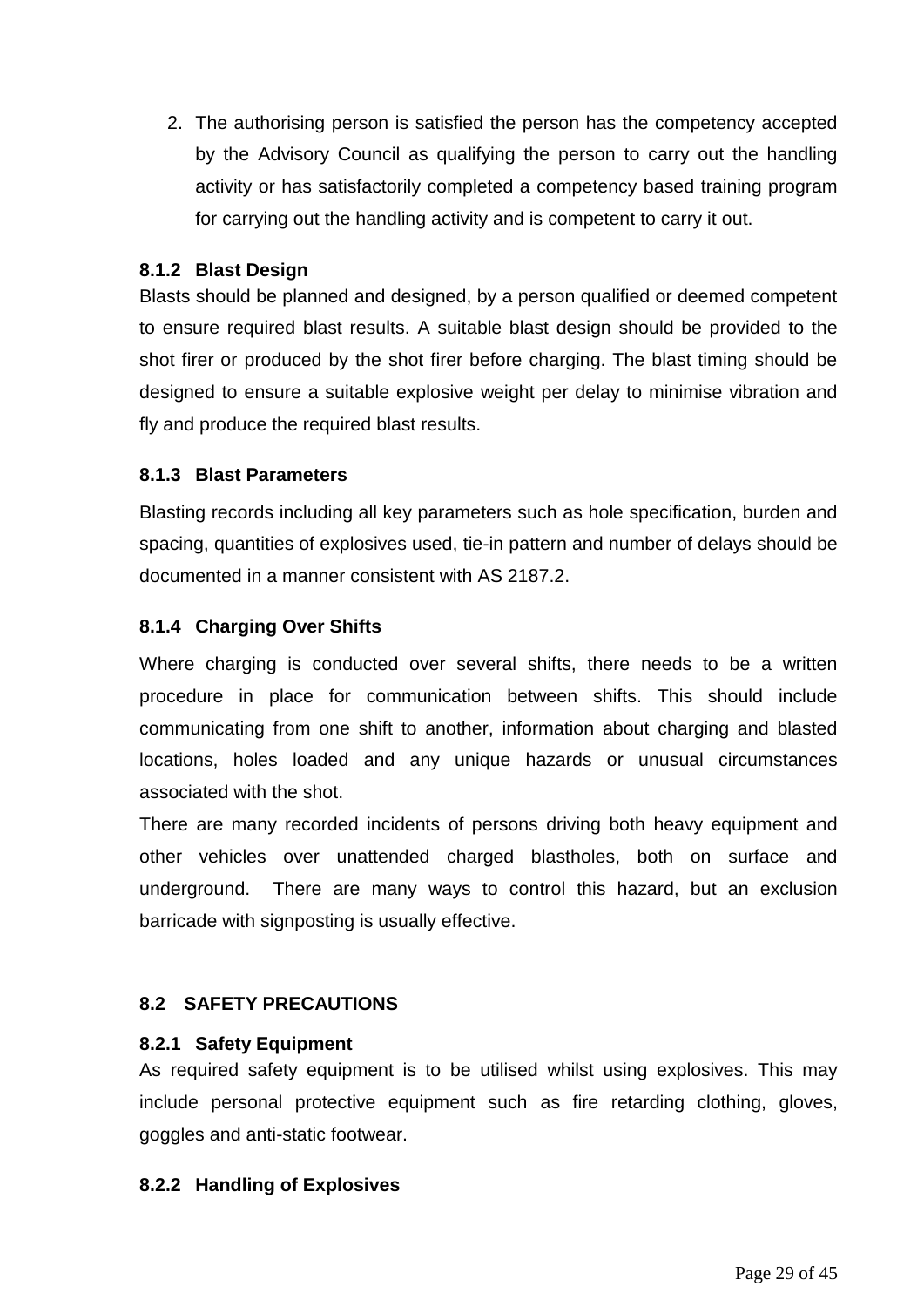Explosives are to be handled in a manner that prevents operations that could lead to ignition or initiation of explosives. Mishandling of explosives such as throwing of primers can result in ignition caused by impact with the ground.

## <span id="page-28-0"></span>**8.2.3 Activities in Proximity**

There should not be any activity undertaken within the proximity of the shot that could generate heat or sparks. This includes smoking, naked flames or operation of machinery (AS 2187.2). Any activity or operation that has the potential to produce such a hazard could unexpectedly initiate an explosive.

## <span id="page-28-1"></span>**8.2.4 Mobile Equipment on Non-electric Blast**

Where mobile equipment is used on non-electric blast there is a premature explosion hazard or misfire hazard due to running over of detonators. In addition a premature explosion hazard due to tensile (pulling) failure of signal tube resulting in "Snap, Slap and Shoot" phenomenon. Mobile vehicle access to the shot should be via clearly defined access routes and a spotter should be used to control vehicle movements in areas of restricted visibility.

#### <span id="page-28-2"></span>**8.2.5 Signage**

Charging areas shall be clearly marked by appropriate warning signs. All possible approach roads to the shot should be fenced to prevent persons inadvertently entering the shot. A danger board displaying the words "Danger – Charged Holes" together with the name and date of the shotfirer or a similar procedure is to be used.

#### <span id="page-28-3"></span>**8.2.6 Communication Devices**

When using electric initiation, there is a possibility of the blasting circuit being energized by the electric field produced by radio transmitters. Safe distances for electric detonators subject to radio frequency radiation can be determined from AS 2187.1, however such devices should never be carried whilst holding or connecting electric explosives.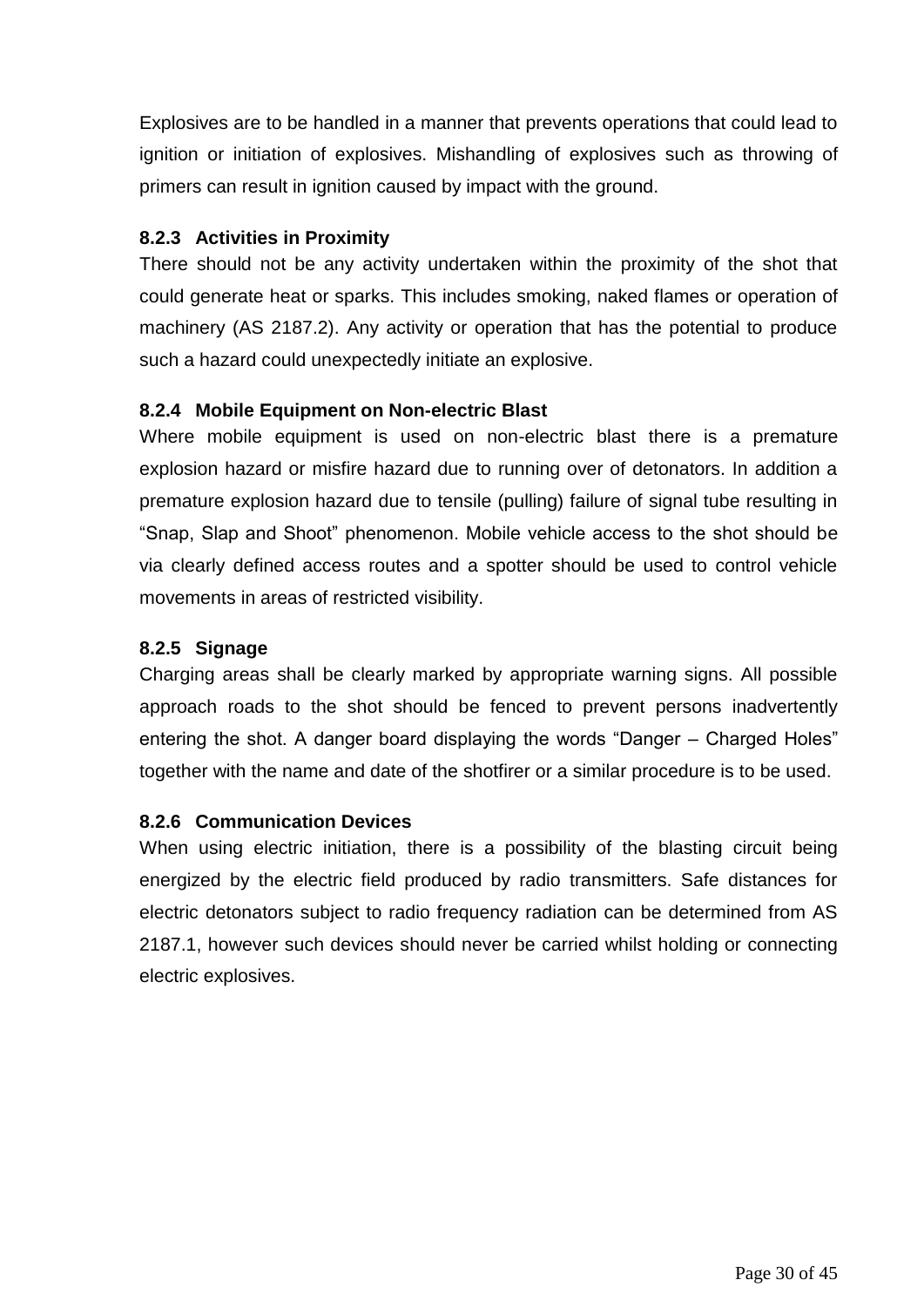## <span id="page-29-0"></span>**8.2.7 Flammable Gas Areas**

Where explosives are used in underground mines where there is a significant presence of flammable gas, the concentration of the gas should be checked prior to charging. If the concentration of flammable gas exceeds the stated legislative limit then charging should not occur. After charging the shot the area should be checked again to determine whether the shot should be fired. Examinations for the detection of flammable gas are to be carried out using certified and calibrated gas detectors. All persons involved in a suspected flammable gas zone need to be made aware of the hazards associated with varying concentrations of the gas.

# <span id="page-29-1"></span>**8.3 EXPLOSIVE SELECTION CRITERIA**

#### <span id="page-29-2"></span>**8.3.1 Underground Coal Mines**

Explosives used in underground coal mines present a major hazard due to the presence of methane or coal dust and accidental ignition. Explosives used in underground coal mines need to be specifically manufactured for this purpose. It is the responsibility of the site senior executive to ensure that the supplier or manufacturer is providing explosives that are of the acceptable criteria.

The shotfirer in an underground coal mine needs to ensure the following hazards are identified and controls put in place:

- The concentrations of flammable gas or gases are below the required legislative requirements.
- In areas where the safe concentration of methane is exceeded the shotfirer should ensure that the time from firing the first detonator to firing the last detonator is within prescribed tolerance, for example 250 ms.
- All exposed coal surfaces within the vicinity of the shot are to be thoroughly saturated with water or treated with stone dust to ensure an incombustible coal dust concentration.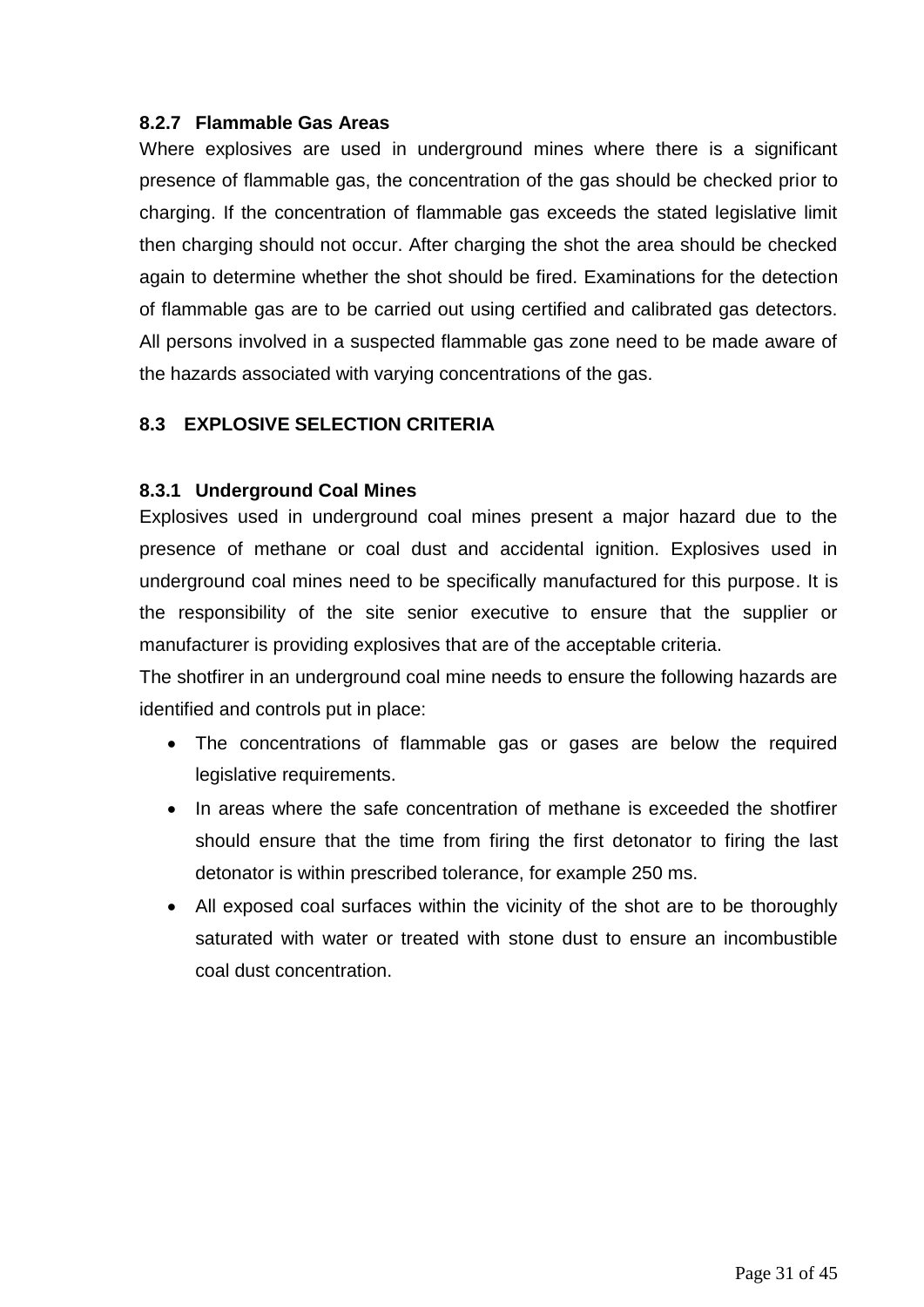## <span id="page-30-0"></span>**8.3.2 Ground Conditions**

When selecting a combination of explosives to be used for the ground conditions present, the objective is to ensure reliability and safety. Each blasthole that contains water should be carefully measured and recorded for specific treatment. To avoid the risk of a misfire wet blastholes should be charged with an explosive with the appropriate water resistant properties. Before using ANFO in damp blastholes the effect of water on the explosive column should be considered. If damp blastholes are required to sleep, an explosive with some water resistant properties is required. A clear identification system is required to ensure appropriate priming and charging of wet blastholes, for example spray painting the depth of water next to hole.

#### <span id="page-30-1"></span>**8.3.3 Blasting in Hot Material**

Hot material is when its temperature is  $55^{\circ}$ C or more, but less than 100 $^{\circ}$ C. Explosives may detonate prematurely if exposed to high temperatures. Temperature measurements should be taken where hole temperatures are expected to exceed 55C. It is not possible to recommend a safe exposure time for explosives at various temperatures, because of the wide range of products available and ground conditions encountered. There needs to be a written procedure for blasting in hot ground and guidance for this procedure should be sought from the explosives manufacturer and reference to AS 2187.2.

#### <span id="page-30-2"></span>**8.3.4 Blasting in Oxidizing / Reactive Ground**

Both sulphide minerals and coal oxidise rapidly when broken and exposed to air. In operations where such minerals become dispersed as dusts, sparks or heat flash from blasting can initiate an explosion. The explosives to be used and the charging practices to be adopted should be developed in consultation with explosive manufacturers. There needs to be a written procedure for blasting in oxidising or reactive ground and guidance for this procedure should be sought from the explosives manufacturer and the following general precautions should be considered:

- Sheathing of ANFO explosives to inhibit exothermic reaction between the explosives and the material to be blasted.
- Wash down all exposed surfaces within the blast vicinity to make fuel unavailable for a secondary explosion.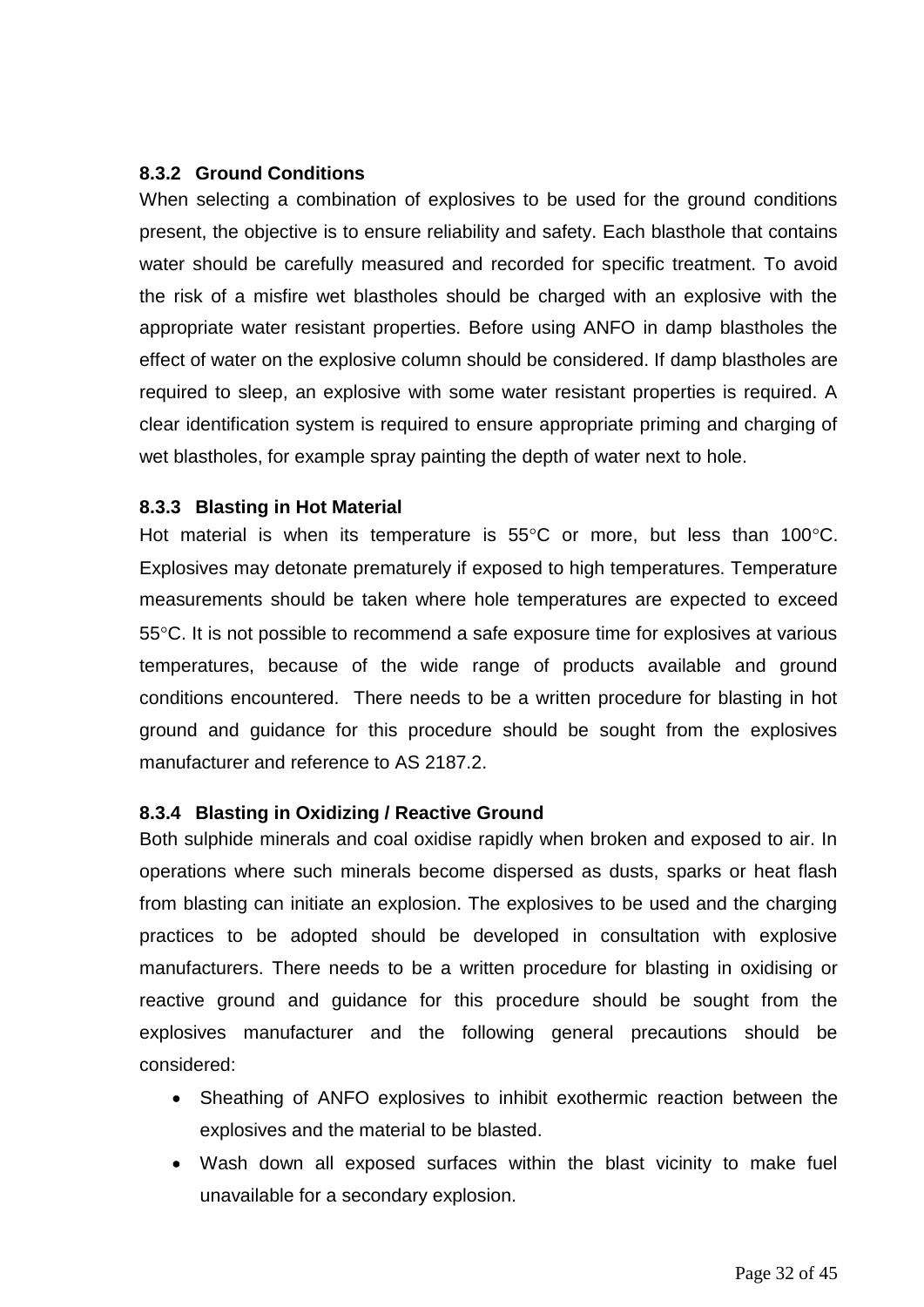- Use adequate stemming in all blastholes to inhibit the development of a flame front at the collar of a blasthole.
- Detonating cord is capable of raising and igniting a dust therefore low explosive strength detonating cord that is not in contact with rocks or dust should be used.
- Remote firing, preferably from the surface with the mine evacuated.
- Selection of the correct stemming for such conditions is most important; usually a clay-rock stemming is preferred.

## <span id="page-31-0"></span>**8.4 CHARGING OPERATIONS**

## <span id="page-31-1"></span>**8.4.1 Clearing and Measuring Blastholes**

All blastholes should be checked prior to loading to ensure they are clear and drilled to the correct depth. Any blocked holes should be cleared with a charging pole or steel bar. Blastholes should have their depth measured and recorded before charging.

# <span id="page-31-2"></span>**8.4.2 Priming**

Primer cartridges should be handled carefully and the initiating medium used to form the primer of suitable explosive strength. The primer should be placed in the hole without using undue force and care taken to avoid the presence of extraneous matter between cartridges (AS 2187.2). The following general precautions should be taken when using primers:

- Check that none of the explosives are damaged
- Any damaged explosives are to be disposed of appropriately and reported to the shotfirer (refer Section 10).
- Ensure that the tails of the initiating medium are neatly placed at the base of the hole so that they are secure and away from charging vehicles movements.
- If initiating line or primer is lost down the hole the shotfirer should be notified and the loss recorded and the hole reprimed.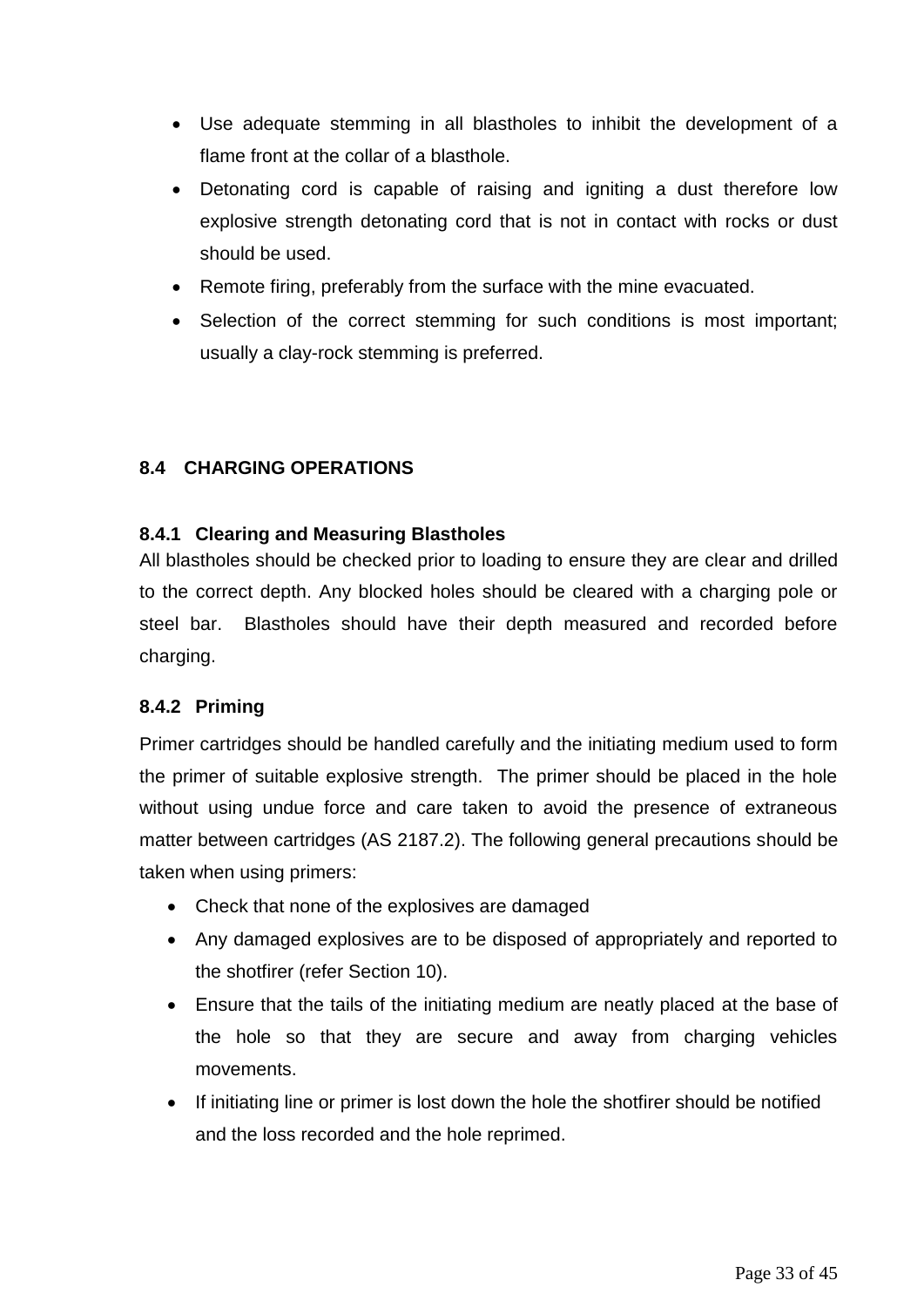# <span id="page-32-0"></span>**8.4.3 Bulk Explosives**

Care is required in the loading of free-flowing granular explosives and pumpable explosives to avoid damage to signal tube or allowing them to be pulled into the hole. The following general precautions should be taken when using bulk explosives:

- The shot should be loaded such that the holes furthermost from the access point are loaded first.
- Charging should be done as to prevent damage to the signal tube and excessive spillage around the hole.
- Care should be taken to ensure continuity of the charge.
- The rate of delivery needs to be such that overfilling of the hole does not occur.
- Where the truck empties during the charging of a particular hole, the hole should be suitably identified to ensure that the loading is completed prior to firing.

## 8.4.3.1 Pneumatic Charging

Where pneumatic charging devices are used, they shall be effectively earthed. All charging hose are required to be semi-conductive and have a resistance of not less than 15000 ohms/m and not more than 2 mega ohms for its total length (AS 2187.2). Best practice for operation of a pneumatic charging is for antistatic footwear to be used and for the operator to remove their gloves and earth themselves before touching any electric detonator.

#### 8.4.3.2 Charge Vehicles

When charging of explosives is conducted using a charge vehicle and basket, the vehicle needs to have the necessary specifications as outlined in AS 2187.2 and Section 5 of this Guidance Note. It should be noted that charging off the boom of a development jumbo is strongly discouraged due to the numerous hazards present in this practice. The following general precautions should be taken while using purpose built charge vehicles:

- A pre-start check should be conducted to ensure that the vehicle is in sound condition and repair.
- The operator is required to ensure that the tails of the initiating medium are neatly placed at the base of the hole so that they are secure and away from the baskets movements (refer to Section 7.2.4 of this Guidance Note).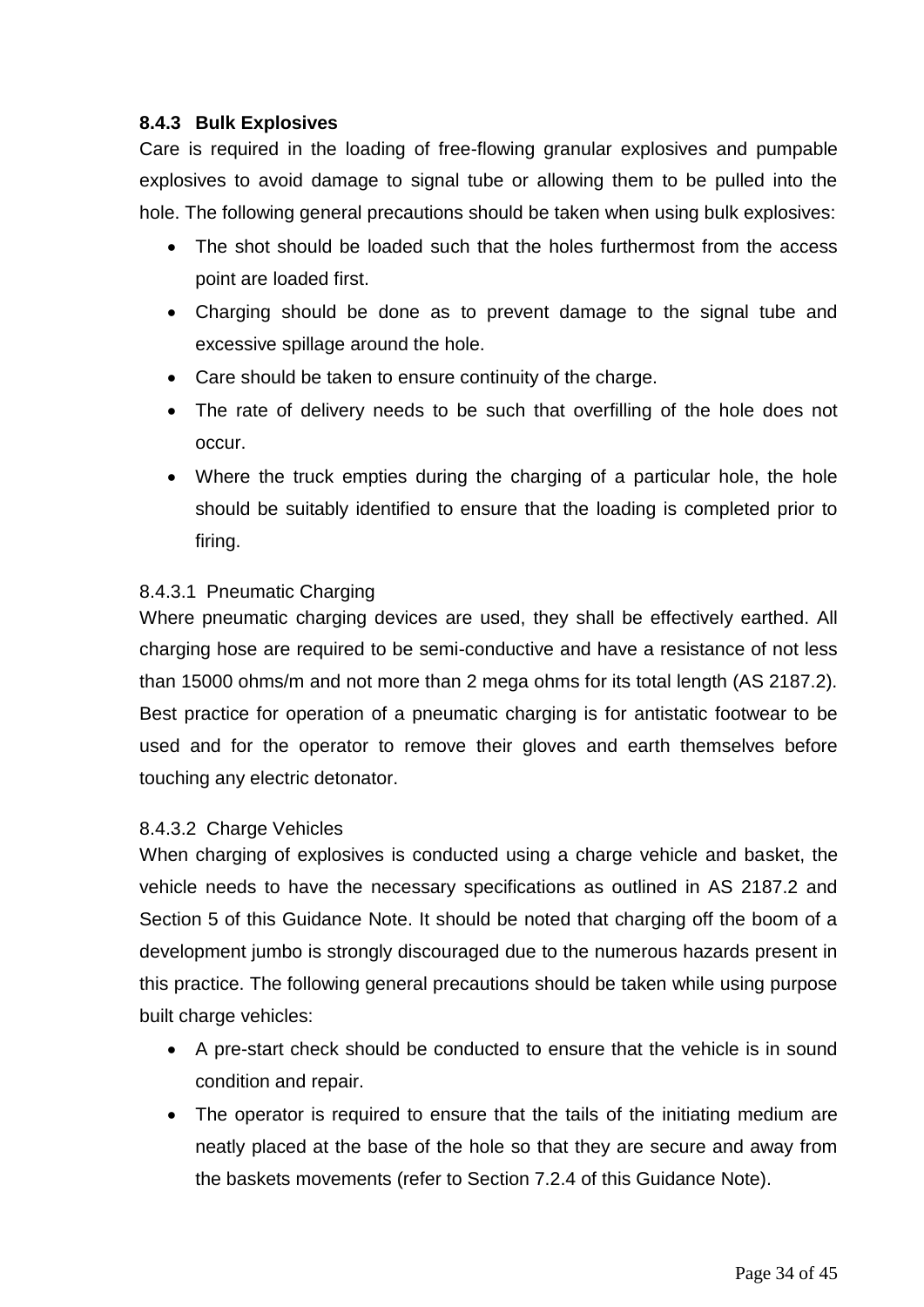- Explosive receptacles should be located on the basket so that explosives are firmly secured. No explosives are to be stored in the articulation region beneath the boom of charge vehicles if there exists the possibility of impacting the explosives.
- The basket should have suitably designed explosive receptacles to reduce the risk of an explosive impacting the ground or getting caught in the basket.
- All personnel operating the charge car need to be competent to monitor any support equipment associated with the delivery of the explosives e.g. pump pressure gauges, emergency stop.
- All personnel working in the basket should use a lanyard to reduce the risk of falling.



**Figure 3: Charge car basket with receptacles for explosives**

# 8.4.3.3 Emulsion Loading Vehicles

Where a bulk emulsion vehicle is used to pump the explosive into the borehole, the vehicle is required to have the necessary specifications as outlined in AS 2187.2 and Section 5 (Transport of Explosives) of this Guidance Note. The following general precautions should be taken while using bulk explosives vehicles:

- A pre start check should be conducted to ensure that the vehicle is in sound condition and repair.
- All personnel operating the emulsion-loading vehicle need to be competent to monitor any support equipment associated with the delivery of the explosives, for example the pump pressure gauges or the emergency stop.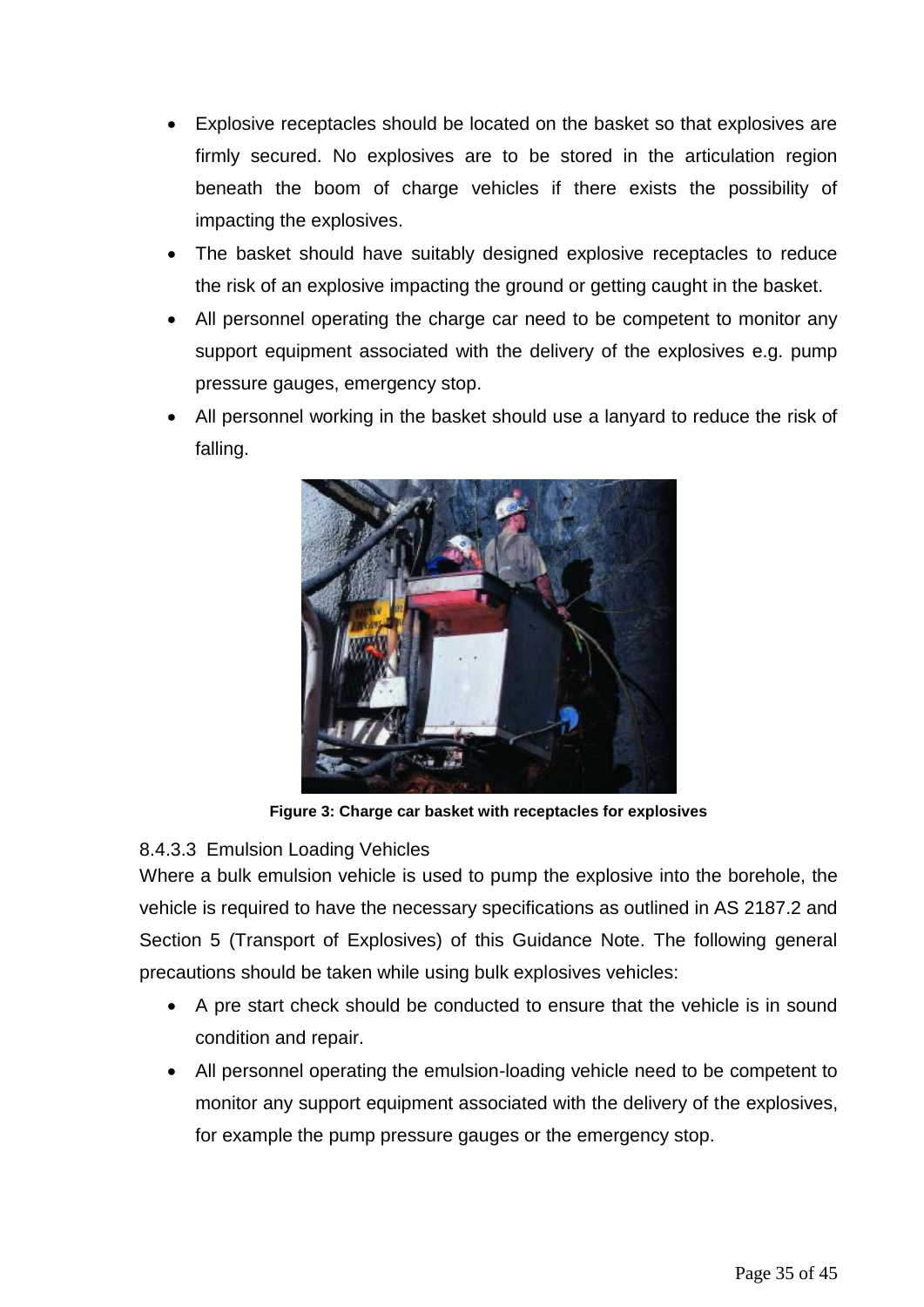- Vehicle access to the shot should be via clearly defined routes designated by the shotfirer and a spotter used to control vehicle movements in areas of restricted visibility (refer to Section 7.2.4 of this Guidance Note).
- The mixing and delivery system should be conducted so that the operator either has full view of explosives deliver point, or has adequate communication with another operator who does have such a view.
- The product should be regularly sampled for quality and density to avoid the possibility of desensitisation by compression (dead pressing).
- When working near the edge of a stope or bench a secure harness system should be considered to reduce the risk of falling.



**Figure 4: Underground emulsion vehicles with control operator and observer.**

# <span id="page-34-0"></span>**8.4.4 Sleep Time in Blastholes**

Sleep time is defined as the time between charging and firing the shot. The sleep time of an explosive is important because explosive can often deteriorate under unfavourable conditions. Conditions such as heat, cold, humidity and water cause the explosive to deteriorate possibly causing failure of the explosives. Product deterioration may result in a charge, or part of a charge, failing to explode (misfire).

Best practice is for explosives to be charged and fired at the earliest practicable time. In large shots load-and-shoot firing eliminates a number of possible processes of deterioration.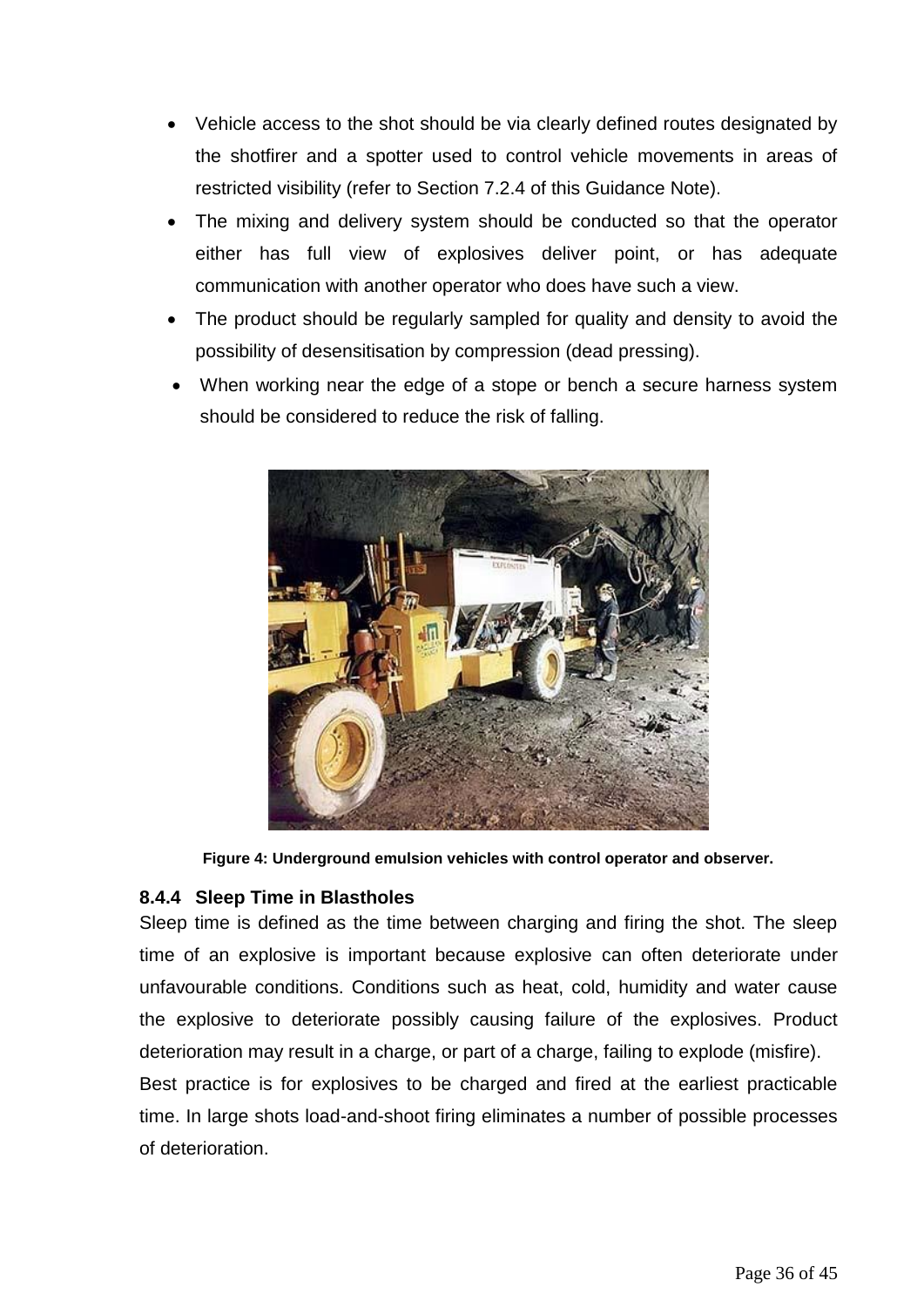# <span id="page-35-0"></span>**8.5 STEMMING**

Care should be taken to ensure that the down line connected to the primer is not damaged during the placing of stemming material (AS 2187.2). The following general precautions should be taken when stemming holes:

- A check should be conducted to ensure that the hole has been loaded with explosives and that the collar height is correct.
- The tension on the down lines should be checked to determine whether the primers are in the product.
- Ensure that the stemming material is of a suitable quality and does not contain large fragments of rock that may cause damage to down lines.
- Blastholes charged with gassed bulk explosives should be left unstemmed for the recommended time to allow for gas bubble expansion.

# <span id="page-35-1"></span>**8.5.1 Tamping Rods**

Only wooden or other non-metallic tamping rods are to be used when tamping to prevent the possibility of an explosion from shock, friction or impact. Care needs to be taken to ensure that the safety fuse, lead wires, detonating cord or signal tube connected to the primer are not damaged during the tamping process (AS 2187.2). **Note:** A primer should never be tamped due to the risk of explosion caused by impact.

#### <span id="page-35-2"></span>**8.6 INITIATION**

The following general procedure should be considered as hazard controls whilst tying up of shots using non-electric, detonating cord or electric initiated systems:

- Initiation tie-in should not commence until all operating equipment has completed operations in that section of the blast area and the section to be tied-in has been clearly isolated and defined.
- Personnel carrying out the tie-up should either have a tie-up plan or have the necessary experience to determine the required tie-up.
- The tie-up should be conducted in a planned methodical and approved manner.
- After tying up the shot, the tie-up should be checked to confirm that it is correct. The shotfirer is ultimately responsible for the tie-up and is obligated to personally check the tie-up before firing.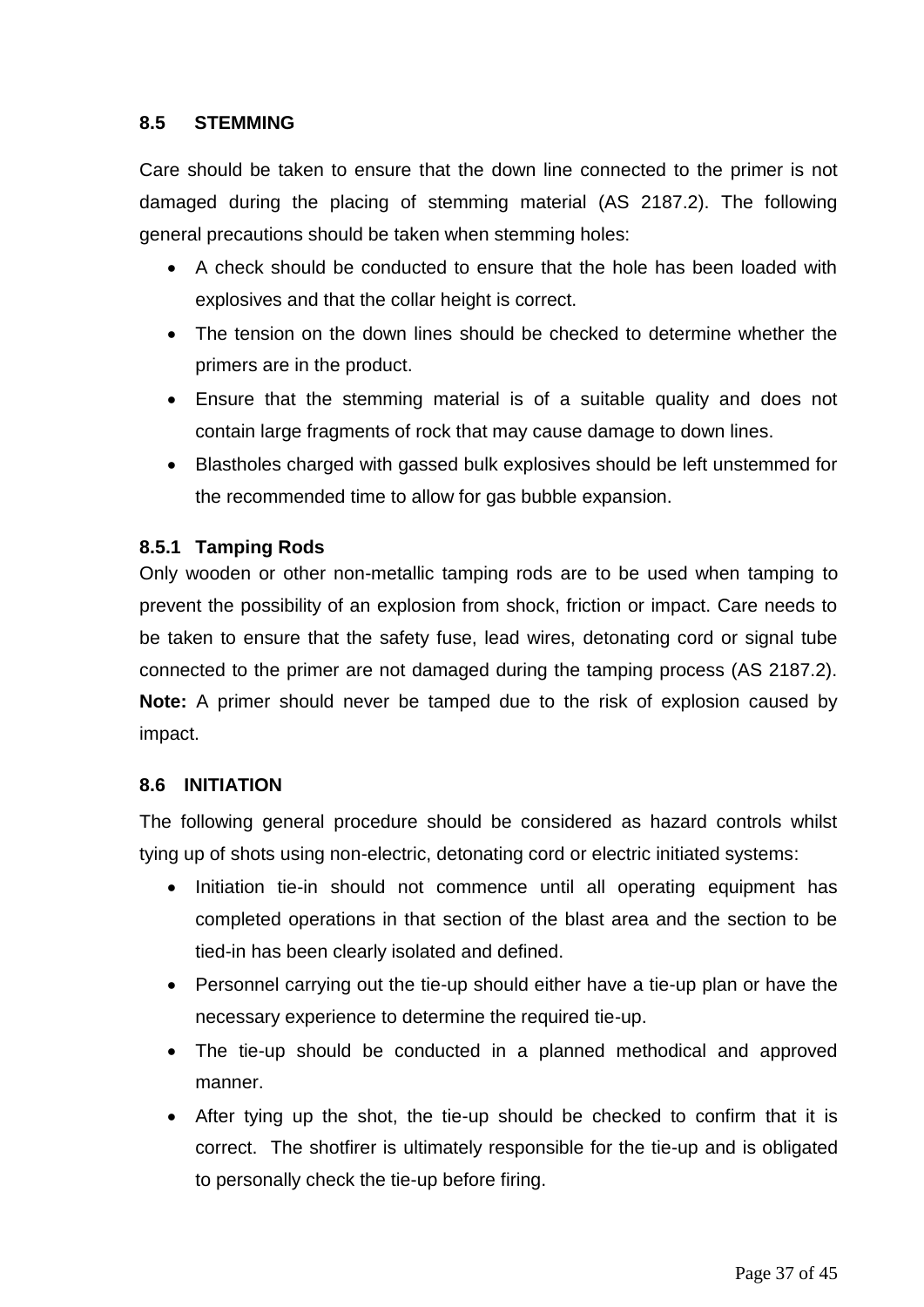## <span id="page-36-0"></span>**8.6.1 Non-Electric Firing**

A procedure should be in place that provides a safe system of hook-up of nonelectric explosives. Connections and detonating cord charge weight (grams per explosive metre) should be in accordance with manufacturers instructions (AS 2187.2).

## <span id="page-36-1"></span>**8.6.2 Electric Firing**

Electric detonators are susceptible to accidental initiation by sources of stray extraneous electricity (AS 2187.2). The following precautions need to be addressed and maintained:

- Keep wire ends, connectors and fittings, shorted (twisted) until immediately prior to use.
- Do not use electric detonators near power lines or other potential sources of electric current.
- If underground the firing is controlled from surface by means of a direct firing cable and an electrical storm is such as to constitute a danger, work in connection with charging and firing should cease.
- Lightning strikes can cause a potential difference underground that can cause possible premature detonation. In the event of an electrical storm the shotfirer is required to assess the immediacy of the storm and decide to fire or disconnect the control row and clear the blast area.
- Keep detonators clear of the ground until charging commences.
- Never hold an electronic delay detonator while it is being tested or programmed.
- Do not use plastic liners in blastholes unless they are genuinely and permanently conductive.

# 8.6.2.1 Exploders

Only exploders suited to the task should be selected by the shotfirer. Exploders need to be stored in a clean dry place and the shotfirer is required to ensure that exploders are maintained in correct working order (AS 2187.2).

#### 8.6.2.2 Circuit Testers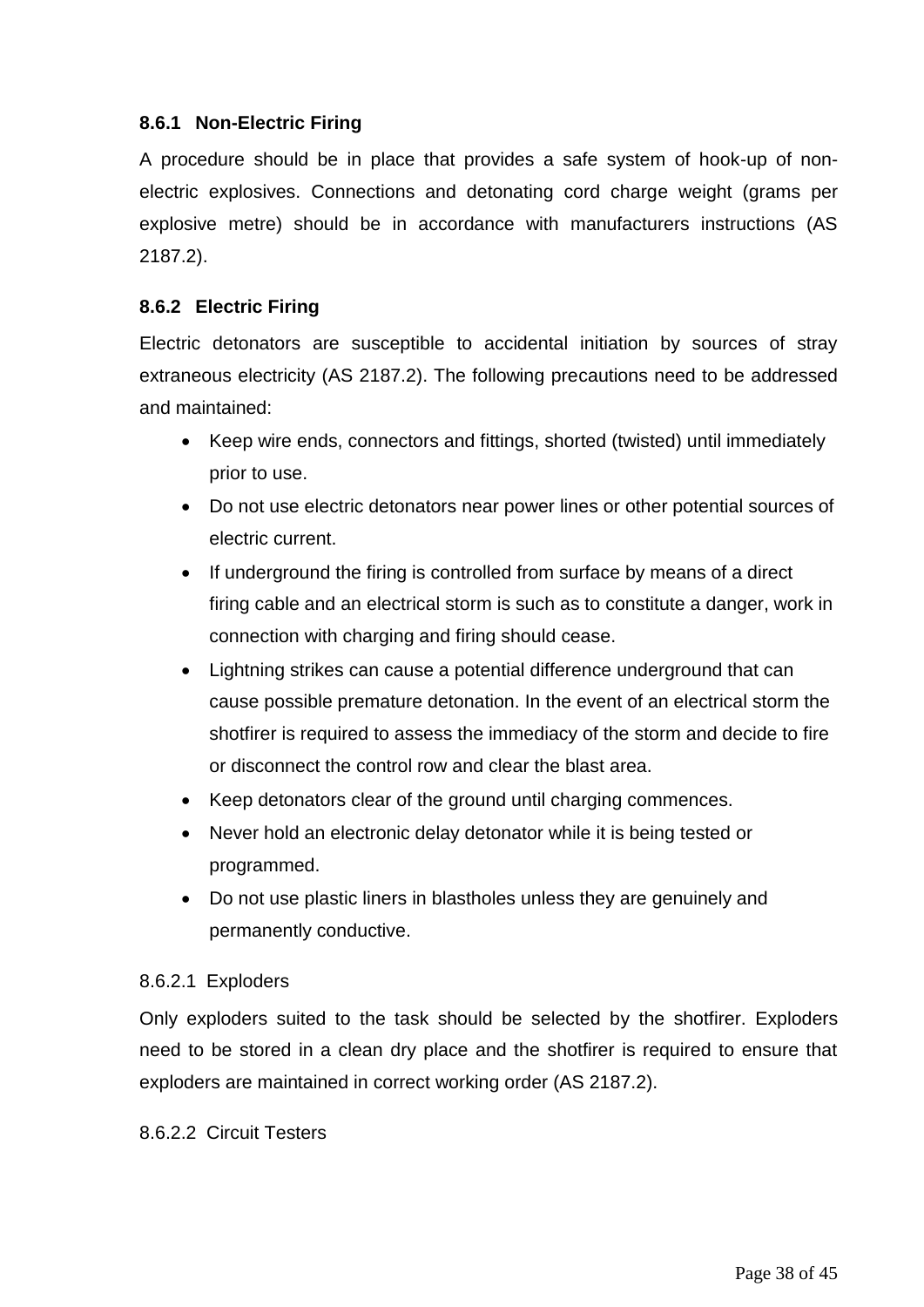Before connecting the firing circuit, the detonating circuit and firing circuit shall be checked to ensure continuity of the circuit. It should be assumed when testing that an explosion might occur and appropriate precautions are required to clear the blasting area and choose a safe location for testing. A system should be in place that ensures that circuit testers are maintained in correct working order (AS 2187.2).

# 8.6.2.3 Electric Firing Circuits

Where a shot firing cable is used to initiate a blast, the shotfirer should ensure the cable is adequately protected and insulated for the conditions under which the blasting is to be carried out. Adequate precautions need to be taken to prevent the cable from coming into contact with electrical installations, metal object and areas where possible damage can be caused to the insulating cover.

The cable should be kept short circuited at each end during the charging operation and at the power end while the leads from the detonators are being connected to each other or to the firing cables. The short circuit at the power end should not be opened for connection to the source power until all persons have been withdrawn from the blasting area. As soon as the blast has been fired the short circuit needs to be re-established by physical disconnection from the exploder.

# <span id="page-37-0"></span>**9 FIRING**

# <span id="page-37-1"></span>**9.1 BLAST PERIMETER**

The person responsible for the firing of the shot needs to determine the location or distance from the shot of the guarded perimeter. This should be determined from a risk assessment taking into consideration technical concerns or known hazards in the shot. In some instances it may be required that all personnel are removed to the surface before firing.

# <span id="page-37-2"></span>**9.2 WARNING PROCEDURES**

# <span id="page-37-3"></span>**9.2.1 External Parties**

It may necessary to pre-notify certain external parties before conducting blasts. This may be personnel on the surface, adjoining mines or residences.

# <span id="page-37-4"></span>**9.2.2 Withdraw of Personnel**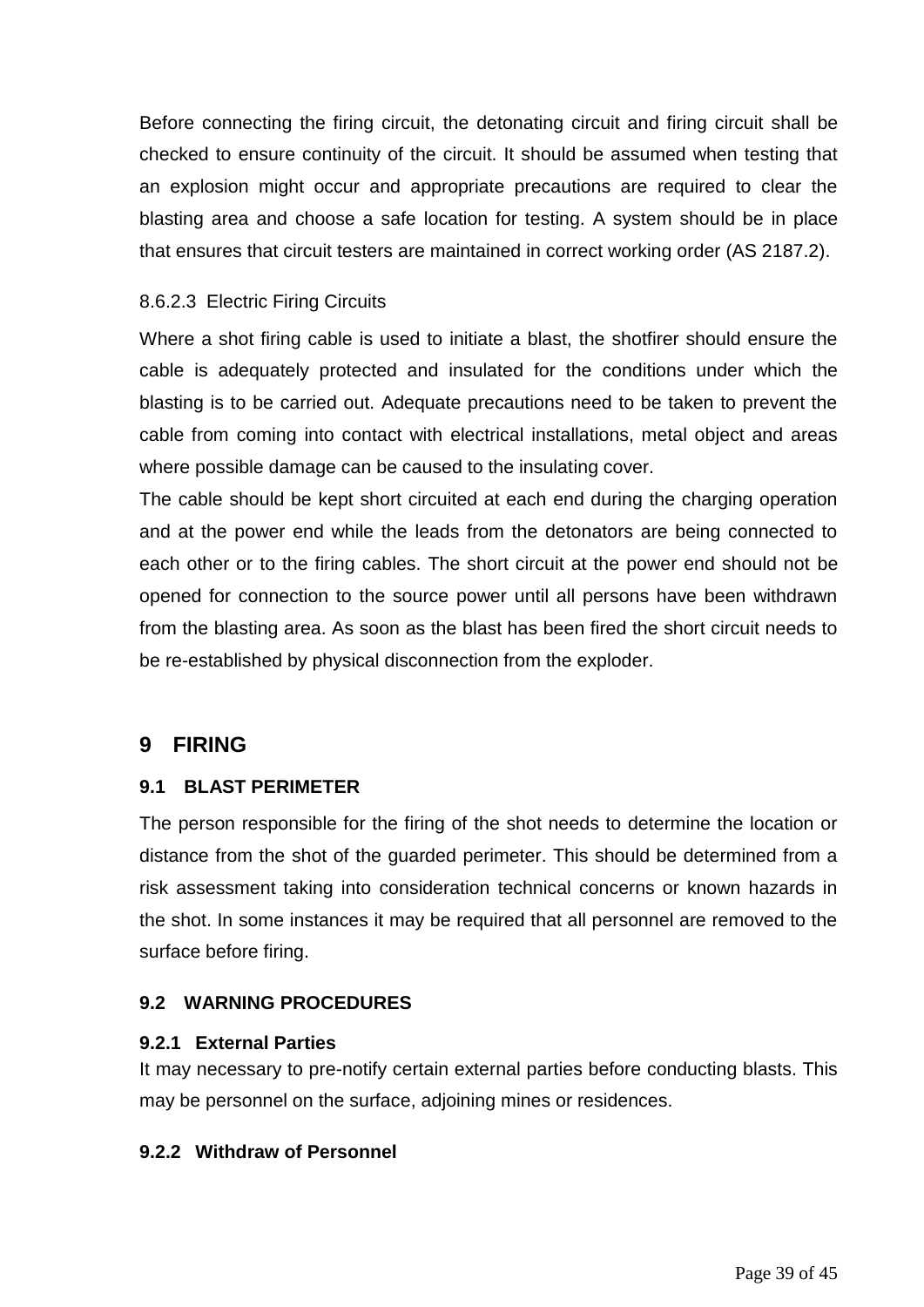Persons in the vicinity of the blasting area and adjacent workings need to be warned and withdrawn to a safe area before firing the shot. They should not return until the 'all clear' signal is given (AS 2187.2). Each person involved in firing the blast has to be able to reach a predetermined safe position, by walking at normal pace, before the blasting happens.

# <span id="page-38-0"></span>**9.2.3 Audible Warning Device**

Audible warning devices for firing are required for use in underground mines in continuous secondary blasting situations, as apposed to firing at crib time or end of shift. Such devices are usually compressed air driven, and in a grizzley and track haulage situation tied in to warn persons on adjacent levels or sublevels of the imminent blasting.

# <span id="page-38-1"></span>**9.3 Radio Communication**

When underground development blasting can occur during the shift and discrete isolation of the hazards associated with such firings can be achieved without evacuation, then effective in-mine communications are essential.

Where a radio channel is used to warn of a firing underground, best practice is to select a blasting radio channel that is always used. This channel should be the most commonly used in the particular field locality of the blasting activities. Where there are likely to be users of other channel in the blast locality, then the firing warning should be broadcast simultaneously on all those channels.

# <span id="page-38-2"></span>**9.3.1 Access Guards**

Adequate roadblocks or warning signs or, where necessary guards shall be placed along drives to prevent unauthorised machinery or people entering the blast area or exclusion zone (AS 2187.2). All means of entry to the blasting area need to have guards to prevent unauthorised access or effective barricades erected across each place of entry.

The shot should not be fired unless persons have been removed to the ventilation intake side of the place where firing is to take place and where the resultant fumes and dust will not affect them.

# 9.3.1.1 Competency of Guard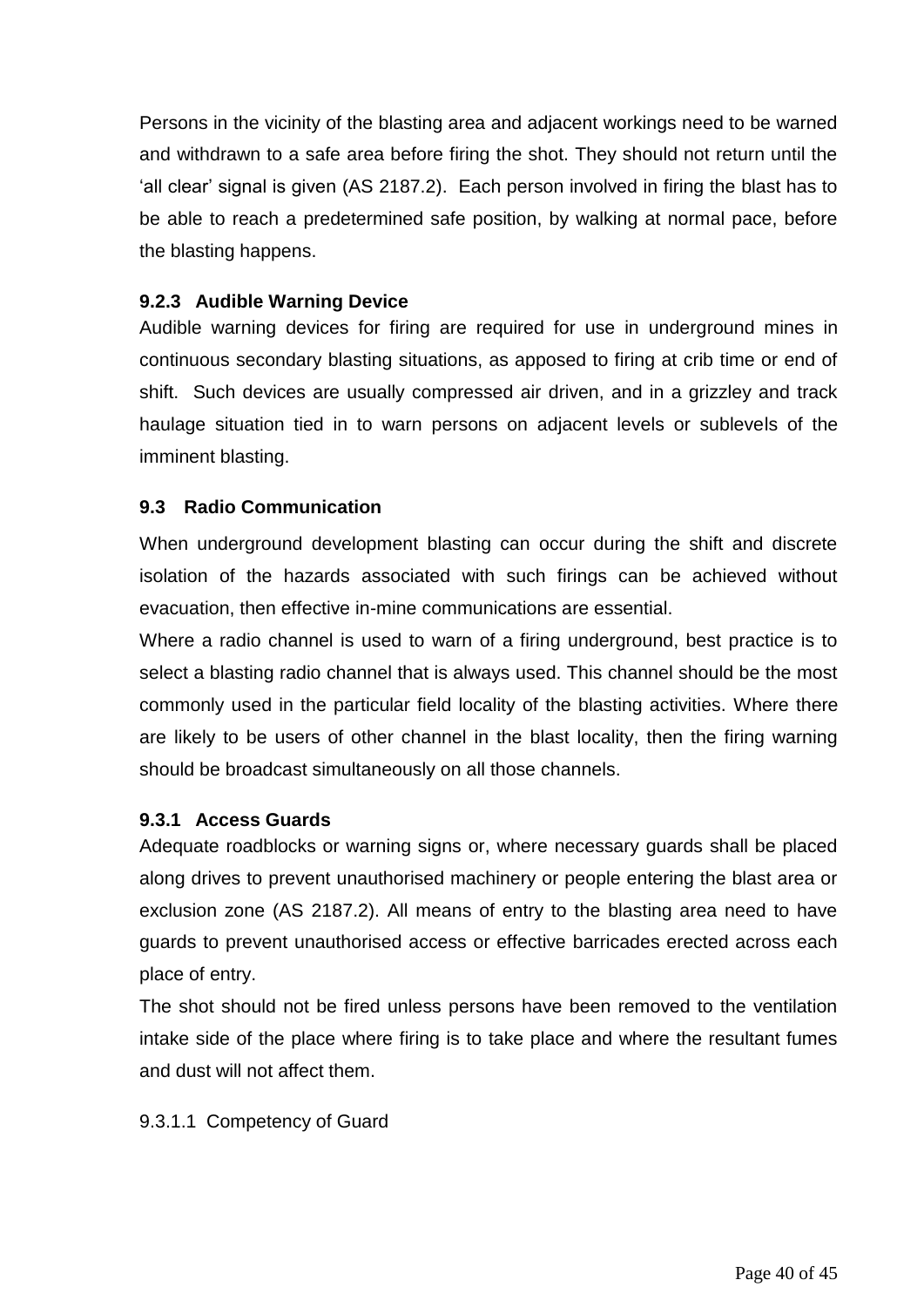The blast guard is required to understand where their location is and the sequence of events that will take place while the shot is being fired. They should park their vehicle at 90 degrees to the flow of traffic and have suitable markings. If someone does drive past the blast area they shall notify the shotfirer immediately so that the blast is stopped.

#### 9.3.1.2 Guard Location Sheet

Where there are numerous guards required, say three or more, best practice is for a guard location and radio procedure record to be kept with persons who perform the duty of blast guard and the shotfirer. This document can include such things as blast guard's names and responsibilities. A pre-firing security check is then to be undertaken by the shotfirer using the radio and a map of the blast area to confirm the guard's locations. This alleviates the possibility of a blast guard not being involved in the final check by the shot firer prior to firing.

## <span id="page-39-0"></span>**9.4 BLASTPED FIRING**

The underground BlastPED uses the PED Transmission System to communicate with remotely installed receiver/exploders to remotely initiate electric detonators or starters. Where a BlastPED is used for remote firing the firing cable should be shorted (twisted) together until ready to connect up to the terminals of the receiver. The user connecting the cable should ensure that the BlastPED is not synchronised or the key turned to the firing position until immediately prior to firing. It is then up to the PED call operator to enter the 'arm and blast' command from security disk and transmit the messages, once the area has been cleared of personnel and permission received to fire.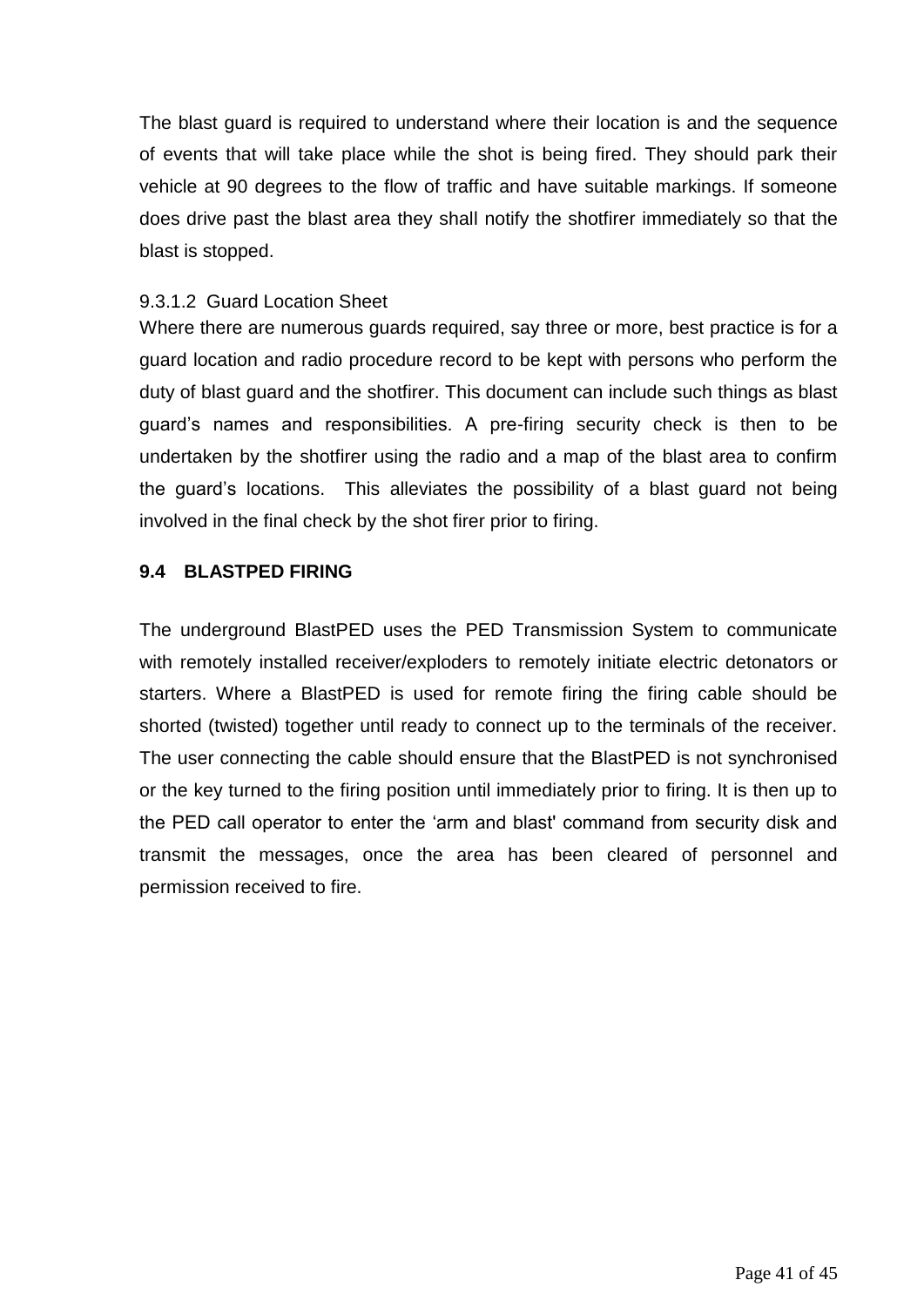

**Figure 5: Underground remote blasting using BlastPED system.**

# <span id="page-40-0"></span>**9.5 BLAST MONITORING**

Where blasting is conducted in close proximity to buildings or structures, ground vibration and airblast overpressure needs to be monitored to record the blast characteristics and in the longer term provide help to ensure that the probability of damage or human discomfort is kept to a minimum. Where vibration is of concern the explosive weight per delay should be limited. Where protection from fly is necessary, precautions such as the use of blasting mats or other suitable cover and limiting the explosive weight per delay can be used.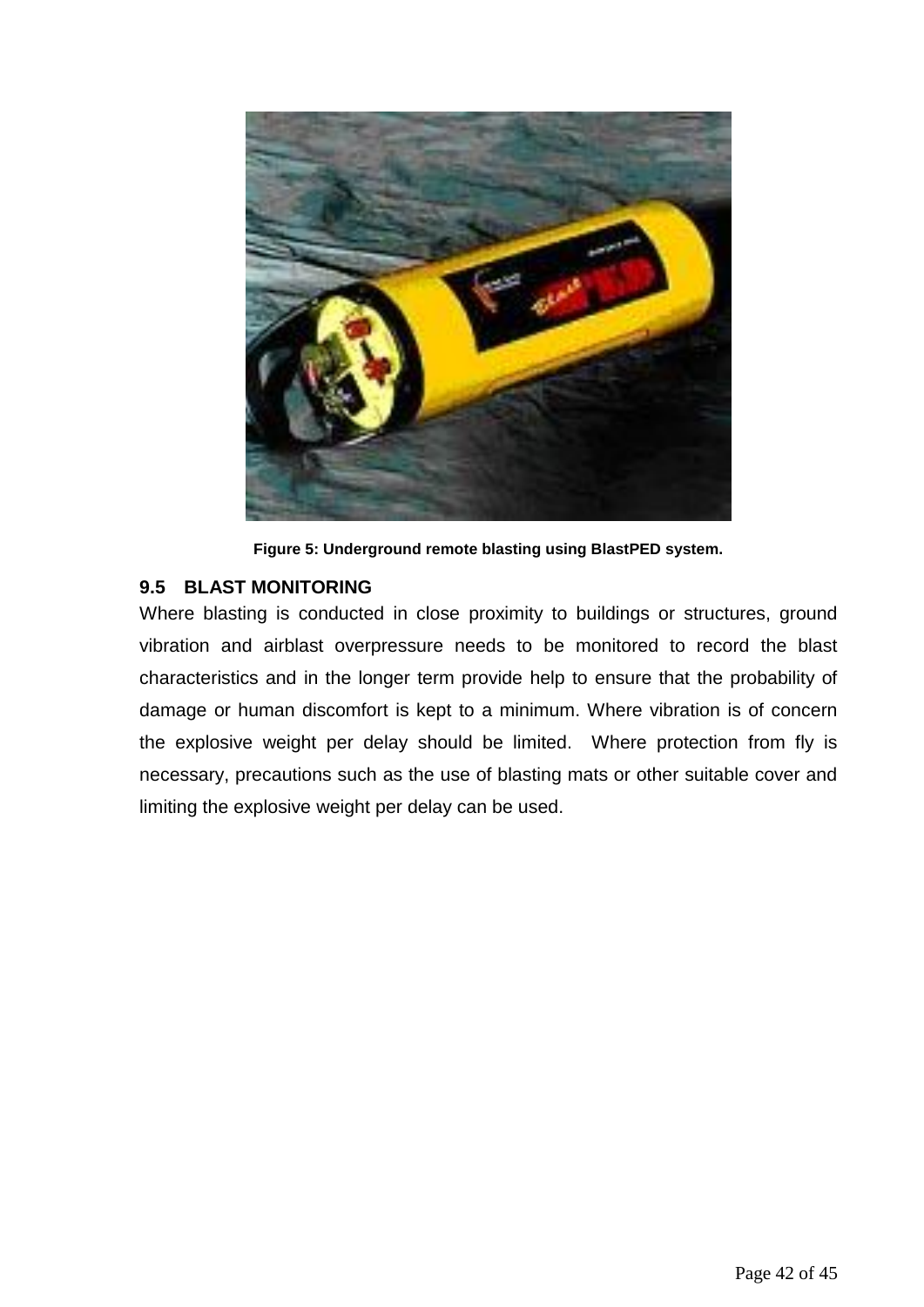# <span id="page-41-0"></span>**10 POST FIRING**

#### <span id="page-41-1"></span>**10.1 EXAMINATION OF SHOT**

The shot firer is responsible for examining the site to ensure that no unfired explosives remains and that it is suitable for work to commence again. Before examining the shot, consideration should be given to the noxious fumes present and integrity of surrounding areas (AS 2187.1). Fumes and toxic gases arising from the explosion should have been effectively dispersed before re-entry of any persons. Senses of sight and smell should be sufficient for most determination, but oxygen deficiency is a real risk and caution is advised in small headings. In these instances the mine atmosphere should be sampled. If no misfires are evident, the 'all clear' signal can be given and the blast guards dismissed.

#### <span id="page-41-2"></span>**10.2 MISFIRES**

A written procedure or standard work instruction is required that provides a safe system of entry and inspection for misfires and their treatment. This is to include the method used for the detection of a misfire. The precautionary interval allowed before the shotfirer can conduct an examination of the site and the recording and treatment of misfires. A written record of the location and details of the misfired shot is to be kept. By definition in the Explosives *Act 1999* an "explosive incident" is an event, including a misfire, with the potential to cause death or injury to a persons or unexpected damage to property and as such is required to be reported to the Chief Inspector of Explosives

#### <span id="page-41-3"></span>**10.2.1 Determination of Misfires**

Every hole that has been charged with explosives is considered a misfire until proven otherwise. Methods used to determine if a misfire has occurred are based on many factors, including appropriate training, standard work instructions and guidance from AS 2187.2. There are certain events that indicate a misfire has occurred, these include:

- (a) If using safety fuse, the number of shots counted is less than the number of holes fired or a disagreement on the count of shots fired.
- (b) If damaged safety fuse, detonating cord, lead wires or unfired signal tube is exposed in a hole that has been fired.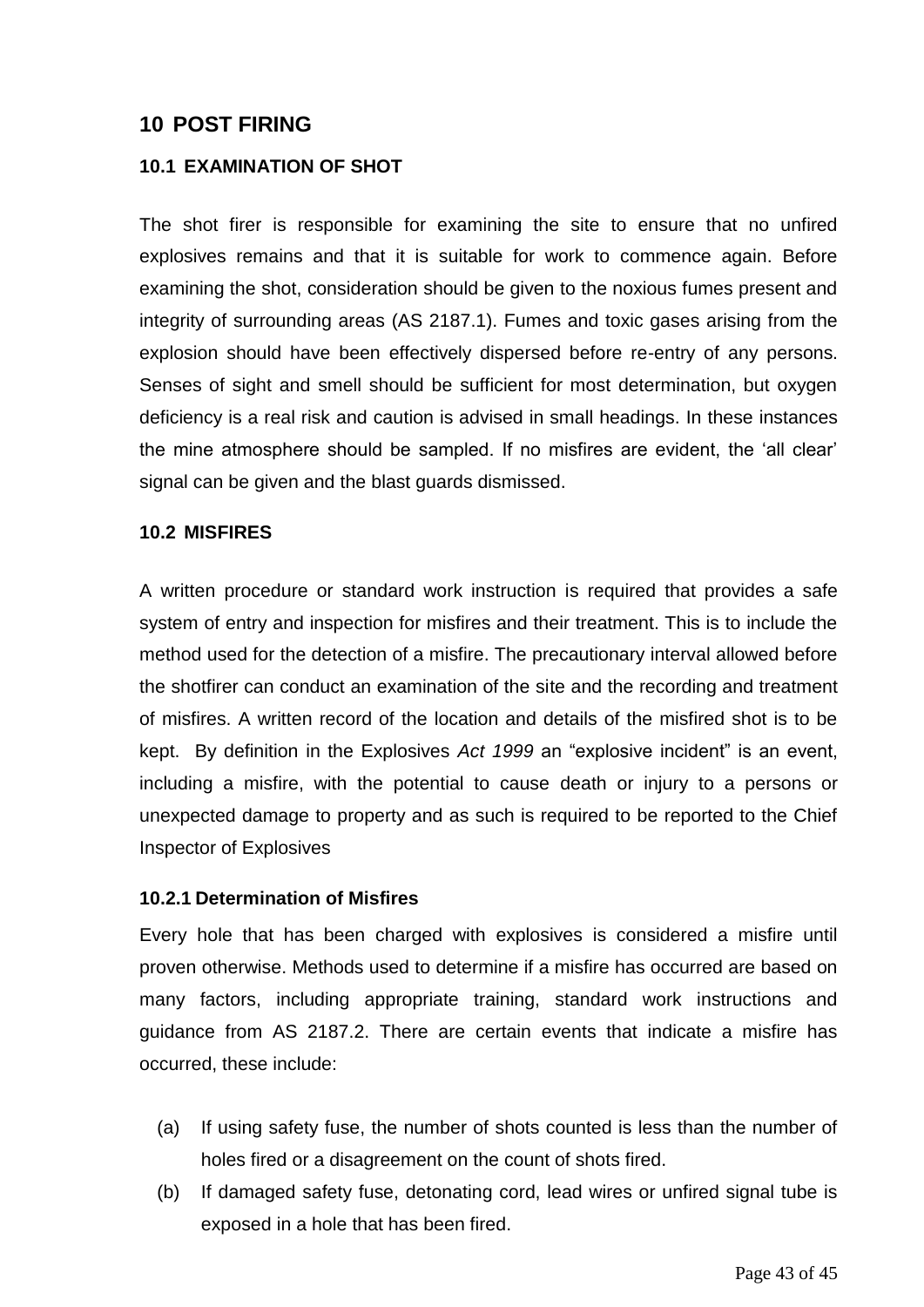- (c) Evidence of cutoffs, butts or remaining portions of holes (e.g. boulders with drill holes) that are suspected of containing explosives has been shown to be free of explosives.
- (d) Holes that have slumped between charging and firing due to dispersion of the explosive from water ingress or through joints and fissures.
- (e) If during the normal excavation of the blasted ground, uninitiated or residual explosives are found or the load out machine encounters poor 'diggability' of the blasted ground.

The shotfirer should conduct a careful examination amongst the debris for explosives, which if present shall be removed to a safe place and disposed of in accordance with Section 10.1 of this Guidance Note.

# <span id="page-42-0"></span>**10.2.2 Treatment of Misfires**

The method used to treat a misfire should be based on risk assessment and a combination of other factors, including appropriate training, standard work instructions and information in AS 2187.2. The following methods can be utilised for the treatment of potential and determined misfires:

- (a) To remove the hazard of residual explosives and blasting gases trapped within the blast it is best practice to use water sprinklers on the shot area immediately after firing.
- (b) Stemming may be removed by applying water under pressure, compressed air, or a mixture of water and compressed air through a non-ferous blowpipe. After removal a fresh primer can be inserted and the blasthole stemmed and fired. **Note:** The use of compressed air alone is not encouraged. Where it is used, special precautions should be taken to minimise the dangers from static electricity and impact (AS 2187.2)
- (c) If the down lines are considered to be in good condition, an attempt may be made to refire. Drilling a relieving hole parallel to the original blasthole and charging and firing.
- (d) Drilling a relieving hole parallel to the original blasthole and charging and firing.
- (e) If a misfire is suspected at any time during mining operations, the operations have to cease and a detailed inspection conducted by a shotfirer, or competent person, should commence.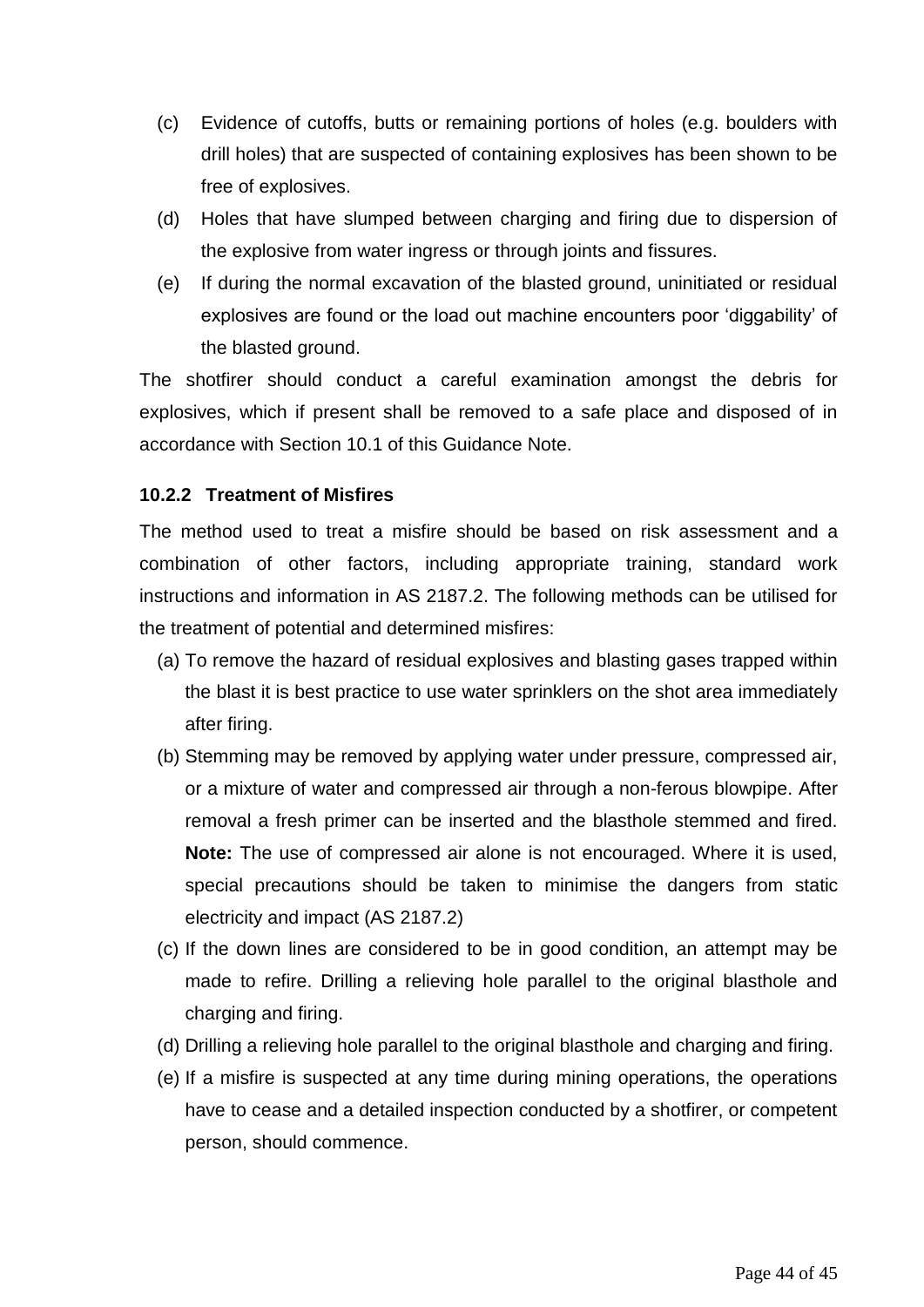# <span id="page-43-0"></span>**11 DISPOSAL OF SURPLUS AND DEFECTIVE EXPLOSIVES**

# <span id="page-43-1"></span>**11.1 EXPLOSIVES**

Explosives that are considered unsafe to transport or for storage are required to be destroyed in a safe manner in compliance with AS2187.1 – Section 8. Explosives are not to be thrown away, buried or placed with garbage but treated in the following approach:

- (a) Explosives other than detonators can be disposed of by burning, detonating (providing a fresh charge is used and no detonators are inserted into deteriorated explosives) and by dissolving in water.
- (b) Detonators and detonating relays may be disposed of by either detonation or burning in a furnace specially constructed and approved for the purpose.

# <span id="page-43-2"></span>**11.2 EXPLOSIVE PACKAGING**

Best Practice for the disposal of explosives is for a system to be in place so that empty explosive packaging is double checked by independent people before disposal. In instances where explosive packaging is to be used for other applications the labels should be clearly marked as to not create uncertainty of the packagings contents. Disposing of the explosives in a separate container from normal waste will ensure that discrepancies resulting from accidental disposal can possibly be traced.